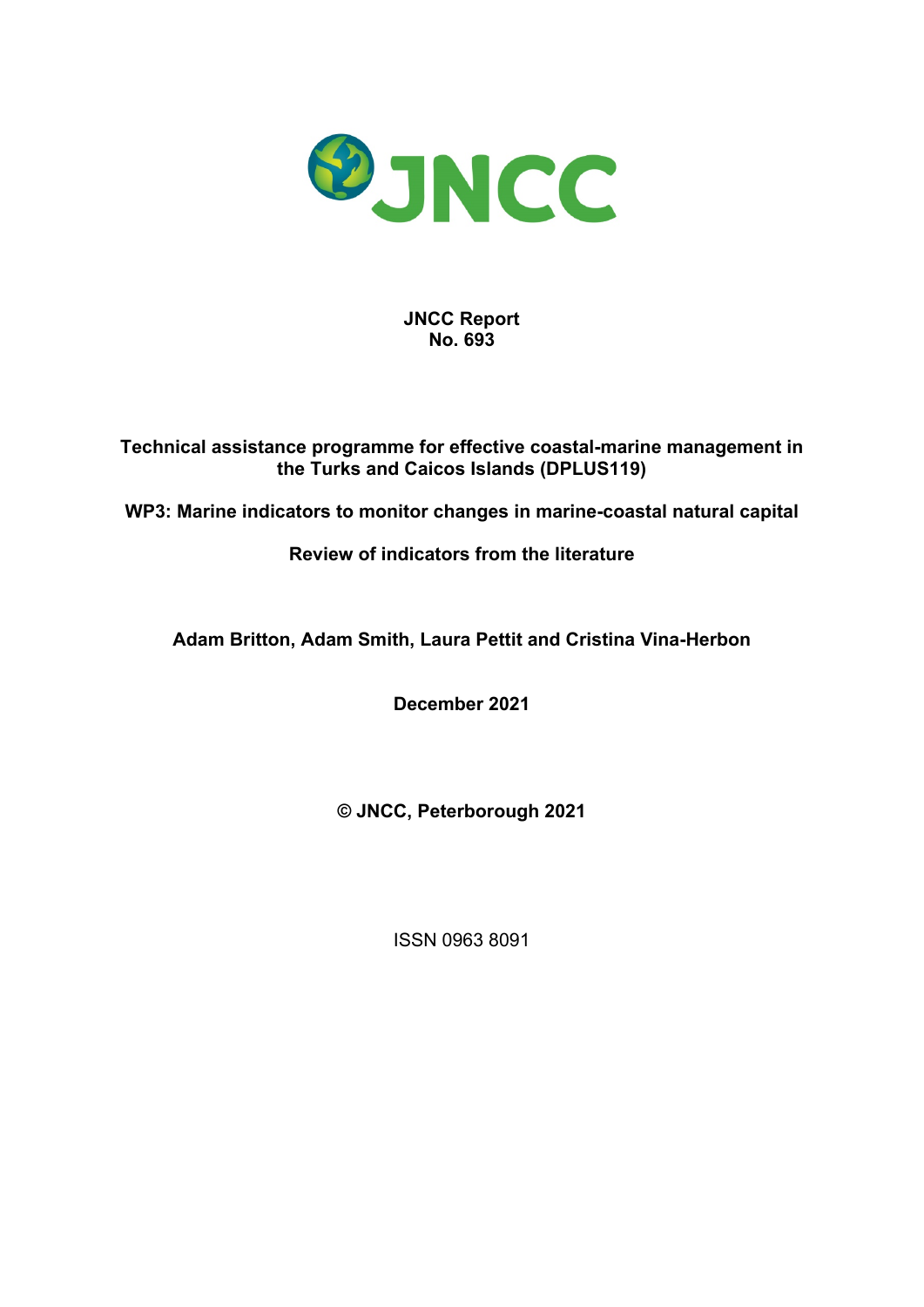#### **For further information please contact:**

Joint Nature Conservation Committee Monkstone House City Road Peterborough PE1 1JY <https://jncc.gov.uk/>

#### **This report should be cited as:**

Britton, A., Smith, A., Pettit, L. & Vina-Herbon, C. 2021. Technical assistance programme for effective coastal-marine management in the Turks and Caicos Islands (DPLUS119) - WP3: Marine indicators to monitor changes in marine-coastal natural capital - Review of indicators from the literature. JNCC Report No. 693. JNCC, Peterborough, ISSN 0963-8091.

#### **JNCC EQA Statement:**

This report is compliant with JNCC's Evidence Quality Assurance Policy <https://jncc.gov.uk/about-jncc/corporate-information/evidence-quality-assurance/>

#### **Acknowledgement:**

This report has been delivered as part of the Darwin Plus funded project DPLUS119 '*Technical assistance programme for effective coastal-marine management in the Turks and Caicos Islands*'. Darwin Plus is funded by the UK Government. Led by JNCC and working in partnership with the Government of the Turks and Caicos Islands Department of Environment and Coastal Resources (DECR) and the South Atlantic Environment Research Institute (SAERI), the project aims to improve the evidence base in the marine and coastal environments in order to support sustainable coastal and marine management approaches in the islands. Working with local communities, science professionals and decision-makers, the project will provide in-depth support and capacity building in using information management systems, natural capital approaches, undertaking environmental status and vulnerability assessments and developing indicators to monitor changes in marine and coastal habitats. Project outputs will support decision making, maximising the use and value of existing data, and support implementation of a new TCIG Environment Strategy. For further information, please visit [https://jncc.gov.uk/our-work/turks-caicos-islands-marine](https://jncc.gov.uk/our-work/turks-caicos-islands-marine-coastal-management/)[coastal-management/.](https://jncc.gov.uk/our-work/turks-caicos-islands-marine-coastal-management/)

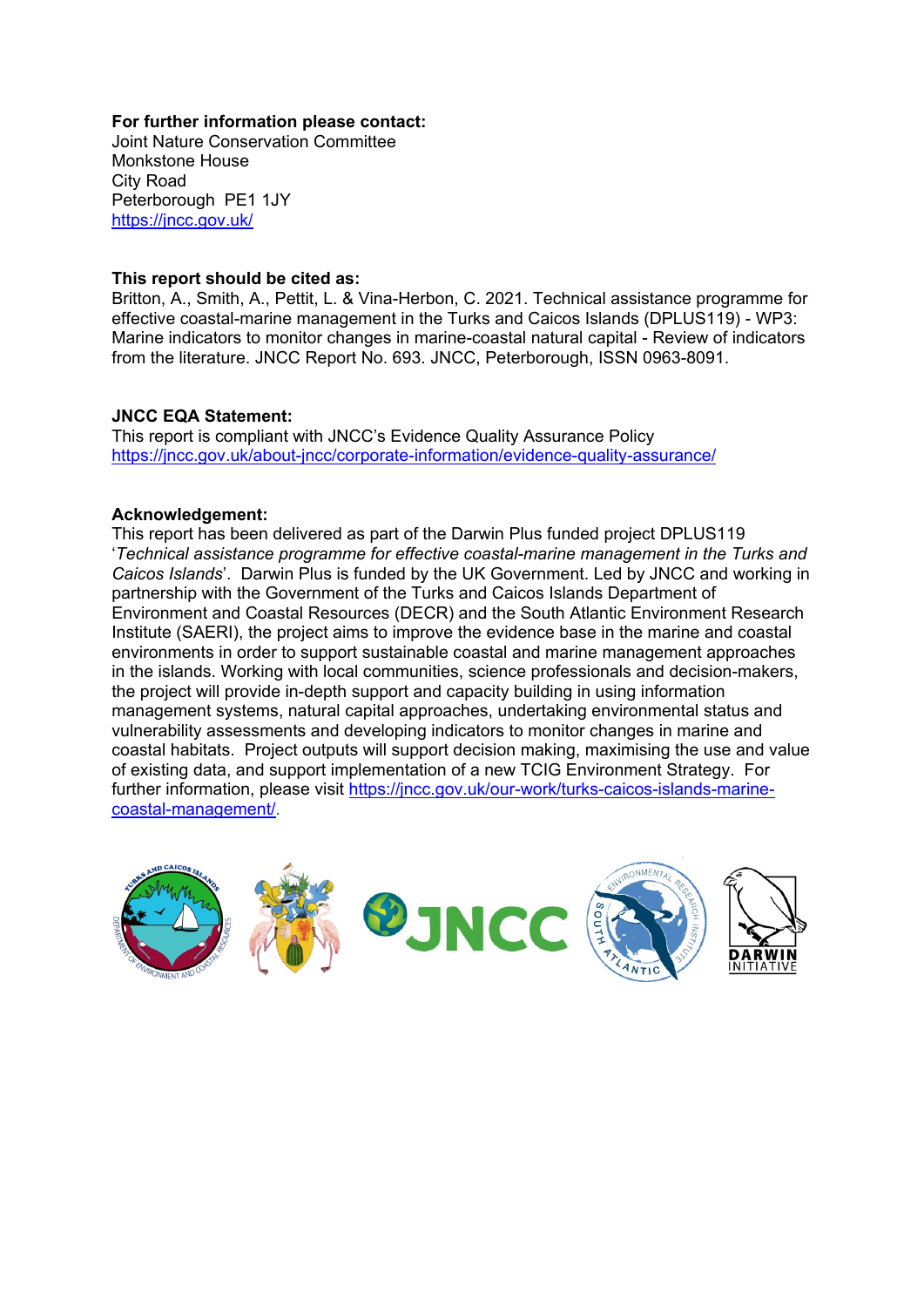# <span id="page-2-0"></span>**Executive Summary**

As part of the Darwin Plus '*Technical assistance programme for effective coastal-marine management in the Turks and Caicos Islands*' project we conducted a review of the literature to provide an overview of marine ecological indicators and types of data required. We summarised potential local, regional and global data which could be used, or adapted, to be applicable to local features and resources to support ecological indicators in TCI. This has helped to identify which indicators could be prioritised for development as part of the project.

Measuring change in ecosystems and evaluating progress towards environmental goals requires suitable indicators (Teixeira *et al*. 2016). Marine ecological indicators are scientific tools intended to examine and determine the trends in status of complex environmental systems, such as the extent and condition of habitats and species, and the pressures impacting them. Marine indicators can also be response based, including those relating to Marine Protected Areas, such as coverage and management effectiveness.

One of the key gaps identified through the literature review was data availability, particularly the limited amount of monitoring data. This will restrict the type of indicator which can be developed. It is important to identify cost-effective ways of assessing ecological status that can, ideally, be used for multiple purposes. This is particularly important where there are limited resources. Next steps include further discussions on key priorities, selection of indicator frameworks or approaches for development and determine a plan for development of the indicators.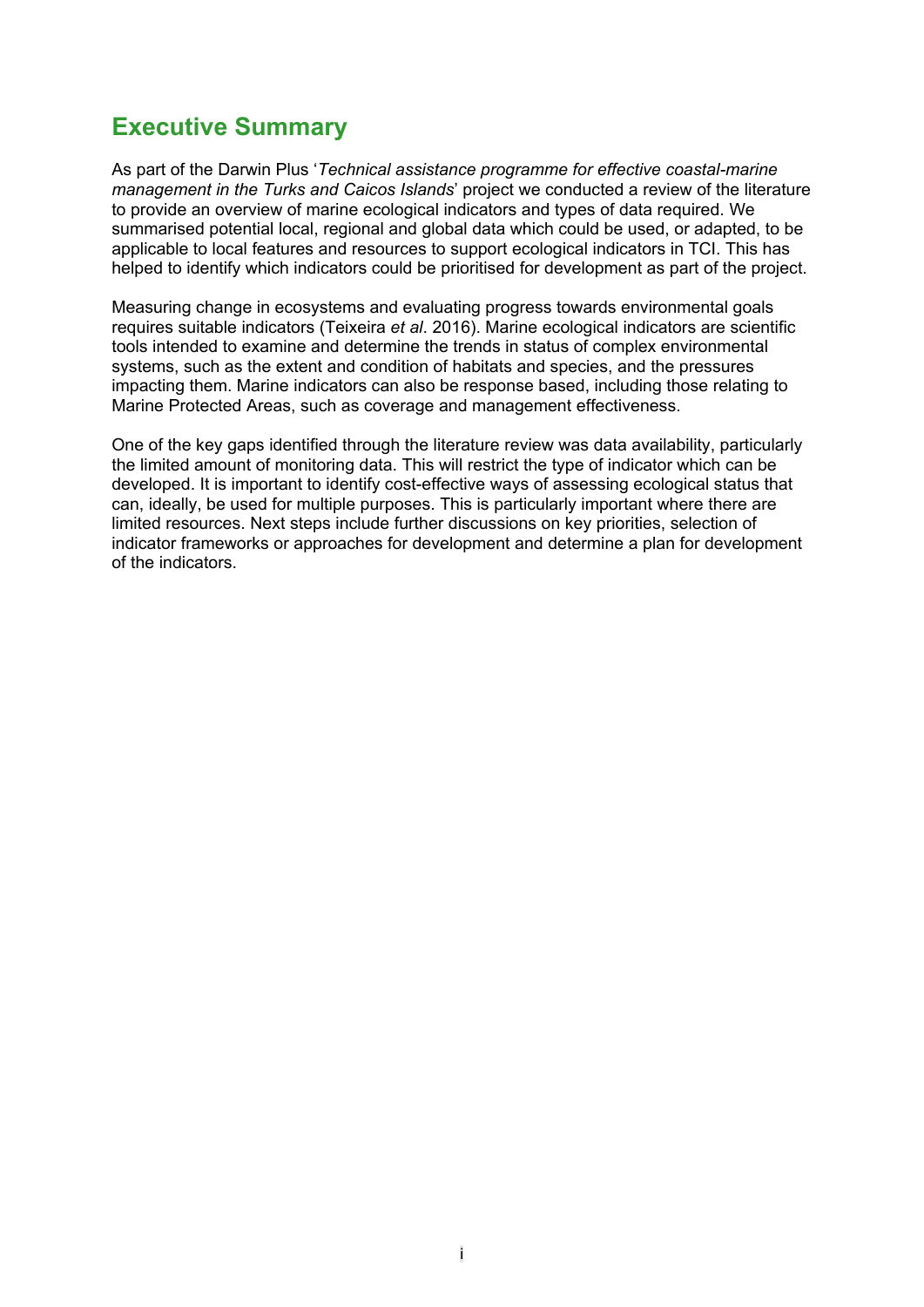# **Contents**

| 1                       |        |  |  |  |  |  |  |
|-------------------------|--------|--|--|--|--|--|--|
|                         | 1.1    |  |  |  |  |  |  |
| $\mathbf{2}$            |        |  |  |  |  |  |  |
|                         | 2.1    |  |  |  |  |  |  |
|                         | 2.1.1  |  |  |  |  |  |  |
|                         | 2.1.2  |  |  |  |  |  |  |
|                         | 2.1.3  |  |  |  |  |  |  |
|                         | 2.2    |  |  |  |  |  |  |
|                         | 2.2.1  |  |  |  |  |  |  |
|                         | 2.2.2  |  |  |  |  |  |  |
|                         | 2.2.3  |  |  |  |  |  |  |
| 3                       |        |  |  |  |  |  |  |
|                         | 3.1    |  |  |  |  |  |  |
|                         | 3.1.1. |  |  |  |  |  |  |
|                         | 3.1.2. |  |  |  |  |  |  |
|                         | 3.1.3. |  |  |  |  |  |  |
|                         | 3.1.4. |  |  |  |  |  |  |
|                         | 3.2.   |  |  |  |  |  |  |
|                         | 3.2.1. |  |  |  |  |  |  |
|                         | 3.2.2. |  |  |  |  |  |  |
|                         | 3.2.3. |  |  |  |  |  |  |
| $\overline{\mathbf{4}}$ |        |  |  |  |  |  |  |
|                         | 4.1    |  |  |  |  |  |  |
| 5                       |        |  |  |  |  |  |  |

# **List of tables**

| Table 3.1: Examples of local data available for the development of indicators               | 7  |
|---------------------------------------------------------------------------------------------|----|
| Table 3.2: Examples of regional data available for the development of indicators            | 8  |
| Table 3.3: Examples of global data available for the development of indicators              | 10 |
| Table 3.4: Data contained in the Marine Spatial Planning (MSP) tool                         | 13 |
| Table 3.5: GCRMN-Caribbean socio-economic parameters                                        | 19 |
| Table 3.6: GCRMN-Caribbean biological metrics                                               | 20 |
| Table 3.7: UN Caribbean Environment Programme Regional Strategy and Action Plan Goals and   |    |
| Objectives                                                                                  | 22 |
| Table 3.8: Indicators that potentially contribute to the Convention on Biological Diversity | 23 |
| Table 3.9: Regional Seas Conventions core indicator set                                     | 26 |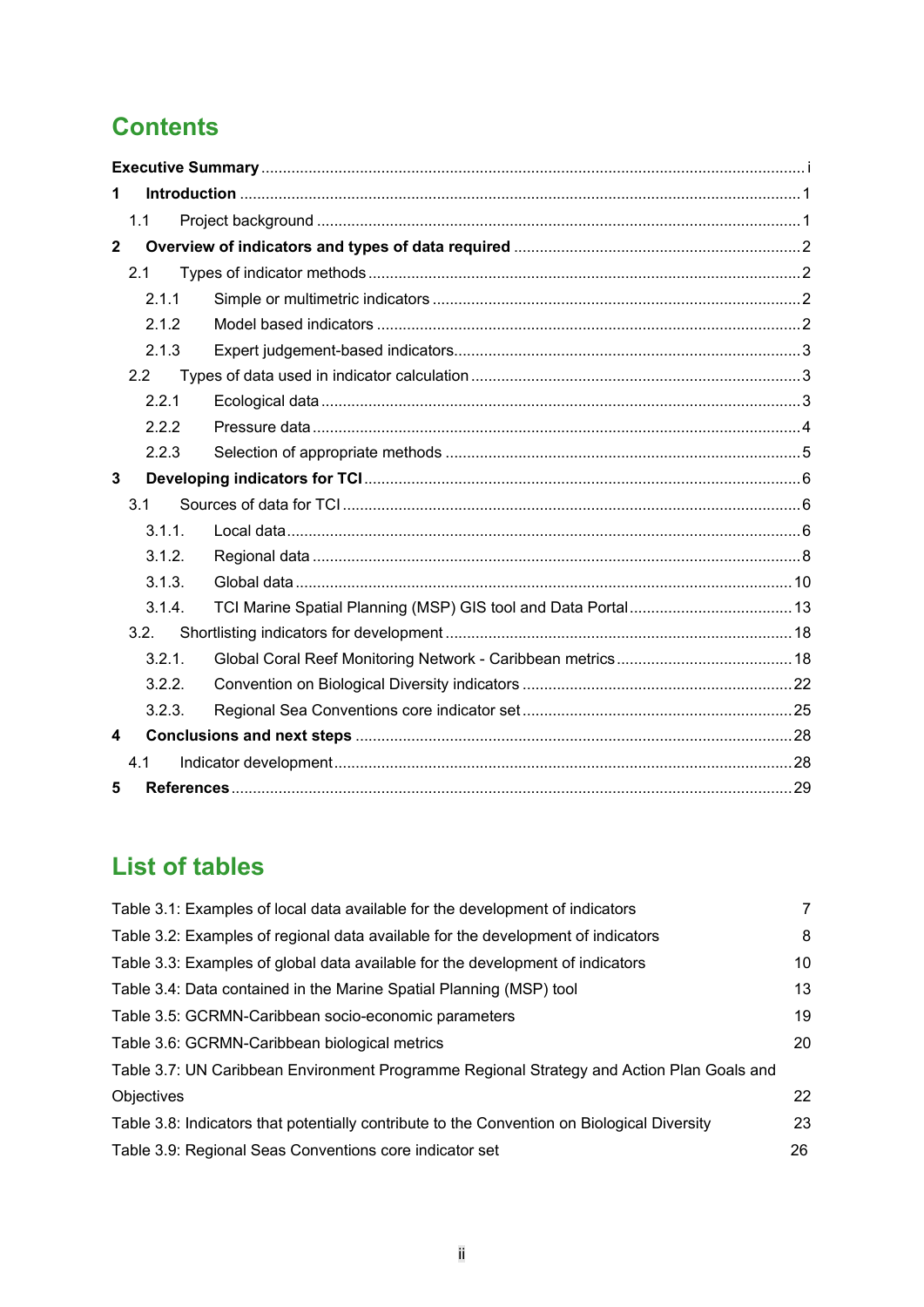# <span id="page-4-0"></span>**1 Introduction**

## <span id="page-4-1"></span>**1.1 Project background**

This technical assistance programme is a three-year Darwin Plus funded project to improve the evidence base in marine and coastal environments to support sustainable coastal marine management in the Turks and Caicos Islands (TCI). An international partnership, consisting of JNCC, the TCI Government Department of Environment and Coastal Resources (DECR) and the South Atlantic Environmental Research Institute (SAERI) will be working together to improve the evidence base.

The aim of this project is to provide foundations for strategic, sustainable management of TCI's marine and coastal environment through provision of practical tools and enhanced capabilities to consider biodiversity, conservation, and understand natural capital approaches by decision-makers and local communities.

Part of the project (Work Package 3) will provide in-depth support and capacity building in developing and using marine ecological indicators, maximising the use of existing data, to support decision making and the implementation of a new TCI Government Environment Strategy. The aim is to develop marine indicators to monitor and assess changes in coastal and marine natural capital, enabling progressive adoption of a monitoring programme developed through a capacity building process with Turks and Caicos Islands Government (TCIG) staff. There are three main objectives:

- identify metrics to underpin indicator sets required to monitor changes to coastal/marine natural capital enabling progressive adoption of a monitoring programme as project proceeds;
- develop set of indicators for monitoring environmental change based on the 25 Year Environment Plan framework;
- build additional information management capacity for the storage, analysis and dissemination of indicator related information to allow DECR to monitor and report environmental change.

This report consists of a literature review, providing an overview of marine ecological indicators and types of data required. It summarises information from the literature to look at different types of ecological indicator methods and types of data used in indicator calculation. We then summarise potential data available to support ecological indicators in TCI and provide suggestions on the indicators which could be developed.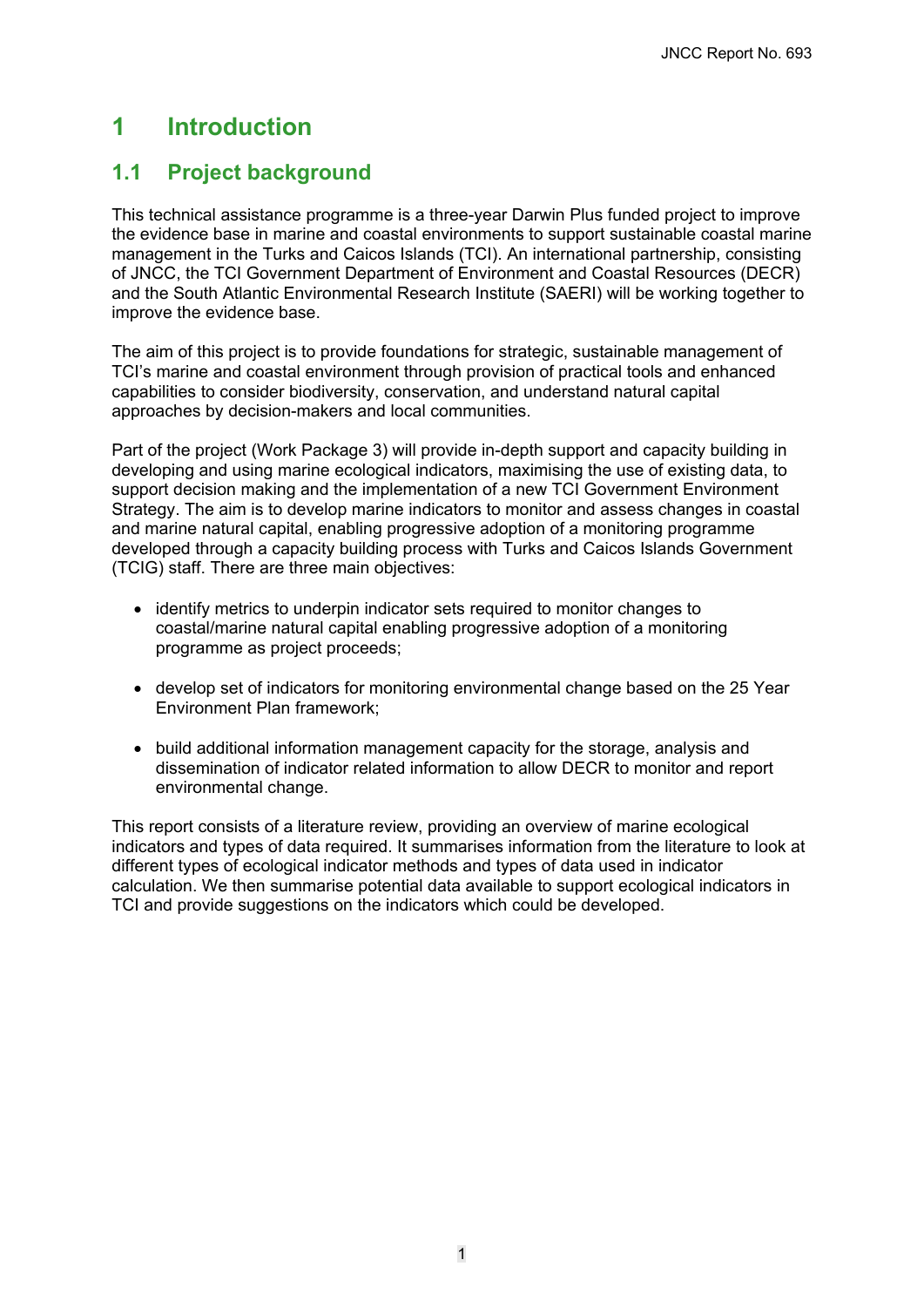# <span id="page-5-0"></span>**2 Overview of indicators and types of data required**

Measuring change in ecosystems and evaluating progress towards environmental goals requires suitable indicators (Teixeira *et al*. 2016). Marine ecological indicators are scientific tools intended to examine and determine the trends in status of complex environmental systems, such as the extent and condition of habitats and species, and the pressures impacting them. Marine indicators can also be response based, including those relating to Marine Protected Areas, such as coverage and management effectiveness. As there are an array of different indicators, robust selection, transparent use of evidence and appropriate communication aids successful environmental management.

## <span id="page-5-1"></span>**2.1 Types of indicator methods**

The approaches of ecological indicators vary considerably in detail, but indicators used in the assessment of ecosystem state fall broadly into three main types:

- 1. simple or multimetric indicators based on data collection from regular monitoring and surveys.
- 2. model-based indicators, based on a combination of monitoring, pressure data and modelling approaches or,
- 3. expert judgement-based indicators, based on local knowledge, progress of implementation of plans or other socio-economic elements.

Factors that should be considered when assessing an indicator method include resources and technical requirements, complexity, and data availability.

#### <span id="page-5-2"></span>**2.1.1 Simple or multimetric indicators**

Simple or multimetric indicators are often based on ecological monitoring, which consists of the collection and analysis of biological and environmental data. Monitoring programmes regularly target specific biological and/or environmental parameters but can also be adapted to multiple species and habitats, for example marine mammals, seabirds, fish, and benthic habitats. Data collection methods could include population and species counts and subsequent calculations of species diversity, as well as biomass calculations and biological trait identification. Biological data can be analysed across different environmental and human activity parameters, such as pressure gradients, to inform conservation management. The ability of simple indicators to measure changes at a range of spatial scales will depend on the type of monitoring programme and the resultant data available. The regularity of monitoring programmes can also determine temporal scale; if regular sampling is conducted, trends could be calculated.

#### <span id="page-5-3"></span>**2.1.2 Model based indicators**

Model based indicators use ecological, environmental, and socioeconomic data collected from monitoring programmes and baseline assessments. However, they differ from simple or multimetric indicators by using the data to infer results over a larger spatial and temporal scale. Confidence in the model-based indicator outputs can depend on the quality and quantity of monitoring data used, and the levels of assumptions made.

Examples of the types of model-based indicators can include:

• high-level, risk-based assessments which provide an evaluation of current activities. This type of indicator can use more available socio-economic data in its assessment, however, it may underplay the complexity in the correlation of biological condition to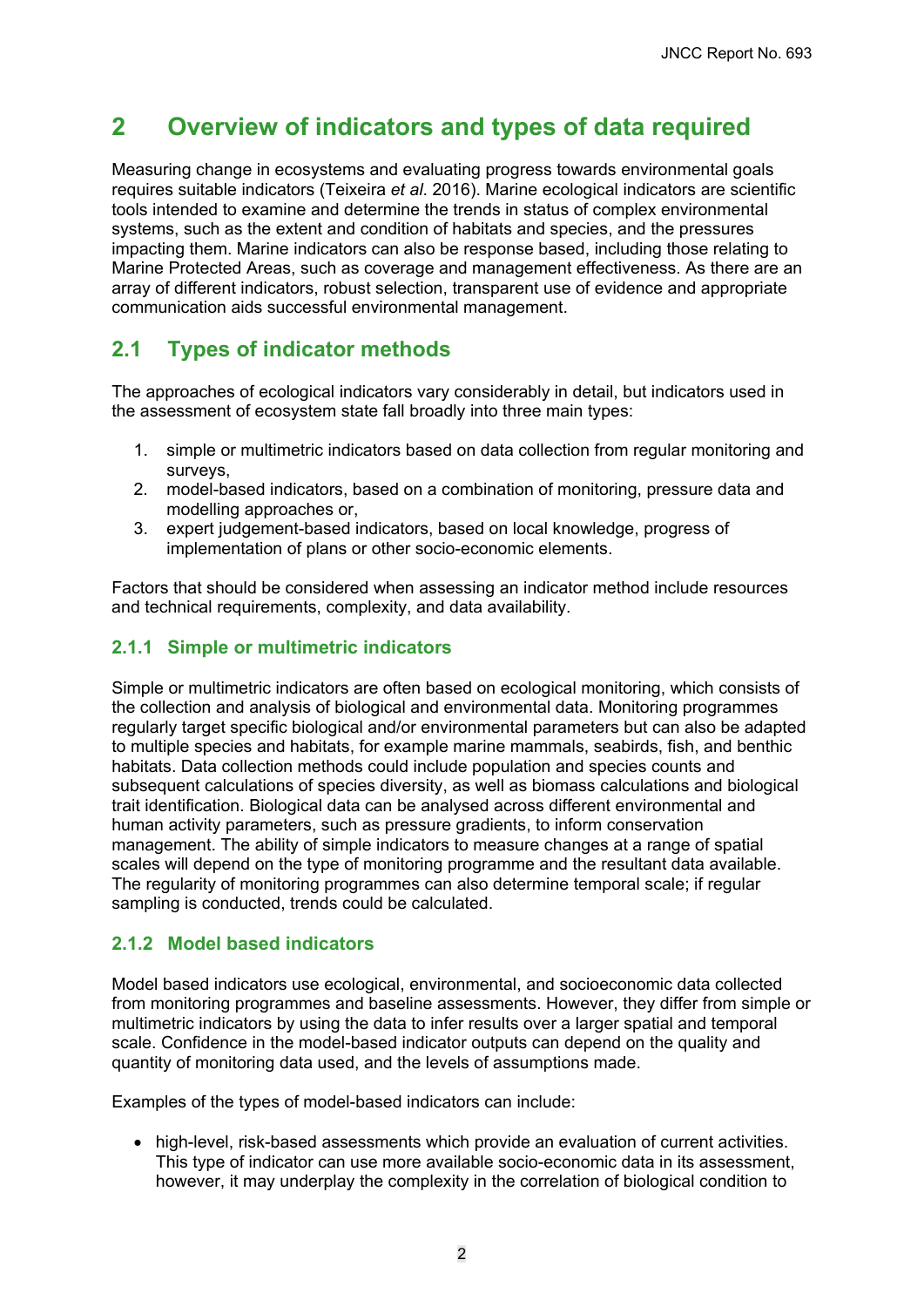current activities. Analysing the geographical growth of fishing ports, or port activity from Earth Observation data is an example of this indicator type;

- disturbance analysis which combines habitat distribution and sensitivity, with the distribution and intensity of pressures. This type of indicator provides a cost-effective analysis over a wide geographic area, if the underlying data (pressure information, and benthic habitat maps) are available. However, barriers may arise with the availability of data and understanding of the sensitivity of biological features to pressures. The OSPAR extent of physical damage indicator is an example of this type of indicator, which uses physical abrasion information from fishing and the sensitivity of the underlying habitats to determine likely disturbance caused to the seafloor;
- sensitivity and pressure index combinations which map anthropogenic pressures against certain biological variables. The availability of these global variables, consisting of the presence or absence of pressures in a particular area are advantageous to this model, but relies on assumptions surrounding the complex interactions between pressures and environmental features. An example of this is the Ocean Health Index (Halpern 2012);
- analysis of multispectral imagery usually from earth observation (EO) data to analyse the condition of certain habitats. Products obtained from earth observation EO data providers often require detailed knowledge regarding the type of processing and data required; however, EO data is generally accessible and covers a large geographic area. An example of this may include measuring the change in seagrass extent (Hedley 2012).

## <span id="page-6-0"></span>**2.1.3 Expert judgement-based indicators**

Expert judgement can be used where there is a lack of ecological data available to inform biodiversity indicators. Using expert judgement can bring biases to the indicator development process so the selection of those involved in the judgement should include a variety of expertise (Barnard & Boyes 2013). To reduce the risk of inconsistent advice being given, expert opinions can be weighted, in addition to a structured and transparent process to elicit the expert judgement (Barnard & Boyes 2013).

## <span id="page-6-1"></span>**2.2 Types of data used in indicator calculation**

The types of data used in marine environmental indicators varies depending on the indicator and the data available. The data required to run an indicator can include some or all the following:

- 1. biological aspects such as abundance, biomass, species diversity, biological traits, or an estimation of cover for a benthic habitat;
- 2. associated environmental data, such as sea surface temperature, light, sediment type or water quality; and
- 3. data on human activities and associated pressures which have potential impacts on ecological systems such as industry, tourism, or fishing.

Indicators typically require at least one of these three types of data, and commonly use two or three types. In the absence of biological data, environmental and human activity/pressure data can in some cases be used as a proxy for ecological condition. Environmental data is also important to assess potential effects or impacts from climatic drivers.

## <span id="page-6-2"></span>**2.2.1 Ecological data**

Ecological data collected directly from monitoring programmes includes the biological and environmental data collected at the local level. Direct data can be analysed in a variety of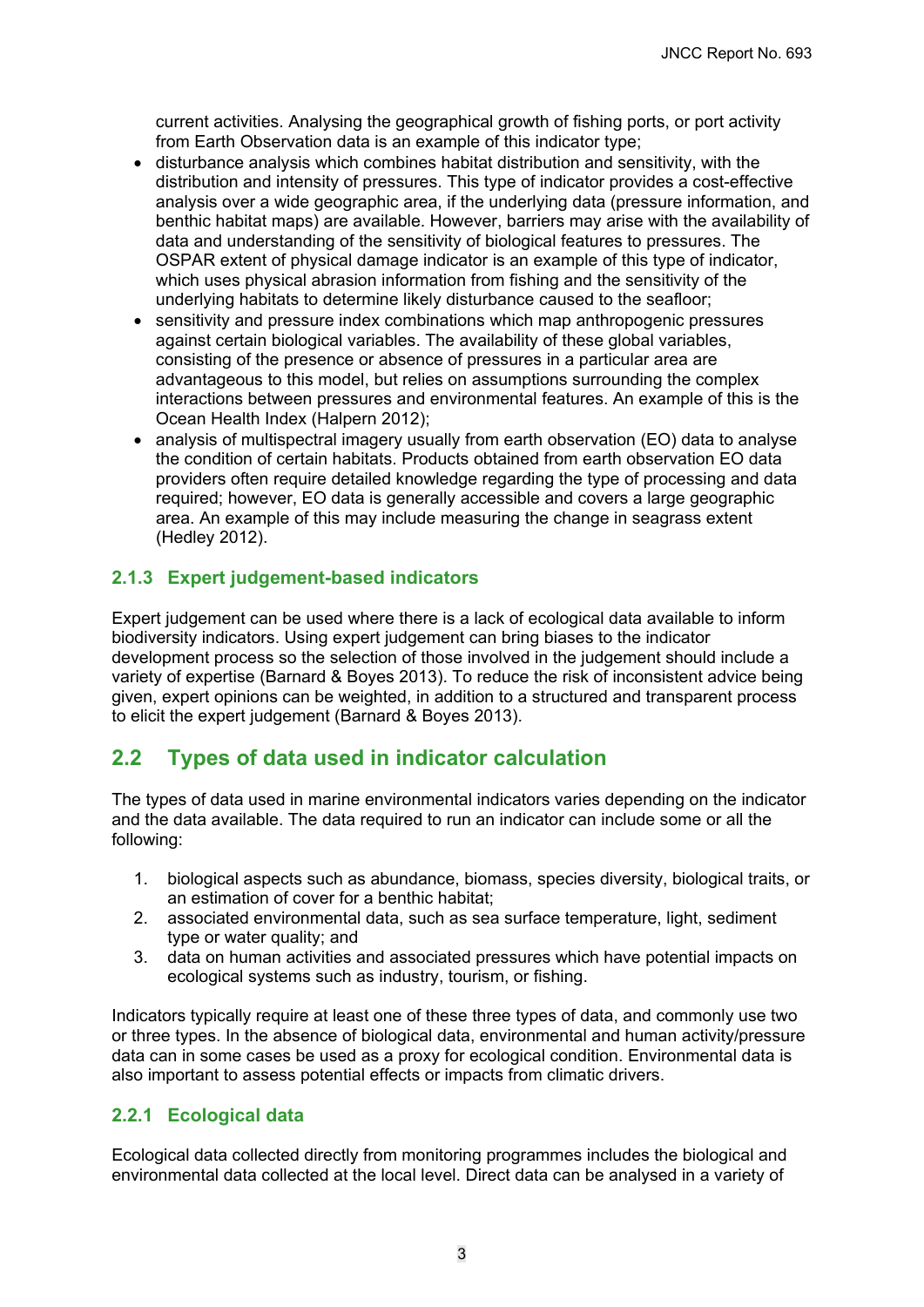ways, including just considering the raw data or modelling it. There is often a paucity of direct ecological data, particularly for marine habitats.

Ecological data may consist of biological information such as abundance, percentage cover, biomass, presence/absence, fish length, habitat types or environmental information such as water depth and sea temperature. Biological information may be collected using direct observation in the case of some species. To collect biological information for benthic habitats, grab sampling, beam and otter trawls, and photographic or video methodologies are some of the approaches which could be used. Ecological data may derive from locally collected surveys and monitoring programmes (such as the Conch Visual Survey 2013, containing presence and abundance information of Spiny Lobster and Queen Conch within shallow waters of TCI, present within the TCI Marine Spatial Planning (MSP) Tool), which are often costly to implement and maintain. As a result, data sharing standardised methodologies and protocols for the collection of ecological data are often compiled into extensive global databases such as the Ocean Biodiversity Information System (OBIS) and analysed globally such as the Global Coral Reef Monitoring Network Global Report on the Status of Coral Reefs, which sets data standards for its regional hubs.

Ecological data may also be derived from remote sensing methods. Remote sensing is a technique of acquiring indirect ecological data through a variety of earth observation (EO) methods. Monitoring using EO can include: acoustic remote sensing using sonar to identify marine species and habitats that are not visible from the surface, airborne and drone based digital images, and EO satellite that use a range of sensors to gather information in near surface waters. The advantages of remote sensing are that fewer resources are needed for data collection, and repeatable time series data can be collected if satellites are used. However, there are costs associated with data collection, data often require processing to be of sufficient quality, and the data needs to be validated with ground truth data (JNCC 2019).

The use of EO in deeper waters (below 20m) is difficult, but satellite EO data has been used at shallower depths to detect change in marine habitats. For example, changes in seagrass bed extents (León-Pérez *et al.* 2019), monitoring changes to global mangrove extent (Thomas *et al.* 2017), identifying sargassum bloom conditions in the Caribbean (SAWS 2020) and identifying coral health in the Southwest Pacific (Allen Coral Atlas 2018). Although, coral EO data can be difficult to interpret because the presence of macroalgae can make it hard to discriminate between the two habitats.

#### <span id="page-7-0"></span>**2.2.2 Pressure data**

Direct sources of human pressure data can include fishing activity such as those from vessel monitoring systems, or locations of dredging activities or anchorage sites. Licencing information, locations of industrial sites (e.g., presence of oil and gas infrastructure), footprint developments (e.g., area of marina or port developments), and direct monitoring data (e.g., scarring on seafloor from fishing trawling activities, underwater noise for marine mammals) can also provide invaluable information on the distribution scale, and intensity of human pressures.

Data within the TCI MSP tool may provide location, scale and extent information on anthropogenic activities that will put pressure on marine ecosystems. Examples of pressure data include marine activities identified by stakeholders and man-made structures found on the coastline. Additionally, datasets such as swimming zones in Providenciales and Grand Turk and dive sites in Turks and Caicos, whilst a pressure in themselves, may also be used as a proxy to indicate the presence of other pressures, for example seasonal tourism was identified to increase marine litter by up to 4.7% on known tourist beaches on islands in the Mediterranean (Grelaud & Ziveri 2020).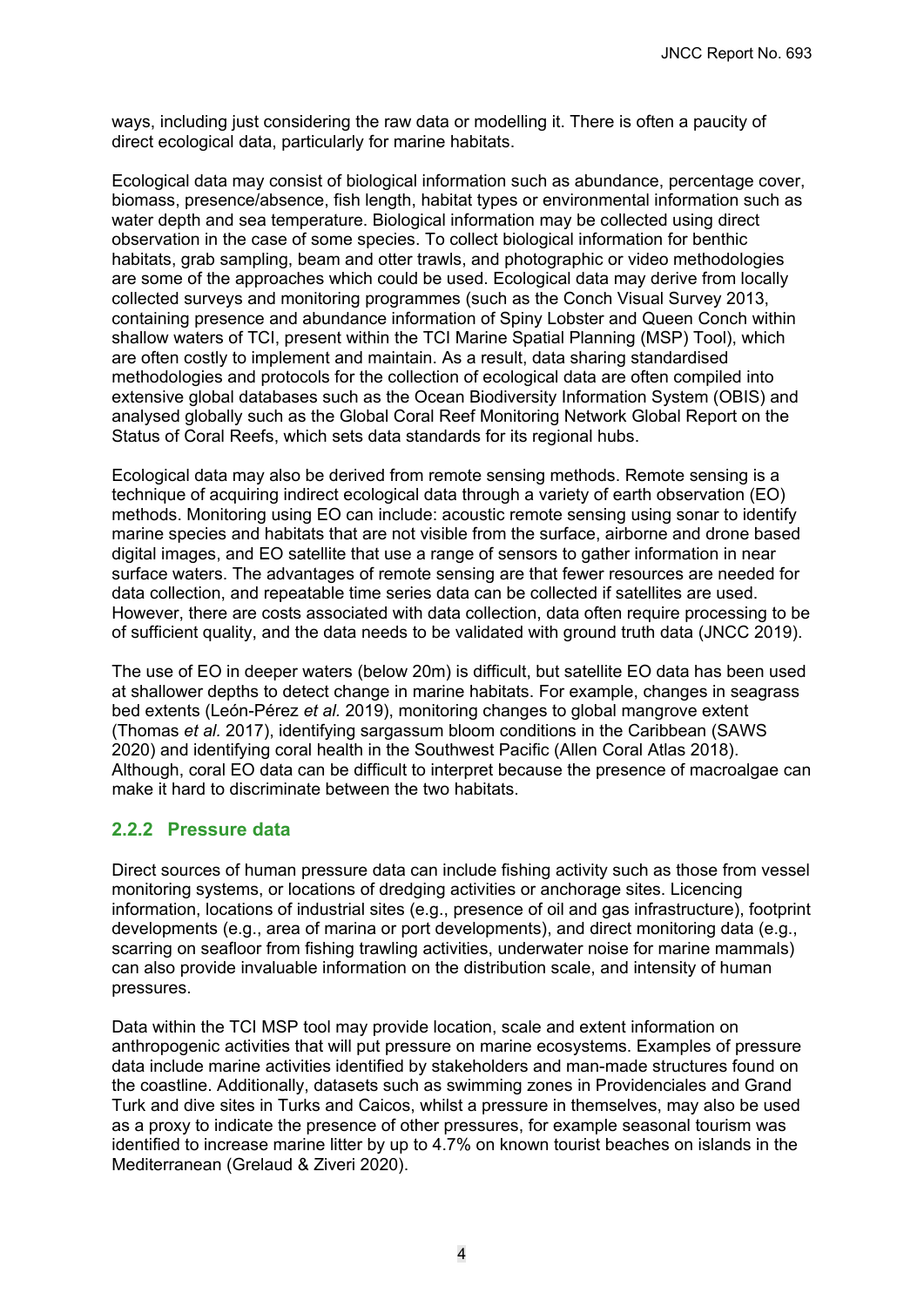Indirect measures of pressure data correlated with human activity, could be calculated using environmental data such as sea surface temperature (SST). Changes in SST over time is widely used as a proxy for the impacts of climate change in coral reef ecosystems, but increasing SST is also associated with pressures on a host of other species and habitats, such as seagrasses (Repolho *et al.* 2017). SST can be identified using methods such as remote sensing (NOAA coral reef watch) and modelling monitoring data. Human impacts on water quality can be indirectly measured by monitoring plankton blooms caused by eutrophication from excessive nutrient input into coastal habitats. Plankton blooms can be monitored with EO sensors, e.g., the European Space Agency's (ESA) Sentinel 3 satellite. Furthermore, the ESA Sentinel 2 satellite has been used to investigate pressures in the form of litter, using the Floating Debris Index (Biermann *et al.* 2020). Indirect data from pressures such as tourism and fishing can be inferred from socio-economic information. Often expert judgement is used to evaluate these pressures, such as the presence of destructive fishing, and the impact of tourism on marine litter (Halpern *et al.* 2012). Additionally, human pressures can be modelled with proxy information, such as pollution data in the reefs at risk report (Burke *et al.* 2004).

#### <span id="page-8-0"></span>**2.2.3 Selection of appropriate methods**

The selection of the most appropriate methods to be used for metrics to underpin indicator sets required to monitor changes to coastal/marine natural capital depend on the element being assessed and the type of data required. However, method selection will often depend on data availability, given the resource restraints of comprehensive monitoring programmes. Local data is generally of higher precision but is more resource intensive to collect. Whereas regional and global data may be more readily available but may have lower accuracy and have costs associated with acquiring and processing. However, with the onset of some time series global datasets becoming freely available, there is value in exploring global data.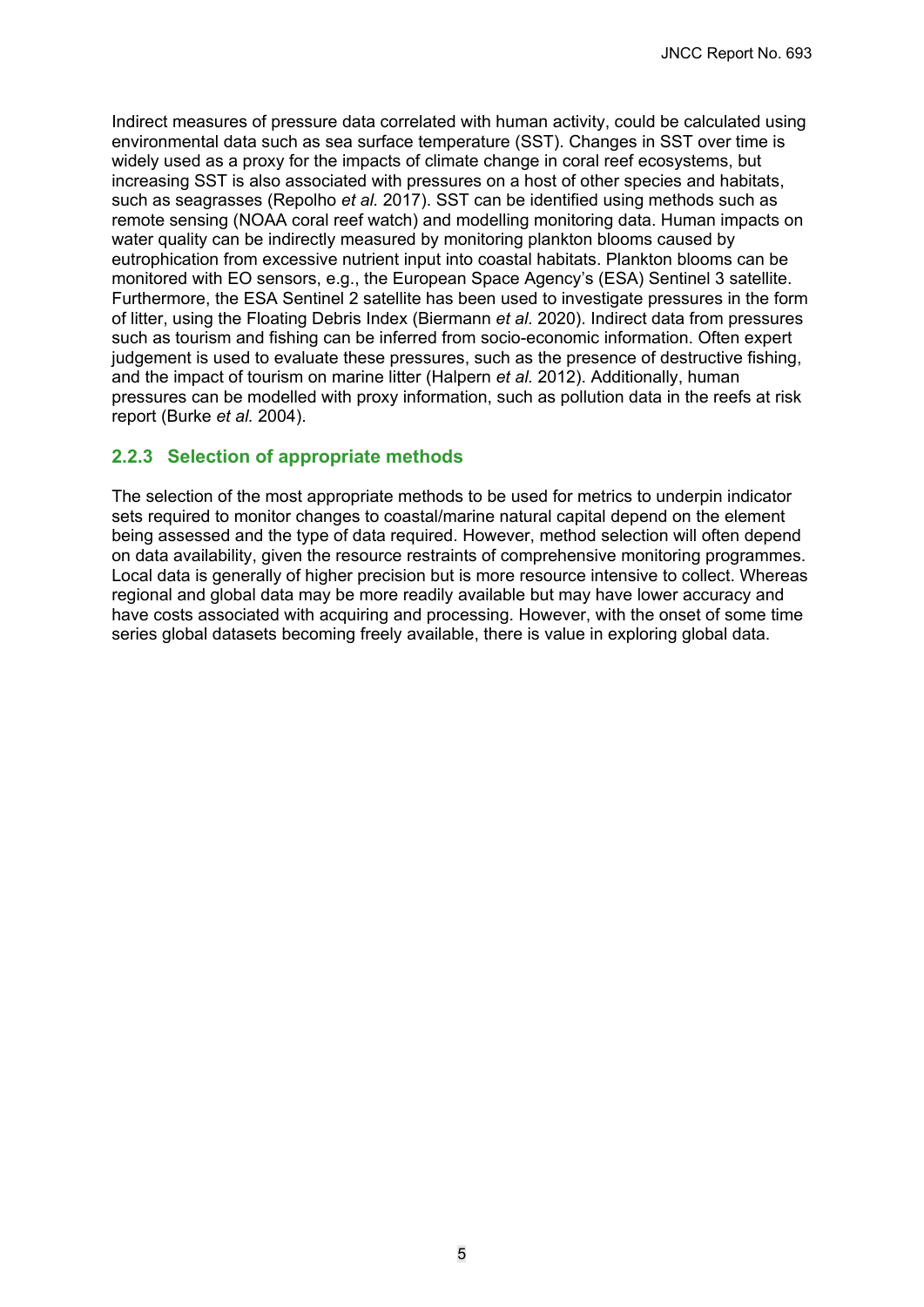# <span id="page-9-0"></span>**3 Developing indicators for TCI**

## <span id="page-9-1"></span>**3.1 Sources of data for TCI**

Indicators are typically selected and developed according to the required purpose and use of the indicator (e.g., policy drivers, reporting requirements), but it is also important to consider data availability. Some of the marine ecosystems of TCI have received a relatively low level of scientific research and monitoring (Thomas *et al.* 2017; O'Leary *et al.* 2019; Hogg 2019), therefore, there will be some data limitations that will impact the indicator development phase of the project. To identify local, regional, and global scale data sources to aid monitoring changes in TCI marine-coastal natural capital, online searches of publicly available information in grey and scientific literature were conducted. The data sources are presented in Tables 3.1, 3.2, 3.3 and 3.4, however, it should be noted that these are not an exhaustive summary of marine biodiversity research and monitoring occurring within TCI.

## <span id="page-9-2"></span>**3.1.1. Local data**

Local data included a range of smaller scale projects, though a comprehensive national monitoring programme was not identified. There may, however, be additional local data sources available that were not publicly available through online searches, for example from NGOs such as The School for Field Studies Centre for Marine Resource Studies.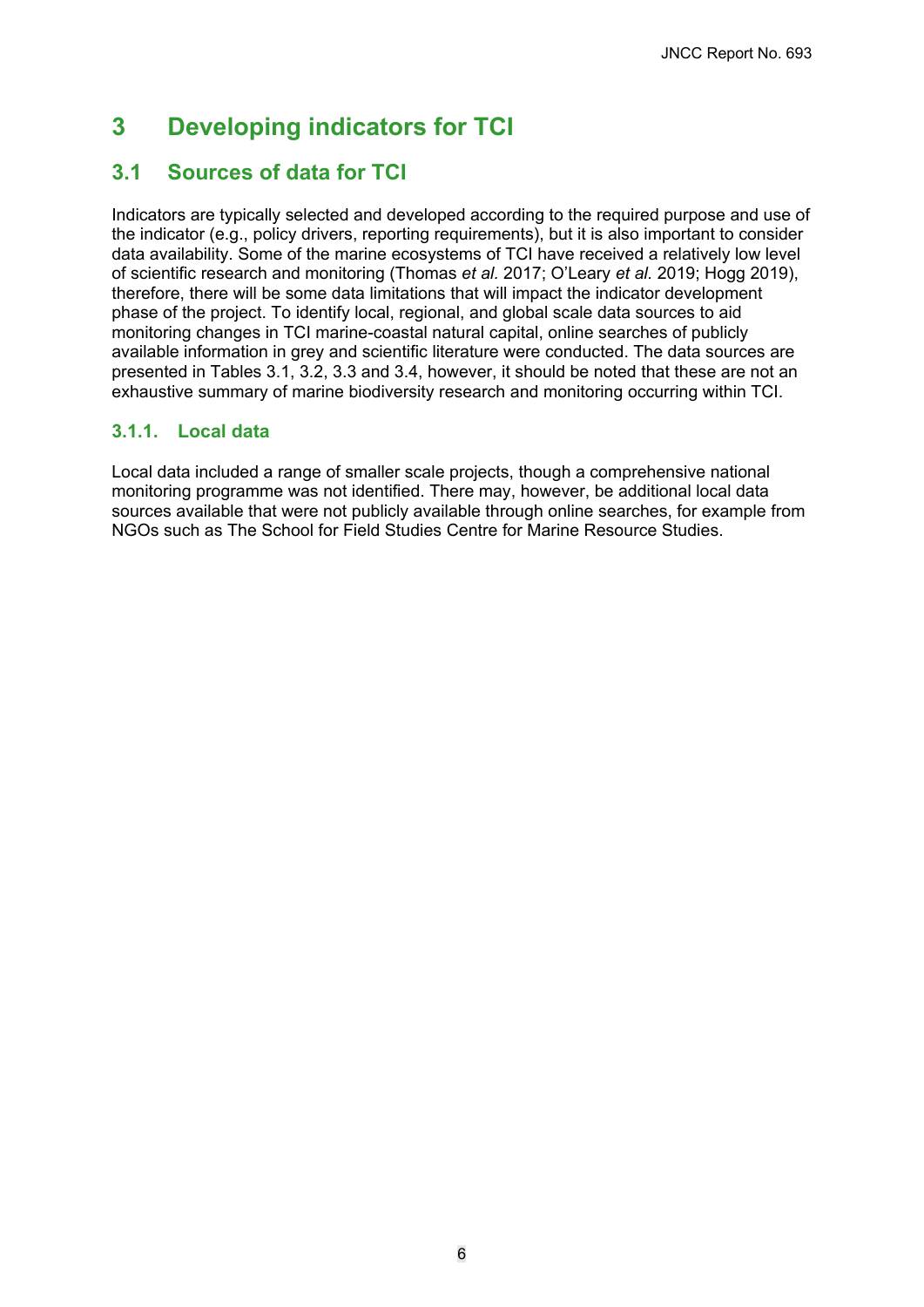<span id="page-10-0"></span>

| Data source                                                                                                                                   | Relevant data                                                                                                                                            | Accessibility                              | Type of data                                                             | Target<br>habitat/system                  | Source                                                                                            |
|-----------------------------------------------------------------------------------------------------------------------------------------------|----------------------------------------------------------------------------------------------------------------------------------------------------------|--------------------------------------------|--------------------------------------------------------------------------|-------------------------------------------|---------------------------------------------------------------------------------------------------|
| <b>The Nature</b><br>Conservancy<br>benthic habitat<br>map for the<br>Caribbean                                                               | Benthic habitat map                                                                                                                                      | Data for TCI<br>available                  | Satellite imagery                                                        | Marine benthic<br>habitats                | https://dataportal.gov.tc/en AU/dataset/benthic-<br>habitat-map-tci                               |
| <b>TCI Marine Spatial</b><br>Plan data portal                                                                                                 | Details in Table 3.4<br>below                                                                                                                            | Freely<br>accessible                       | Biological,<br>environmental and<br>socio-economic<br>data               | <b>TCI</b>                                | https://dataportal.gov.tc/                                                                        |
| <b>TC Reef Fund</b>                                                                                                                           | <b>BEST 2.0</b><br>Programme:<br><b>Understanding East</b><br>Caicos KBA's Corals<br>and Coasts: A Key<br>to Safeguarding<br>TCI's Future 2016 -<br>2019 | Data will be<br>shared with<br><b>DECR</b> | Baseline surveys<br>and two-yearly<br>monitoring                         | Coral reef                                | https://www.tcreef.org/east-caicos-reef-project                                                   |
| <b>Tourism data</b>                                                                                                                           | <b>TCI Tourist Board</b><br><b>Statistics Report</b>                                                                                                     | Freely<br>accessible                       | Visitors,<br>accommodation,<br>originating country,<br>cruise statistics | Tourism                                   | https://www.gov.tc/stats/statistics/economic/41-<br>tourism                                       |
| <b>Fishing data</b>                                                                                                                           | <b>TCI licence data</b>                                                                                                                                  | On request<br>from TCI                     | Licencing<br>information                                                 | Fish stocks<br><b>Benthic</b><br>habitats | Limited to wide area                                                                              |
| TCI 2006 coral reef<br>assessment                                                                                                             | <b>Global Coral Reef</b><br>Alliance and DECR                                                                                                            | Data<br>available on<br>request            | Ecological and<br>environmental                                          | Coral reefs                               | Goreau et al. 2008                                                                                |
| <b>BEST 2.0</b><br>Programme<br><b>RESCQ</b><br><b>Restoration of</b><br><b>Ecosystem</b><br><b>Services and Coral</b><br><b>Reef Quality</b> | <b>IMARES,</b><br>Wageningen UR, TC<br><b>Reef Fund</b>                                                                                                  | Data<br>available on<br>request            | Coral restoration                                                        | Coral reef                                | https://www.wur.nl/en/project/RESCQ-Restoration-<br>Ecosystem-Services-and-Coral-Reef-Quality.htm |

#### **Table 3.1:** Examples of local data available for the development of indicators.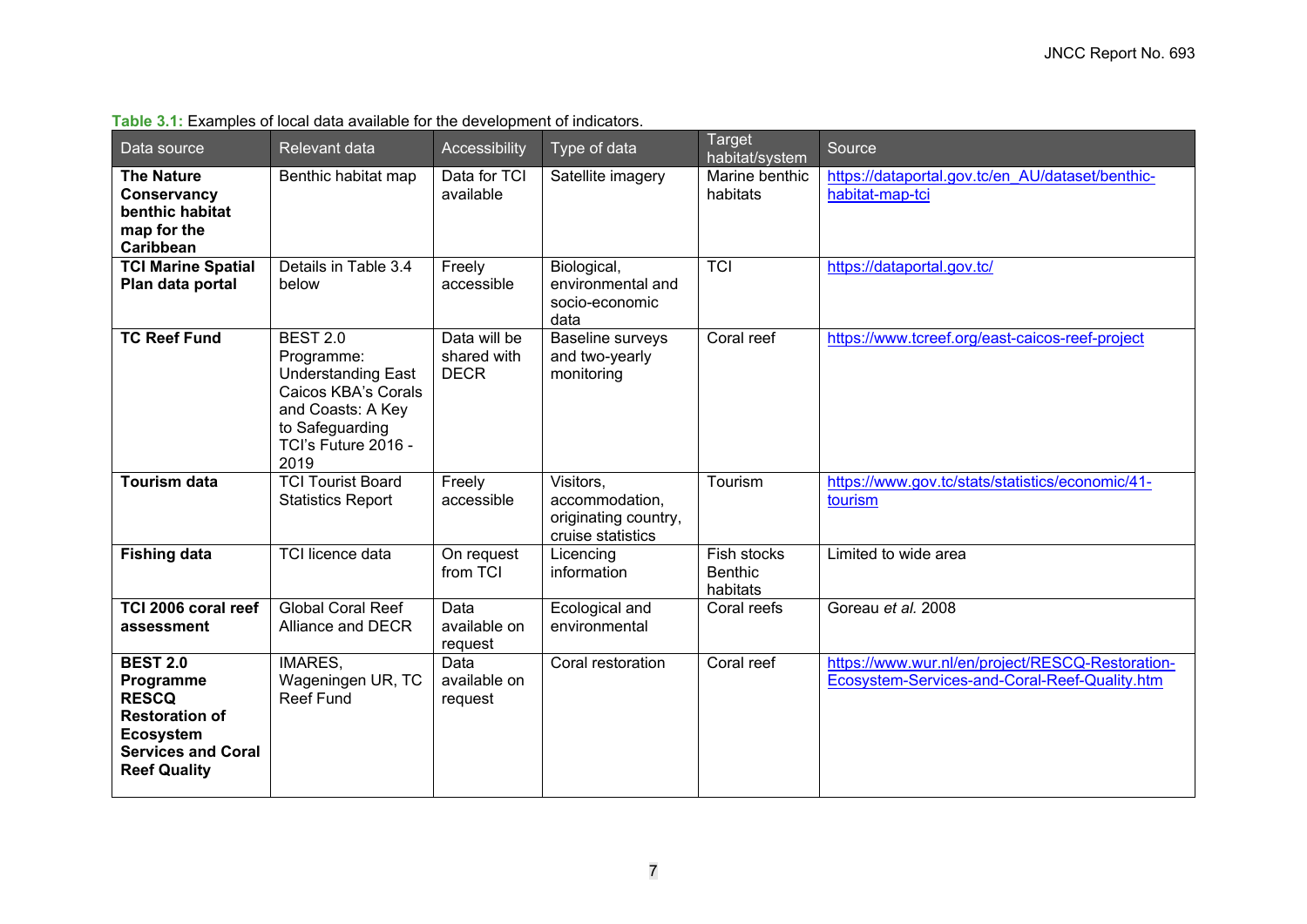| Data source                                                                                                                  | Relevant data                                                   | Accessibility                   | Type of data                                                                                     | Target<br>habitat/system | Source                                                                                                                           |
|------------------------------------------------------------------------------------------------------------------------------|-----------------------------------------------------------------|---------------------------------|--------------------------------------------------------------------------------------------------|--------------------------|----------------------------------------------------------------------------------------------------------------------------------|
| <b>Mapping for</b><br>evidence-based<br>policy, recovery<br>and environmental<br>resilience and<br><b>Coral Reef Quality</b> | Environment<br>Systems                                          | Data<br>available on<br>request | Satellite data to<br>map and model the<br>marine and<br>terrestrial<br>environment in the<br>TCI | All                      | https://www.envsys.co.uk/sustainable-<br>landscapes/mapping-for-evidence-based-policy-<br>recovery-and-environmental-resilience/ |
| <b>Assessment of the</b><br>coral reefs of the<br><b>Turks and Caicos</b><br><b>Islands</b>                                  | Atlantic and Gulf<br>Rapid Reef<br>Assessment -<br><b>AGRRA</b> | Data<br>available on<br>request | Stony corals, algae<br>and fish<br>communities                                                   | Coral reef               | Hoshino et al 2008; Riegl et al. 2003                                                                                            |

## **3.1.2. Regional data**

Listed below are Caribbean specific data sources, including both one off assessments and time series monitoring, with some freely available to access.

**Table 3.2:** Examples of regional data available for the development of indicators.

<span id="page-11-1"></span><span id="page-11-0"></span>

| Data source                                                         | Relevant data                                                                                            | Accessibility                | Type of data      | Target habitat/system | Source                                                                                                                                                                                                                                          |
|---------------------------------------------------------------------|----------------------------------------------------------------------------------------------------------|------------------------------|-------------------|-----------------------|-------------------------------------------------------------------------------------------------------------------------------------------------------------------------------------------------------------------------------------------------|
| <b>Global Coral Reef</b><br><b>Monitoring Network-</b><br>Caribbean | Coral species, coral<br>disease, coral<br>bleaching, coral<br>damage, reef fish and<br>invertebrate data | Data available on<br>request | Direct biological | Coral reefs           | https://gcrmn.net/resou<br>rce/caribbean-<br>guidelines-integrated-<br>coral-reef-monitoring/<br>https://www.icriforum.or<br><u>g/wp-</u><br>content/uploads/2020/0<br>5/GCRMN-<br>Caribbean Guidelines.<br>UNEP(DEPI)CAR WG<br>38.INF17-en.pdf |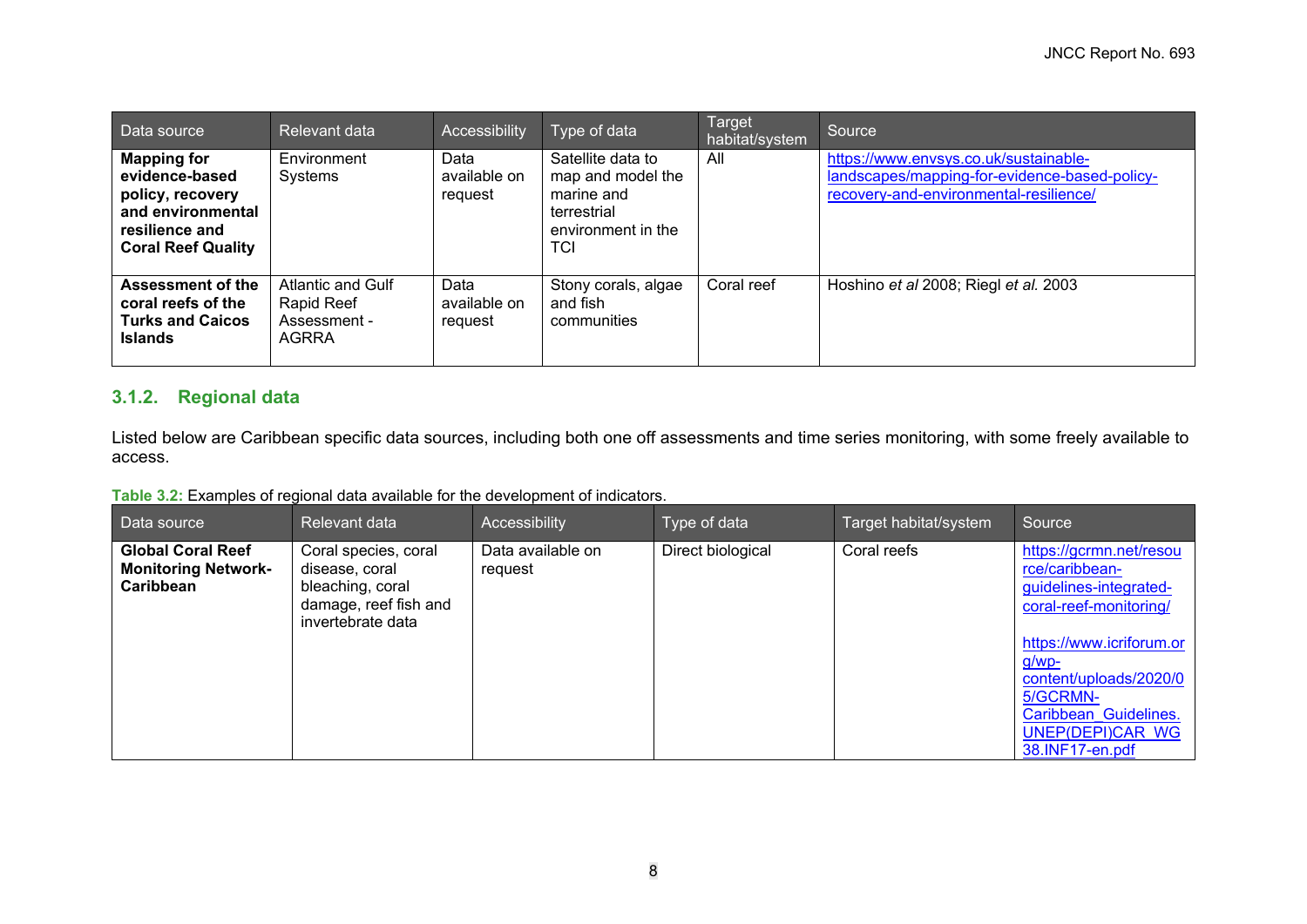| Data source                                                                                | Relevant data                                                                                                                          | Accessibility                                      | Type of data                                   | Target habitat/system | Source                                                                                                                                      |
|--------------------------------------------------------------------------------------------|----------------------------------------------------------------------------------------------------------------------------------------|----------------------------------------------------|------------------------------------------------|-----------------------|---------------------------------------------------------------------------------------------------------------------------------------------|
| <b>Atlantic and Gulf</b><br><b>Rapid Reef</b><br><b>Assessment (AGRRA)</b>                 | Coral reef monitoring -<br>coral and fish                                                                                              | Freely accessible - but<br>not currently available | Ecological data                                | Coral reefs           | https://www.agrra.org/d<br>ata-explorer/explore-<br>summary-products/                                                                       |
| Caribbean<br>Sargassum watch                                                               | Earth Observation<br>products on chlorophyll<br>a concentration.<br>floating algal index,<br>colour index, sea<br>surface temperature. | Freely accessible                                  | Indirect pressure                              | Sargassum blooms      | https://optics.marine.us<br>f.edu/cgi-<br>bin/optics data?roi=EC<br>ARIB&current=1                                                          |
| <b>CARICOMP</b>                                                                            | Abundance of hard and<br>soft corals, algae,<br>sponges, urchins, and<br>abiotic material such as<br>substrate type.                   | Freely accessible                                  | Ecological abundance<br>data<br>Substrate type | Coral reefs           | https://catalog.data.gov<br>/en CA/dataset/caribbe<br>an-coral-reef-seagrass-<br>and-mangrove-sites-<br>caricomp-nodc-<br>accession-0000501 |
| Cartagena<br><b>Convention -Specially</b><br><b>Protected Areas and</b><br><b>Wildlife</b> | Caribbean Marine<br><b>Protected Area</b><br>database                                                                                  | Data available on<br>request                       | Geospatial                                     | Marine                | https://sites.google.com<br>/cep.unep.org/campam<br>geospatialdatabase/ho<br>me                                                             |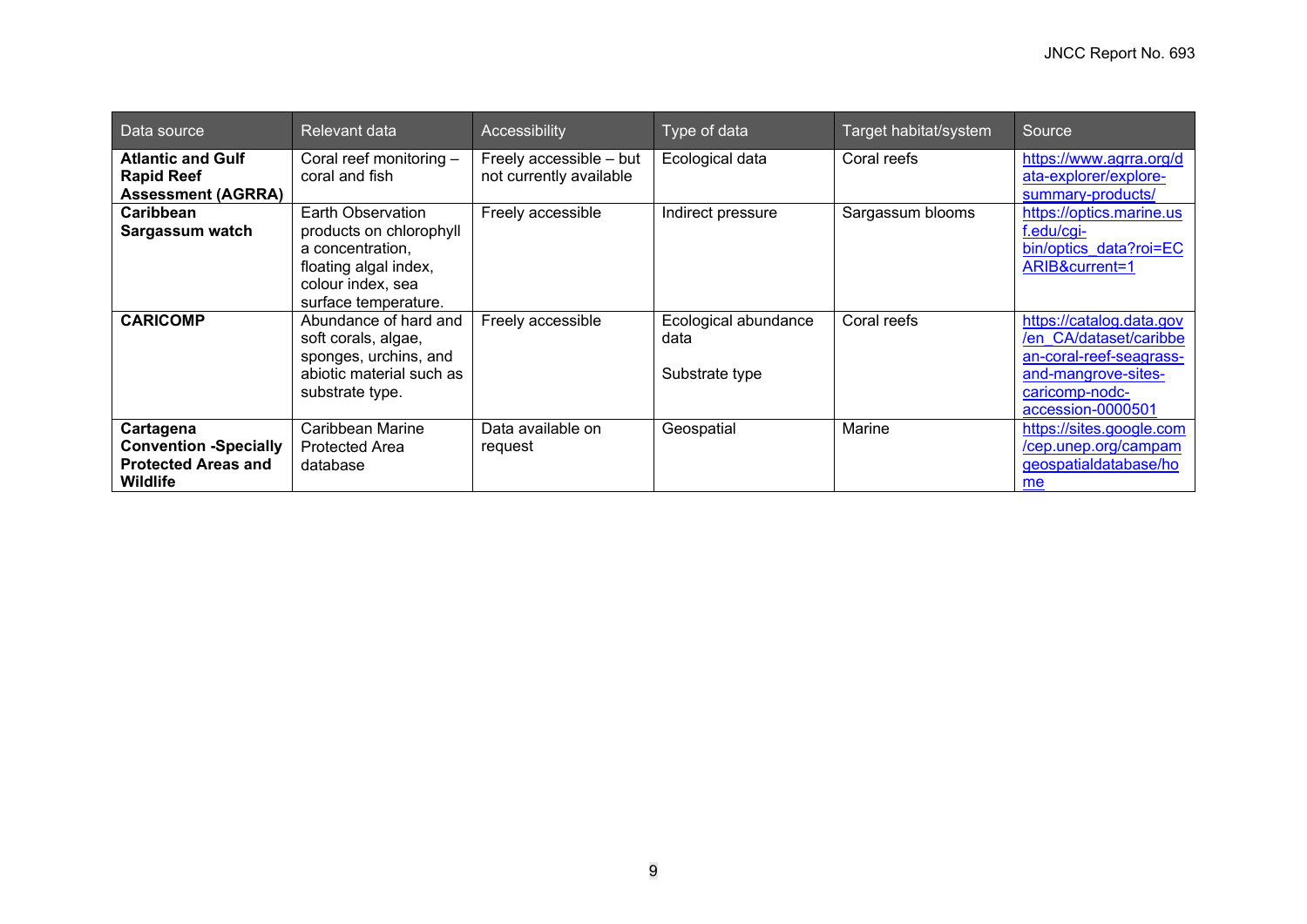## **3.1.3. Global data**

There is a wide variety of global data that could potentially be used to monitor changes in TCI marine-coastal natural capital. Including ecological, environmental, and anthropogenic pressures and impacts data. Ecological data includes habitat data for coral reef, mangrove and seagrass ecosystems, and species data on benthic invertebrate organisms, reef fish and hard and soft corals. Pressures data primarily focuses on human impacts on coral reef ecosystems, such as coral disease and bleaching.

<span id="page-13-1"></span><span id="page-13-0"></span>

| Data source                     | <b>Relevant data</b>                                                                                                                                                                                                                                                                                                                                                                     | Accessibility    | Type of data                                                                                                                                            | Target habitat/system | Source                                   |
|---------------------------------|------------------------------------------------------------------------------------------------------------------------------------------------------------------------------------------------------------------------------------------------------------------------------------------------------------------------------------------------------------------------------------------|------------------|---------------------------------------------------------------------------------------------------------------------------------------------------------|-----------------------|------------------------------------------|
| <b>NOAA coral reef</b><br>watch | The tool identifies coral<br>reefs that are at risk of<br>bleaching by analysing<br>near real time and<br>historical satellite SST<br>measurements to<br>calculate the<br>temperature thresholds<br>of coral reefs across<br>the globe                                                                                                                                                   | Freely available | Daily global 5km<br>satellite coral bleaching<br>heat stress data, as<br>well as time series data<br>available since the<br>1990s. Indirect<br>pressure | Coral reefs           | https://coralreefwatch.noa<br>a.gov/     |
| <b>Global mangrove</b><br>watch | Mangrove habitat<br>extent in $km^2$ using<br>optical and radar<br>remote sensing.<br>Mangrove net change<br>in $km^2$ between two<br>points in time.<br>Mangrove blue carbon<br>- sum of above ground<br>carbon and soil organic<br>carbon values,<br>measured in Mt CO <sub>2</sub> e).<br>Mangrove height -<br>Mean canopy height in<br>m of mangrove habitat<br>from Lidar and SRTM. | Freely available | Earth Observation and<br>modelled habitat data                                                                                                          | Mangroves             | https://www.globalmangro<br>vewatch.org/ |

**Table 3.3:** Examples of global data available for the development of indicators.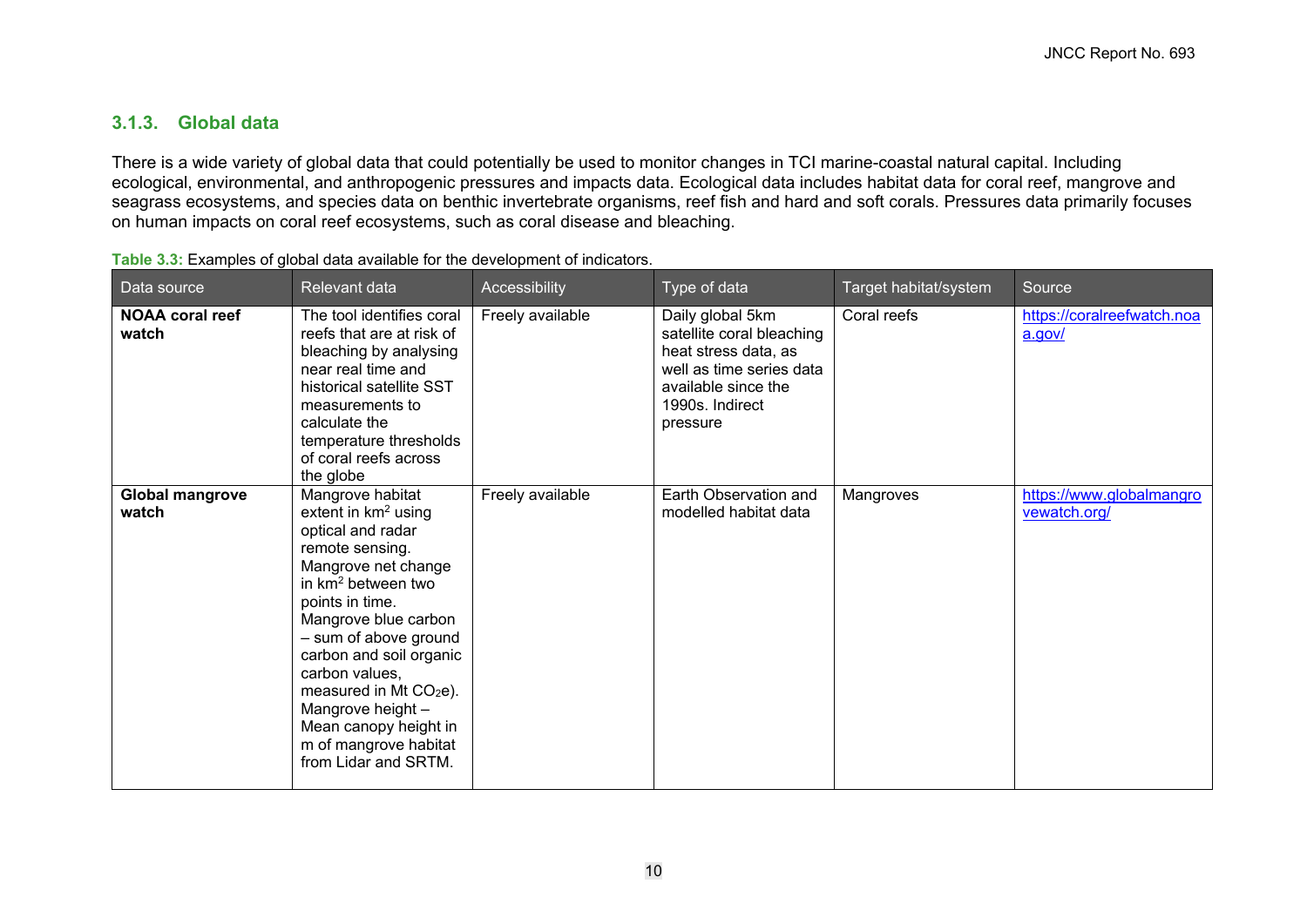| Data source                                           | Relevant data                                                                                                                                                                          | Accessibility                                                  | Type of data                                                                                                                                         | Target habitat/system                              | Source                                                                                                                                                                            |
|-------------------------------------------------------|----------------------------------------------------------------------------------------------------------------------------------------------------------------------------------------|----------------------------------------------------------------|------------------------------------------------------------------------------------------------------------------------------------------------------|----------------------------------------------------|-----------------------------------------------------------------------------------------------------------------------------------------------------------------------------------|
| <b>Global Coral Reef</b><br><b>Monitoring Network</b> | Coral species, coral<br>disease, coral<br>bleaching, coral<br>damage, reef fish and<br>invertebrate data                                                                               | Data available on<br>request                                   | Direct biological                                                                                                                                    | Coral reefs                                        | Reef check<br>http://data.reefcheck.us/<br>https://gcrmn.net/about-<br>gcrmn/2020-global-report-<br>status-coral-reefs/                                                           |
| <b>UNEP-WCMC</b>                                      | <b>Habitat data</b>                                                                                                                                                                    | Freely accessible<br>through the TCI portal                    | Remote sensing and<br>survey data                                                                                                                    | Coral reef, seagrass,<br>mangrove and<br>saltmarsh | https://data.unep-<br>wcmc.org/                                                                                                                                                   |
| <b>World Resources</b><br>Institute                   | Coral reef pressure<br>data. See TCI MSP<br>table for details                                                                                                                          | Freely available                                               | A 500m resolution map<br>of global and local<br>anthropogenic threats<br>to coral reefs                                                              | Coral reefs                                        | https://www.wri.org/public<br>ation/reefs-risk-caribbean                                                                                                                          |
| <b>Allen Coral Atlas</b>                              | Coral/Algae, Seagrass,<br>Microalgal mats, Rock,<br>Rubble and Sand<br><b>Benthic Class and</b><br>Geomorphology extent                                                                | Will be made<br>downloadable at a<br>future date               | 3.7m resolution global<br>habitat maps from daily<br>satellite imagery.                                                                              | <b>Benthic habitats</b>                            | https://allencoralatlas.org/<br>atlas/                                                                                                                                            |
| <b>UKHO</b>                                           | The UK Hydrological<br>Office (UKHO) holds<br>marine geospatial data<br>for six UKOTs,<br>including, bathymetry,<br>tidal and a range of<br>seabed features<br>collected in 11 surveys | Lidar data has been<br>collected but unsure on<br>availability | The marine spatial data<br>allows habitat maps to<br>be created at greater<br>depths than EO data<br>but the amount of data<br>available is limited. | <b>Benthic habitats</b>                            | https://www.admiralty.co.<br>uk/digital-services/data-<br>solutions/admiralty-<br>marine-data-<br>portal?gclid=EAIaIQobCh<br>MImMf9qsa87glVqIFQBh<br>2s7AiuEAAYASAAEgJS9<br>D BwE |
| <b>IUCN</b>                                           | <b>Red List</b>                                                                                                                                                                        | Freely available                                               | Overall extinction risk<br>for species                                                                                                               | All species                                        | https://www.iucnredlist.or<br>q/                                                                                                                                                  |
| <b>OBIS</b>                                           | Ocean Biogeographic<br><b>Information System</b>                                                                                                                                       | Freely available                                               | Species Abundance<br>Data. Can filter by EEZ<br>and IUCN red list                                                                                    | All species                                        | https://obis.org/                                                                                                                                                                 |
| <b>CABI</b>                                           | Invasive species<br>compendium                                                                                                                                                         | Freely available                                               | Distribution -<br>presence/absence                                                                                                                   | All                                                | https://www.cabi.org/ISC                                                                                                                                                          |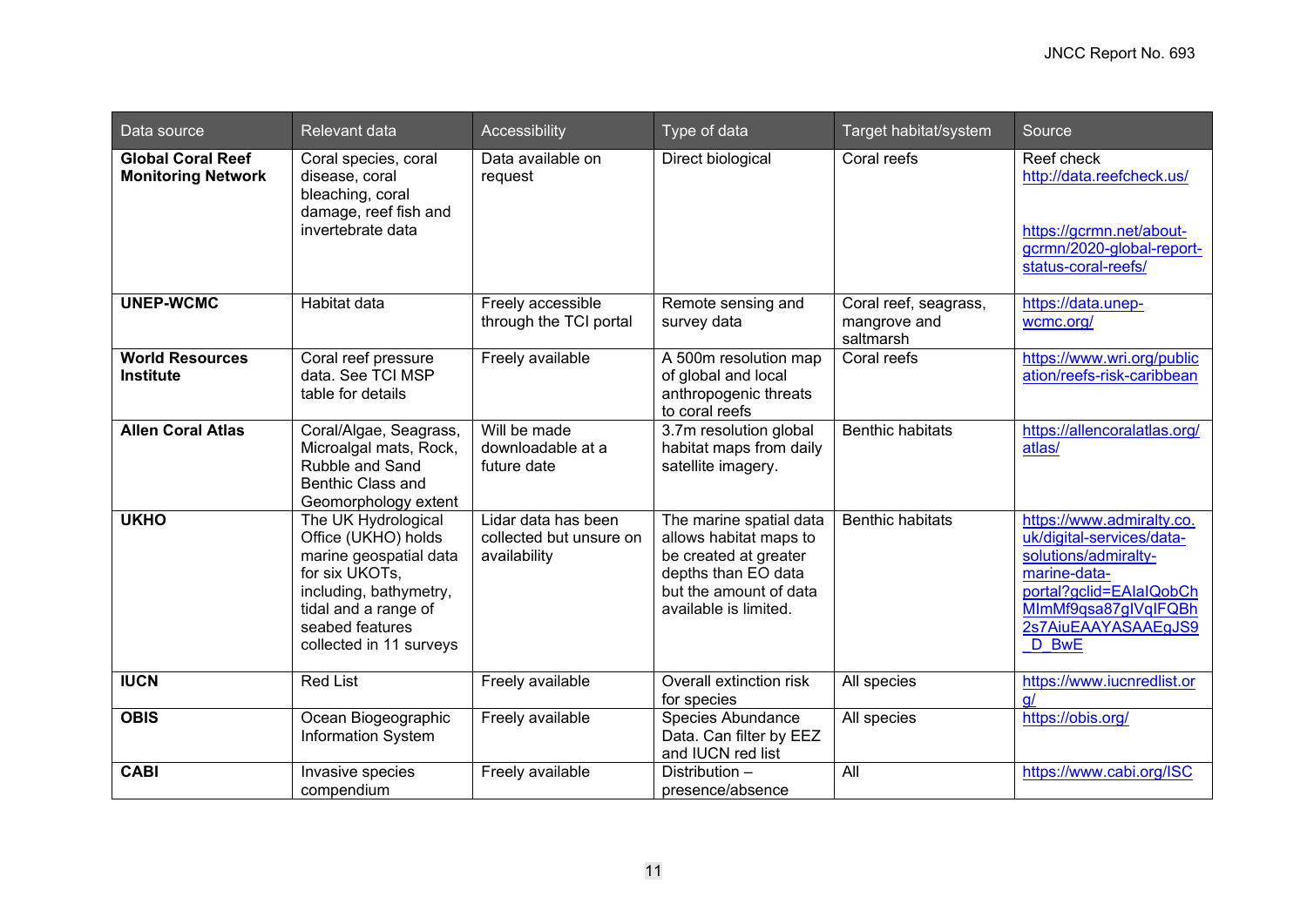| Data source                                              | Relevant data                                                                             | Accessibility                             | Type of data                                                                                                                                                                                                                                                                 | Target habitat/system                    | Source                                                                   |
|----------------------------------------------------------|-------------------------------------------------------------------------------------------|-------------------------------------------|------------------------------------------------------------------------------------------------------------------------------------------------------------------------------------------------------------------------------------------------------------------------------|------------------------------------------|--------------------------------------------------------------------------|
| <b>EU Space Agency</b><br><b>Copernicus</b><br>programme | Sentinel 1 satellite                                                                      | Freely available                          | Active satellite that<br>collects 10m resolution<br>data which could<br>potentially be used to<br>provide a snapshot of<br>large vessels present in<br>a territory                                                                                                           | All                                      | https://www.copernicus.e<br>u/en                                         |
| <b>EU Space Agency</b><br><b>Copernicus</b><br>programme | Sentinel 2 satellite                                                                      | Freely available                          | Multispectral data<br>passively at 10m<br>resolution every two<br>days and can identify<br>global patterns of coral<br>bleaching (Hedley et al.<br>2018), and could map<br>marine ecosystems<br>such as seagrass beds,<br>kelp forests,<br>mangroves and<br>intertidal zones | All                                      | https://www.copernicus.e<br>u/en                                         |
| <b>EU Space Agency</b><br><b>Copernicus</b><br>programme | Sentinel 3 satellite                                                                      | Freely available                          | Multispectral data at<br>300m resolution and<br>could potentially map<br>sea surface<br>temperature, turbidity<br>and chlorophyll a<br>concentration                                                                                                                         | All                                      | https://www.copernicus.e<br>u/en                                         |
| Worldview                                                | <b>NASA's Earth</b><br><b>Observing System</b><br>Data and Information<br>System (EOSDIS) | Costs associated with<br>some of the data | High-resolution real-<br>time imagery layers<br>and underlying data                                                                                                                                                                                                          | Physical/<br>Environmental<br>parameters | https://worldview.earthdat<br>a.nasa.gov/                                |
| <b>Reef Life Survey</b>                                  | Global reef fish dataset                                                                  | Freely available                          | Bony fishes and<br>elasmobranch point<br>data                                                                                                                                                                                                                                | Coral reefs                              | https://www.gbif.org/dataset<br>38f06820-08c5-42b2-94f6-<br>47cc3e83a54a |
| <b>Coral Watch</b>                                       | <b>Coral Health Chart</b>                                                                 | Data available on<br>request              | Coral health surveys                                                                                                                                                                                                                                                         | Coral reefs                              | https://coralwatch.org/                                                  |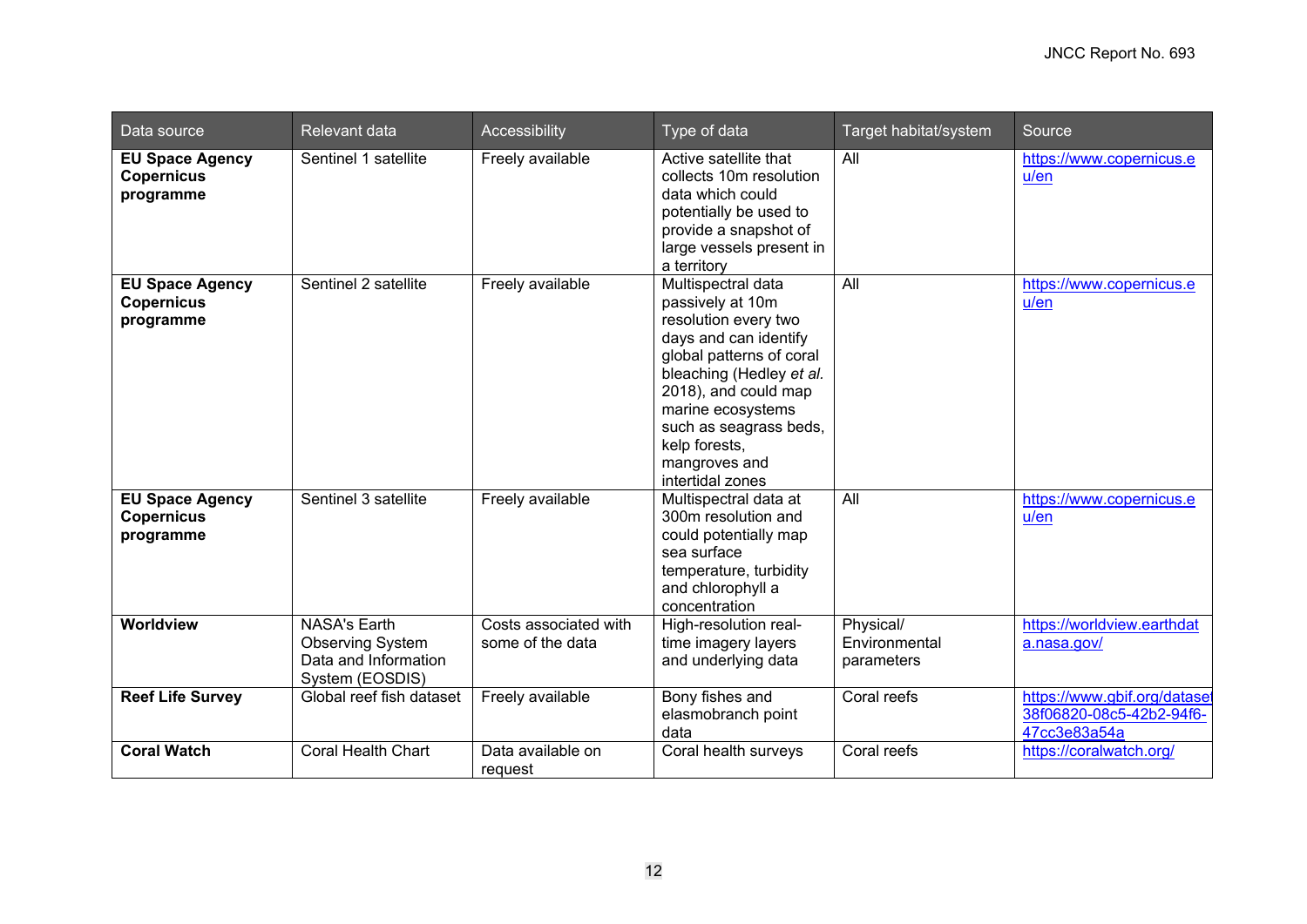## **3.1.4. TCI Marine Spatial Planning (MSP) GIS tool and Data Portal**

Some of the local, regional, and global data listed above is available through the DPLUS094 TCI MSP GIS tool and data portal developed by SAERI for and with DECR. The MSP GIS tool is available at: <u>https://webgis.gov.tc/</u>. The data portal is available at: <u>https://dataportal.gov.tc/</u>.

<span id="page-16-1"></span><span id="page-16-0"></span>

| <b>Area</b>      | <b>Layers</b>                                                                           | Potential use for biodiversity indicators                                                                                | Scale of data (if<br>applicable)         | <b>Spatial</b><br>resolution | <b>Source</b>                      |
|------------------|-----------------------------------------------------------------------------------------|--------------------------------------------------------------------------------------------------------------------------|------------------------------------------|------------------------------|------------------------------------|
| Conservation     | Protected areas                                                                         | Useful to know species and habitats within protected areas.                                                              | <b>NA</b>                                | <b>NA</b>                    | <b>DECR</b>                        |
|                  | Important Bird<br>and Biodiversity<br>Areas (IBA) in<br>the Turks and<br>Caicos Islands | Provides information as to the location and extent of IBAs.                                                              | <b>NA</b>                                | Varies                       | <b>BirdLife</b><br>International   |
| Economy          | Conch visual<br>survey                                                                  | Provides species presence and/or abundance information<br>for two commercially important species.                        | Presence,<br>Abundance                   | 18km x 18km                  | <b>DECR</b>                        |
|                  | Lobster<br>morphometrics<br>database                                                    | Provides fisheries information (number of fishermen, fishing<br>area, etc.) as well as morphometric details on lobsters. | <b>NA</b>                                | <b>NA</b>                    | <b>DECR</b>                        |
|                  | Modelled total<br>dollar value of<br>reef tourism                                       | Could provide information on human activities and direct<br>and indirect pressures on coral reefs.                       | Reef-Adjacent<br>Value,<br>On-Reef Value | 500m                         | The Nature<br>Conservancy<br>(TNC) |
|                  | Likelihood and<br>range data for<br>conch and<br>lobster                                | Could provide information on fishing pressure for conch and<br>lobster.                                                  | <b>NA</b>                                | <b>NA</b>                    | <b>DECR</b>                        |
| <b>Structure</b> | Artificial structure<br>in the coast $(I)$                                              | Could provide indication of potential human activities.                                                                  | <b>NA</b>                                | At least 1m                  | <b>DECR</b>                        |
|                  | Artificial structure<br>in the coast $(p)$                                              | Could provide indication of potential human activities.                                                                  | <b>NA</b>                                | At least 1m                  | <b>DECR</b>                        |
| <b>Biota</b>     | Species<br>presence grid for<br>the Turks and<br>Caicos Islands                         | Could provide information as to the presence of marine<br>species, and areas requiring further surveying.                | Presence, No<br>information<br>available | 1 <sub>km</sub>              | <b>DECR</b>                        |

|--|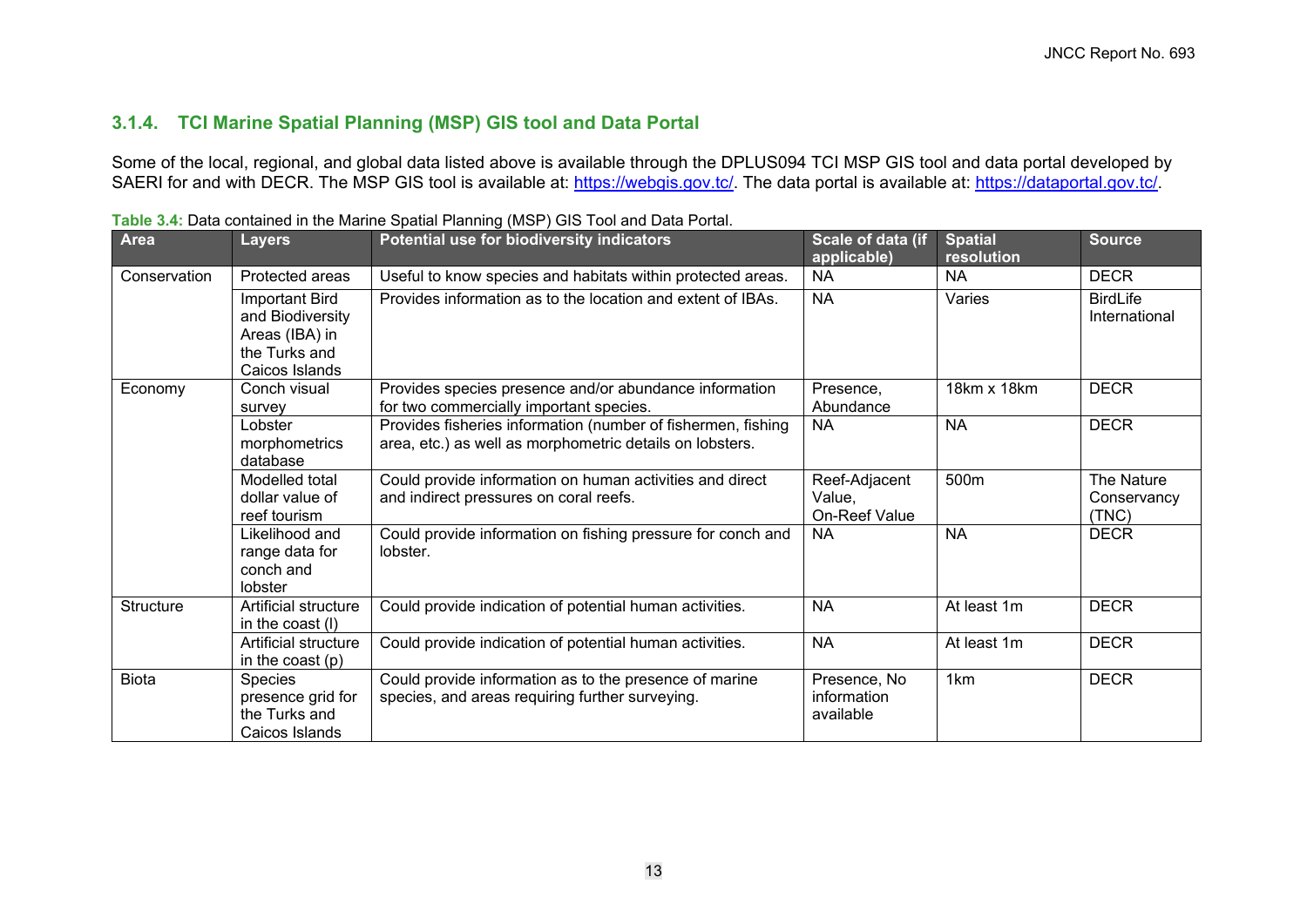| <b>Area</b>         | <b>Layers</b>                                                               | Potential use for biodiversity indicators                                                                                                                          | Scale of data (if<br>applicable)                                      | <b>Spatial</b><br>resolution | <b>Source</b>                                            |
|---------------------|-----------------------------------------------------------------------------|--------------------------------------------------------------------------------------------------------------------------------------------------------------------|-----------------------------------------------------------------------|------------------------------|----------------------------------------------------------|
|                     | The Turks and<br>Caicos Islands<br>shorebird counts<br>from 2016 to<br>2020 | Could provide abundance, location data on the presence of<br>58 shorebird species, and areas requiring further surveying.                                          | <b>NA</b>                                                             | 50 <sub>m</sub>              | US Fish and<br>Wildlife<br>Service                       |
|                     | Occurrence<br>records from the<br><b>GBIF</b> database                      | Provides occurrence data on selected taxa for TCI.                                                                                                                 | <b>NA</b>                                                             | <b>NA</b>                    | Global<br>Biodiversity<br>Information<br>Facility (GBIF) |
|                     | <b>REEF Tropical</b><br><b>Western Atlantic</b><br>database                 | Could provide environmental and biological information on<br>species abundance, density, etc.                                                                      | Presence/<br>Absence,<br>Abundance,<br>Density, Sighting<br>Frequency | <b>NA</b>                    | <b>REEF</b>                                              |
| Vulnerable<br>areas | Threat to reefs:<br>Integrated                                              | Could identify high risk areas where indicators will need to<br>be applied/monitoring could be focused.<br>Could provide indication of potential human activities. | Very high, High,<br>Medium, Low                                       | 500m                         | <b>WRI</b>                                               |
|                     | Threat to reefs:<br>Coastal<br>development                                  | Could identify high risk areas where indicators will need to<br>be applied/monitoring could be focused.<br>Could provide indication of potential human activities. | High, Medium,<br>Low                                                  | 500m                         | <b>WRI</b>                                               |
|                     | Threat to reefs:<br><b>Marine Pollution</b>                                 | Could identify high risk areas where indicators will need to<br>be applied/monitoring could be focused.<br>Could provide indication of potential human activities. | High, Medium,<br>Low                                                  | 500m                         | <b>WRI</b>                                               |
|                     | Threat to reefs:<br>Overfishing                                             | Could identify high risk areas where indicators will need to<br>be applied/monitoring could be focused.<br>Could provide indication of potential human activities. | High, Medium,<br>Low                                                  | 500m                         | <b>WRI</b>                                               |
|                     | Threat to reefs:<br>Watershed<br>Pollution                                  | Could identify high risk areas where indicators will need to<br>be applied/monitoring could be focused.<br>Could provide indication of potential human activities. | High, Medium,<br>Low                                                  | 500m                         | <b>WRI</b>                                               |
| Workshops           | Marine activities                                                           | Could be used to identify human activities.                                                                                                                        | <b>NA</b>                                                             | Point data                   | <b>DECR</b>                                              |
|                     | Main species                                                                | Could be used to identify presence of a species.                                                                                                                   | <b>NA</b>                                                             | <b>NA</b>                    | <b>DECR</b>                                              |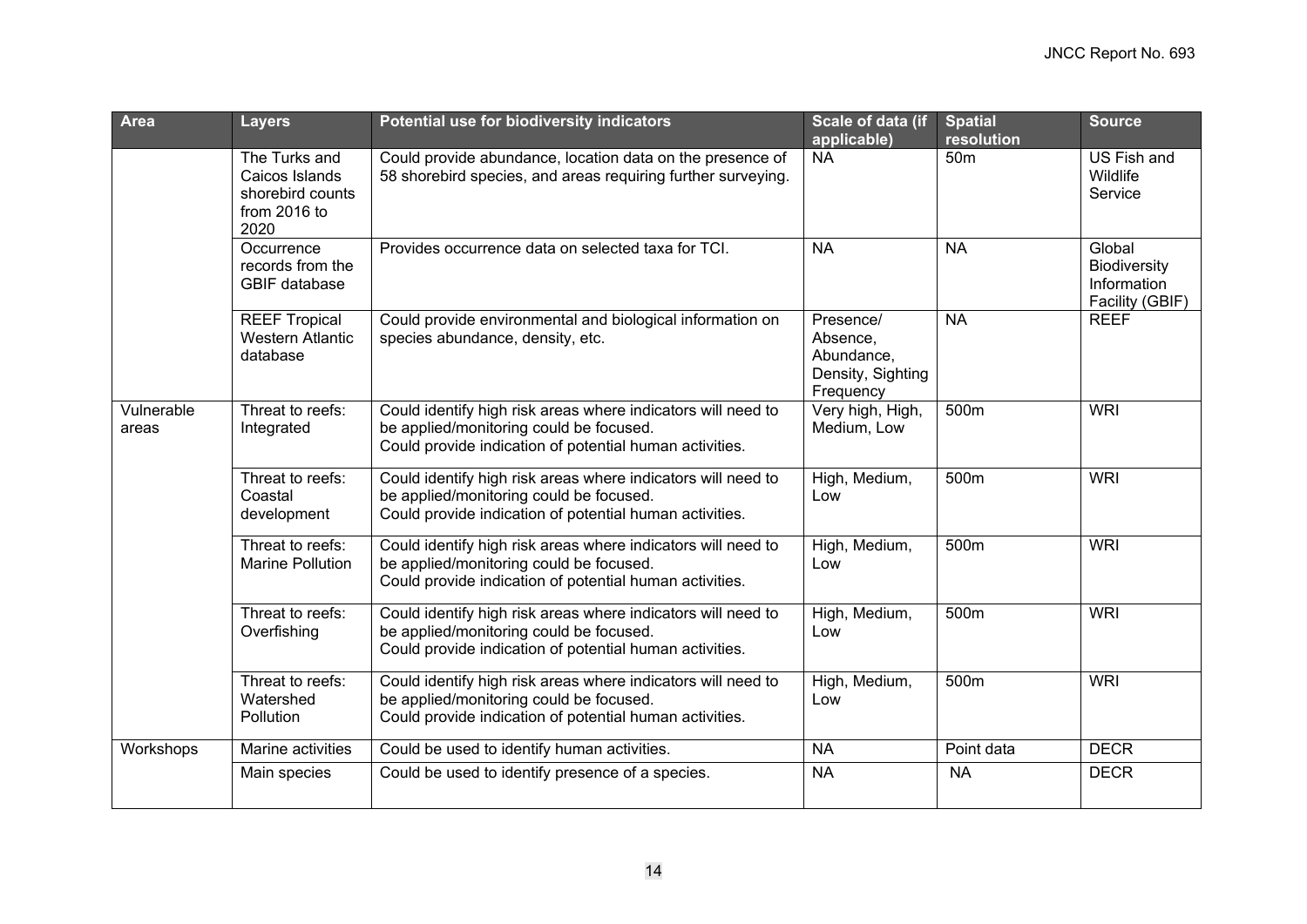| <b>Area</b>         | <b>Layers</b>                            | Potential use for biodiversity indicators                                                                | Scale of data (if<br>applicable)                   | <b>Spatial</b><br>resolution | <b>Source</b>                                                                  |
|---------------------|------------------------------------------|----------------------------------------------------------------------------------------------------------|----------------------------------------------------|------------------------------|--------------------------------------------------------------------------------|
|                     | Favourite places                         | Could add to mapping of potential human activities.                                                      | <b>NA</b>                                          | <b>NA</b>                    | <b>DECR</b>                                                                    |
|                     | Vulnerable<br>places                     | Could identify high risk areas.                                                                          | <b>NA</b>                                          | <b>NA</b>                    | <b>DECR</b>                                                                    |
| Human<br>Activities | Dive locations                           | Probably of less use but could add to mapping of potential<br>human activities.                          | <12 feet, 12-24<br>feet, 24 - 36<br>feet, >36 feet | Various                      | Turks and<br>Caicos Reef<br>Fund                                               |
|                     | Swimming zones                           | Probably of less use but could add to mapping of potential<br>human activities.                          | <b>NA</b>                                          | Between 2 and<br>5m          | <b>DECR</b>                                                                    |
|                     | Mooring sites                            | Probably of less use but could add to mapping of potential<br>human activities.                          | <b>NA</b>                                          | High                         | Turks and<br>Caicos Reef<br>Fund                                               |
|                     | Kitesurfing<br>locations                 | Probably of less use but could add to mapping of potential<br>human activities.                          | <b>NA</b>                                          | Approximate                  | Various<br>internet<br>sources and<br>local<br>knowledge                       |
|                     | Snorkelling<br>locations                 | Probably of less use but could add to mapping of potential<br>human activities.                          | <b>NA</b>                                          | Approximate                  | Various<br>internet<br>sources and<br>local<br>knowledge                       |
|                     | <b>Hobie Cat rentals</b>                 | Probably of less use but could add to mapping of potential<br>human activities.                          | <b>NA</b>                                          | High                         | Field survey                                                                   |
|                     | Parasailing in<br>Providenciales         | Probably of less use but could add to mapping of potential<br>human activities.                          | <b>NA</b>                                          | Approximate                  | Field surveys,<br>various<br>internet<br>sources and<br>local<br>knowledge     |
|                     | Cultural use of<br>coastal<br>ecosystems | Could be used to provide cultural links with ecosystem<br>services, and also human activity information. | <b>NA</b>                                          | High                         | Online and<br>telephone<br>surveys<br>conducted by<br>DECR and<br><b>EFTEC</b> |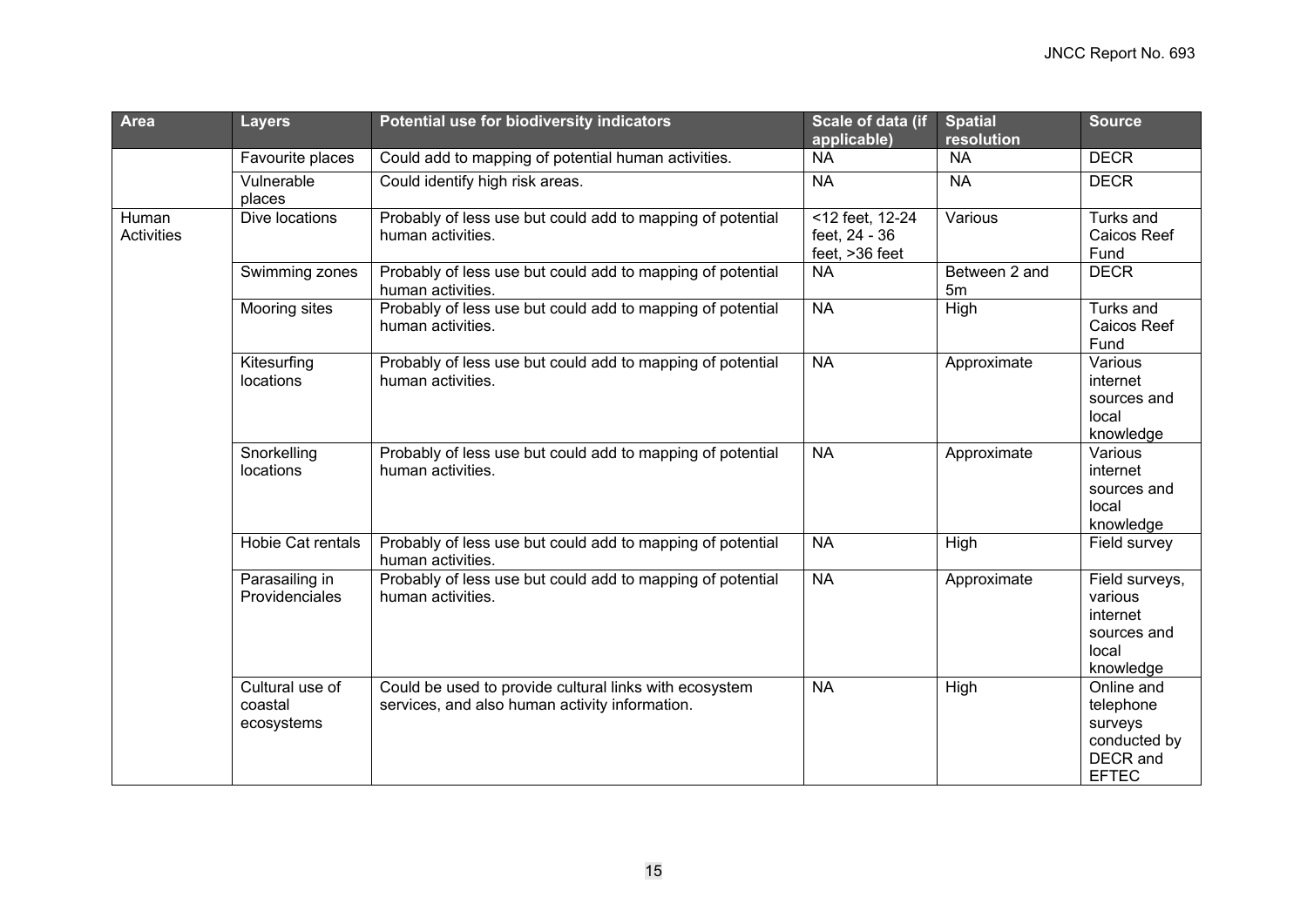| <b>Area</b>     | <b>Layers</b>                                                 | Potential use for biodiversity indicators                                       | Scale of data (if<br>applicable)                            | <b>Spatial</b><br>resolution | <b>Source</b>                                    |
|-----------------|---------------------------------------------------------------|---------------------------------------------------------------------------------|-------------------------------------------------------------|------------------------------|--------------------------------------------------|
| <b>Habitats</b> | The Turks and<br>Caicos benthic<br>habitat map                | Could be useful for reference for extent of habitats and for<br>mapping change. | <b>Habitat</b>                                              | 4m                           | <b>TNC</b>                                       |
|                 | <b>Coral Reef</b><br>distribution                             | Could be useful for mapping any change in the extent of<br>habitats.            | <b>NA</b>                                                   | 30 <sub>m</sub>              | UNEP-WCMC                                        |
|                 | Seagrass<br>distribution                                      | Could be useful for mapping any change in the extent of<br>habitats.            | <b>NA</b>                                                   | 30 <sub>m</sub>              | UNEP-WCMC                                        |
|                 | Mangroves<br>distribution                                     | Could be useful for mapping any change in the extent of<br>habitats.            | <b>NA</b>                                                   | 30 <sub>m</sub>              | UNEP-WCMC                                        |
|                 | <b>Coastal Habitats</b>                                       | Could be useful for mapping any change in the extent of<br>habitats.            | Beach, salt<br>marsh,<br>mangrove, sand,<br>rock/sand, rock | Between 2 and 10<br>meters   | UNEP-WCMC                                        |
| Geographic      | Grid 1km x 1km                                                | Could be useful background data for mapping purposes.                           | <b>NA</b>                                                   | <b>NA</b>                    | <b>TCI</b>                                       |
|                 | Maritime borders                                              | Could be useful background data for mapping purposes.                           | 12-mile limit,<br>200 mile fishing<br>limit, etc.           | Between 2 and 10<br>meters   | <b>TCI</b>                                       |
|                 | <b>Turks and Caicos</b><br><b>Reef Bank</b>                   | Could be useful background data for mapping purposes.                           | <b>NA</b>                                                   | 10 <sub>m</sub>              | <b>DECR</b>                                      |
|                 | Bathymetry<br>contours                                        | Could be useful background data for mapping purposes.                           | <b>NA</b>                                                   | <b>NA</b>                    | General<br>Bathymetric<br>Chart of the<br>Oceans |
|                 | Inland waters                                                 | Could be useful background data for mapping purposes.                           | <b>NA</b>                                                   | $1-2m$                       | <b>DECR</b>                                      |
|                 | The Turks and<br>Caicos Islands<br>digital elevation<br>model | Could be useful background data for mapping purposes.                           | <b>NA</b>                                                   | 10 <sub>m</sub>              | <b>DECR</b>                                      |
|                 | Seabed<br>morphology<br>worldwide                             | Could be useful background data for mapping purposes.                           | 29 categories of<br>geomorphic<br>features                  | 10km                         | <b>Blue Habitats</b><br>(SRTM)                   |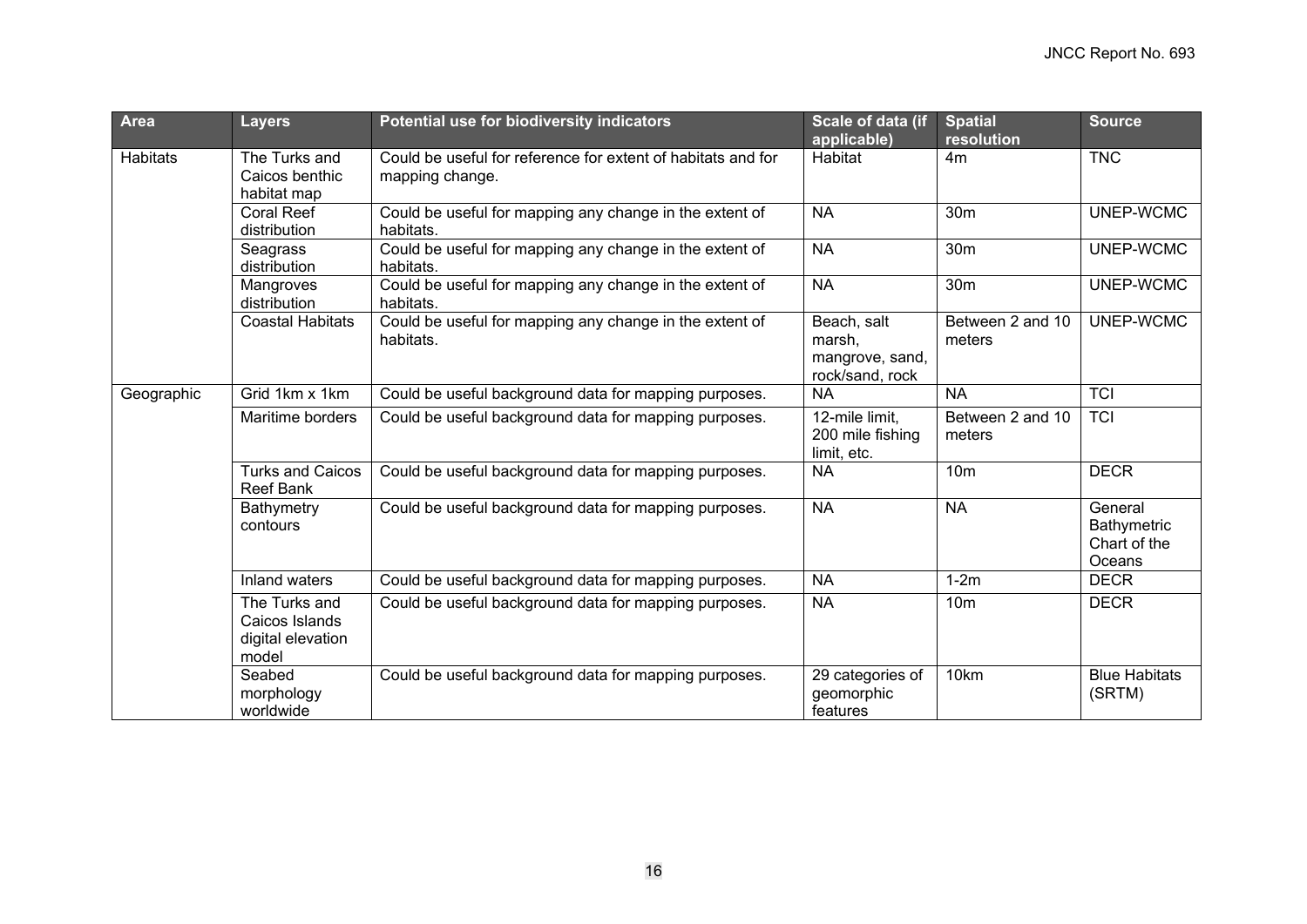| Area    | <b>Layers</b>                                                                                         | Potential use for biodiversity indicators             | Scale of data (if<br>applicable)                         | <b>Spatial</b><br>resolution | Source                     |
|---------|-------------------------------------------------------------------------------------------------------|-------------------------------------------------------|----------------------------------------------------------|------------------------------|----------------------------|
|         | Satellite-derived<br>bathymetry<br>(SDB) for the<br><b>Turks and Caicos</b><br>shallow water<br>areas | Could be useful background data for mapping purposes. | <b>NA</b>                                                | 10 <sub>m</sub>              | <b>DECR</b>                |
| Climate | Monthly average<br>daytime sea<br>surface<br>temperatures<br>(SST)                                    | Could be useful for mapping impact of SST on corals.  | Divided into<br>months and<br>temperature<br>categories. | 100m                         | MODIS-Aqua,<br><b>DECR</b> |
|         | Monthly average<br>night-time SST                                                                     | Could be useful for mapping impact of SST on corals.  | Divided into<br>months and<br>temperature<br>categories. | 100m                         | MODIS-Aqua,<br><b>DECR</b> |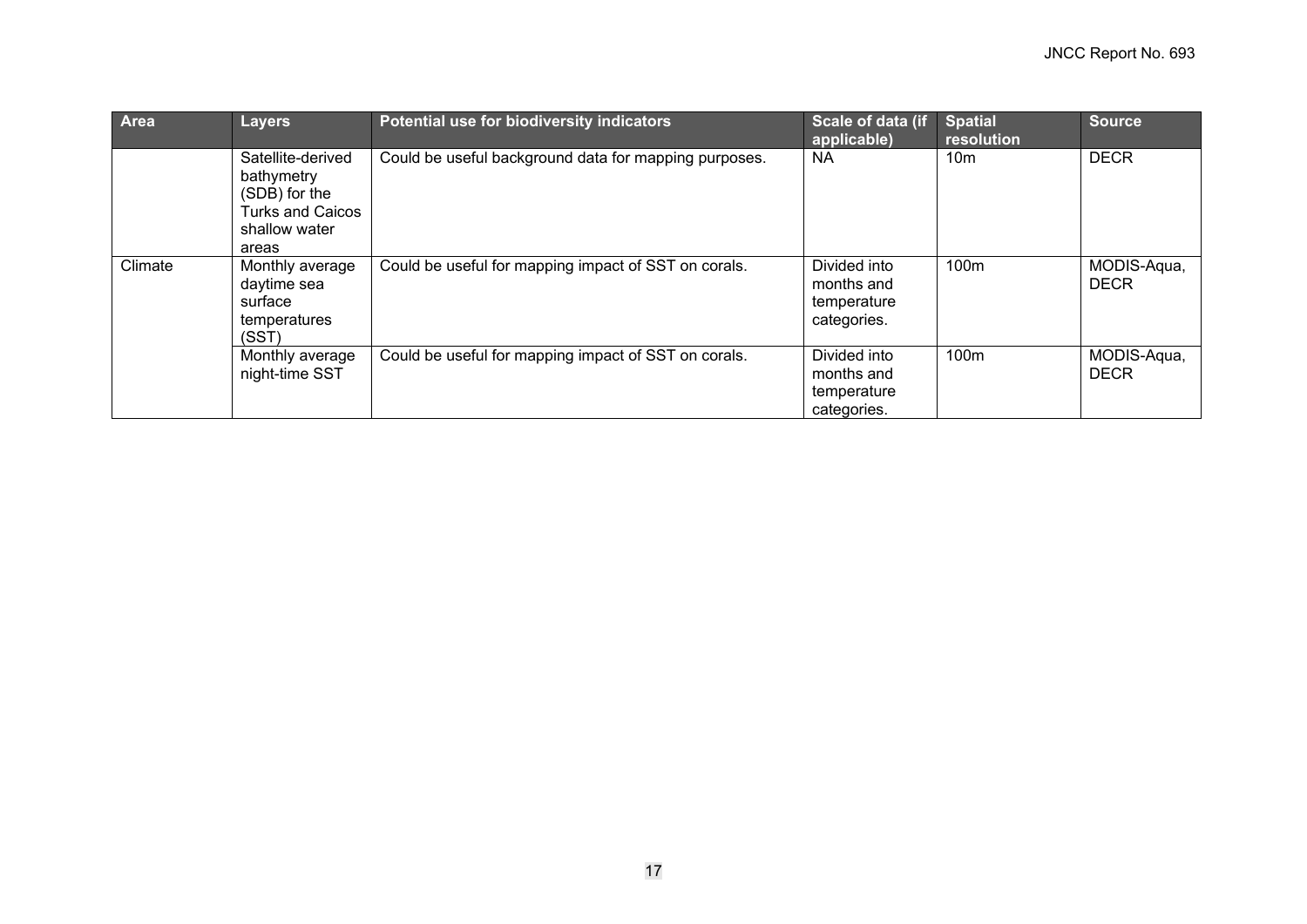## <span id="page-21-0"></span>**3.2. Shortlisting indicators for development**

When deciding on an appropriate indicator that's fit-for-purpose, selection can take several approaches. Typically, a goal or area of interest is identified, after which a suitable indicator is found that is feasible and appropriate for the intended purpose. In cases of severe data limitation, it may be wiser to select an indicator based on available data. Additionally, in the absence of a comprehensive local monitoring programme, the use of global data can be explored.

Through correspondence with DECR, priorities for future monitoring have been identified, which include habitat loss, tourism, fisheries, and corals (particularly coral health). Therefore, an indicator shortlist including a variety of metrics will allow DECR to identify which options best fulfil their needs, after which a pilot study can be conducted to ensure the appropriate data is available or can be realistically collected in the future.

TCI is not a signatory to some of the Multilateral Environmental Agreements such as the Convention on Biological Diversity or the Cartagena Convention SPAW protocol, so these conventions are not direct policy drivers for monitoring changes in TCI's marine-coastal natural capital. However, this review is looking at the use of existing or proposed methods, so the approaches of these conventions may be useful for DECR to consider, it is not making the assumption that TCI might be part of RSC or CBD in the future.

Listed below are a broad range of metrics that could potentially be used to monitor changes in TCI's marine-coastal natural capital. The shortlist is wide-ranging because a single 'out of the box' indicator has not been identified due to a lack of available data from a comprehensive national monitoring programme. Although it should be noted that several baseline assessments of marine biodiversity in TCI have been conducted by TC Reef and AGRRA (Hoshino *et al.* 2008; Riegl *et al.* 2003). The shortlist includes biological metrics such as coral reef health, socio-economic parameters such as fishing infrastructure, and global indicators such as trends in mangrove extent. These metrics are based on those used for the Convention on Biological Diversity (CBD), and by one of the partnerships formed at the first CBD conference of parties the International Coral Reef Initiative (ICRI). To support ICRI's work to preserve coral reef ecosystems around the world the Global Coral Reef Monitoring Network (GCRMN) was established, with regional hubs to gather scientific information on the status and trends of coral reef ecosystems.

Metrics used by the ICRI through GCRMN may contribute to Convention on Biological Diversity (CBD) indicators, so the ability for DECR to align indicator work with CBD would be extremely beneficial, as would alignment with ICRI's GCRMN-Caribbean hub's integrated coral reef metrics. GCRMN metrics include both ecological and pressure metrics that have natural capital applicability. However, some would require data collection and therefore would require resourcing. GCRMN regional network in the Wider Caribbean has produced guidelines for integrated coral reef monitoring to harmonise efforts across the region. The guidelines include technical coral reef monitoring procedures and help make connections between ecological parameters and pressures sources on Caribbean reefs.

## <span id="page-21-1"></span>**3.2.1. Global Coral Reef Monitoring Network - Caribbean metrics**

Five relevant socio-economic parameters have been identified (Table 3.5) that relate to tourism and fishing pressure. Data for drivers of pressure on TCI reefs could be collected from existing information held by government departments or primary data collection maybe required. For full indicator details see: [https://gcrmn.net/wp](https://gcrmn.net/wp-content/uploads/2019/08/GCRMN-caribbean-guidelines-for-integrated-coral-reef-monitoring.pdf)[content/uploads/2019/08/GCRMN-caribbean-guidelines-for-integrated-coral-reef](https://gcrmn.net/wp-content/uploads/2019/08/GCRMN-caribbean-guidelines-for-integrated-coral-reef-monitoring.pdf)[monitoring.pdf](https://gcrmn.net/wp-content/uploads/2019/08/GCRMN-caribbean-guidelines-for-integrated-coral-reef-monitoring.pdf)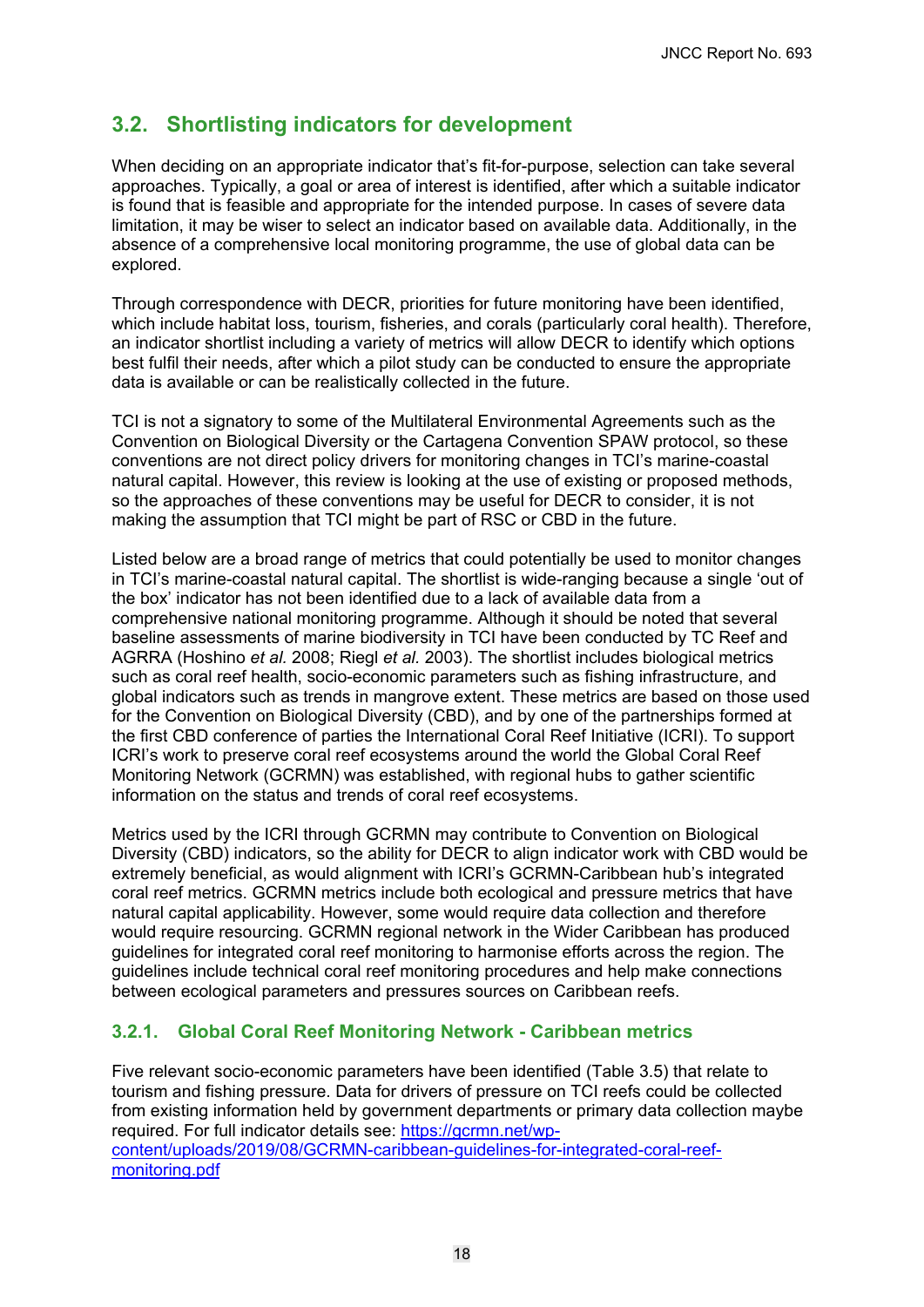| <b>Parameter</b>                        | Type     | <b>Description</b>                                                                                                                                                                                                                                        |
|-----------------------------------------|----------|-----------------------------------------------------------------------------------------------------------------------------------------------------------------------------------------------------------------------------------------------------------|
| Tourism<br><b>Arrivals</b>              | Pressure | This parameter can be used as a proxy of reef pressure, including<br>data on national tourism statistics, annual hotel occupancy and<br>cruise ship arrival statistics.                                                                                   |
| <b>Tourism</b><br><b>Recreation</b>     | Pressure | This parameter provides information on reef related pressures,<br>including data on the number of operators and when and where their<br>activity occurs.                                                                                                  |
| <b>Tourism</b><br><b>Infrastructure</b> | Pressure | This parameter can also be used as a proxy for reef pressure. Data<br>includes the collection of statistics on number, size, and location of<br>tourism establishments such as hotels.                                                                    |
| <b>Fishing</b><br><b>Infrastructure</b> | Pressure | This parameter links to fishing activities and pressures on the reef.<br>Data includes national fishing statistics such as vessel data, and<br>field sampling at landing sites and markets.                                                               |
| <b>Fishing</b><br><b>Pressure</b>       | Pressure | This parameter links to the level of fishing activity at specific landing<br>sites. Data includes fisheries statistics and information on exports.<br>Can be correlated with ecological data (below) to confirm<br>presence/absence of indicator species. |

<span id="page-22-0"></span>**Table 3.5:** GCRMN-Caribbean socio-economic parameters.

Data for the Tourism Arrivals, Recreation, and Infrastructure parameters could be available as national tourist statistics from the TCIs tourist board and port authorities, but the availability will need to be investigated. As will the availability of fishing data for the Fishing Infrastructure and Fishing Pressure parameters. The GCRMN-Caribbean integrated coral reef monitoring guidelines also includes agriculture, pollution and land use pressure-based parameters that may also be relevant to TCIG.

In terms of global pressure data that could be used for indicator development, fishing and tourism data is available through global coral reef threat data from the World Resources Institute and the Marine Trophic Index from Sea Around Us, also global SST data is available from NOAA Coral Reef Watch, but these sources are not feeding into GCRMN-Caribbean indicators at present.

GCRMN-Caribbean also has guidelines on monitoring coral reefs using biological metrics. These metrics involve direct data collection, however some data may be available through efforts of local NGOs such as TC Reef Fund through the BEST 2.0 Programme to survey East Caicos, and the School for Field Studies, if following Reef Check methods.

UNEP Caribbean Environment Programme works with GCRMN through the Specially Protected Areas and Wildlife Protocols to monitor coral reef habitats. GCRMN-Caribbean partners have agreed that there is great value in coordinating and standardizing future monitoring efforts. Additionally, the work feeds into CBD reporting with indicators such as Live Coral Cover.

For monitoring to partner with GCRMN-Caribbean, locations with between 5-100km of coastline need to be defined. A GCRMN-Caribbean technical committee is available to assist with site selection. The unit of replication within the location is called a site and this is the monitoring station, e.g., a dive site. Twenty random sites per location are recommended with monitoring at depths of 8-18m in the zone of most reef development once every two years.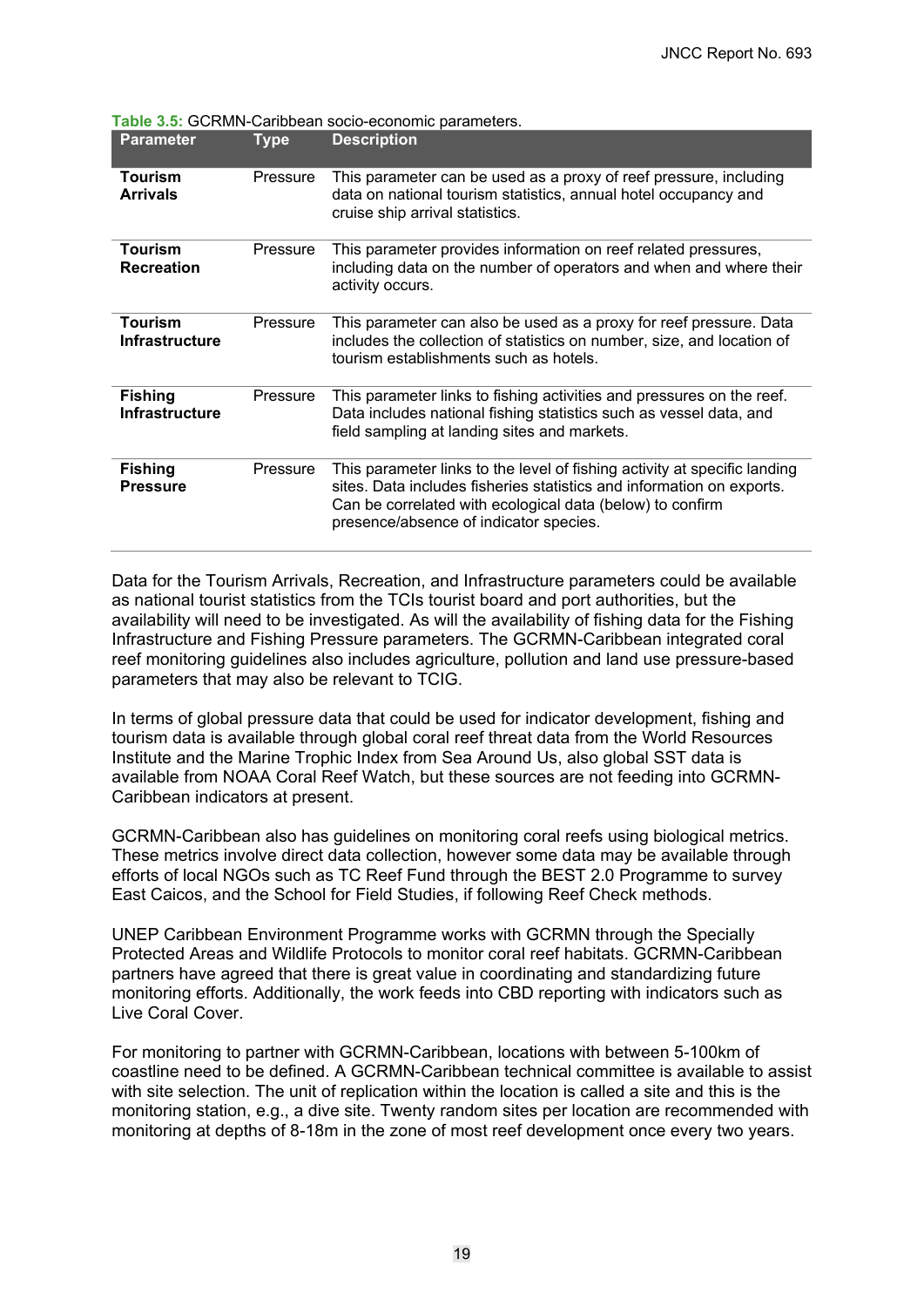Descriptions of the GCRMN-Caribbean biological metrics are included in Table 3.6, with more detail available at <u>https://www.icriforum.org/wp-content/uploads/2020/05/GCRMN-</u> [Caribbean\\_Guidelines.UNEP\(DEPI\)CAR\\_WG38.INF17-en.pdf](https://www.icriforum.org/wp-content/uploads/2020/05/GCRMN-Caribbean_Guidelines.UNEP(DEPI)CAR_WG38.INF17-en.pdf)

<span id="page-23-0"></span>

| Table 3.6: GCRMN-Caribbean biological metrics. |  |
|------------------------------------------------|--|
|------------------------------------------------|--|

| <b>Metric</b>                                                                               | Type         | <b>Description</b>                                                                                                                                                                                                                                                                                                                                                                                                                                                                                                                                                                                                                                                                                                                                                                                                                                                                                                                                                                                                     |
|---------------------------------------------------------------------------------------------|--------------|------------------------------------------------------------------------------------------------------------------------------------------------------------------------------------------------------------------------------------------------------------------------------------------------------------------------------------------------------------------------------------------------------------------------------------------------------------------------------------------------------------------------------------------------------------------------------------------------------------------------------------------------------------------------------------------------------------------------------------------------------------------------------------------------------------------------------------------------------------------------------------------------------------------------------------------------------------------------------------------------------------------------|
| <b>Relative cover of</b><br>reef-building<br>organisms and their<br>dominant<br>competitors | <b>State</b> | The Live Coral Cover component is a Biodiversity Indicators<br>Partnership (BIP) indicator with data available from the<br>GCRMN 2020 report. Global baselines are also available for<br>the fleshy algae cover part of this metric and will be updated<br>from 2020 onwards.<br>Core data to collect is the percentage of reef bottom that is<br>covered by corals (stony corals and gorgonians), sponges, and<br>algae (turf algae, macroalgae and crustose coralline algae).<br>The highly recommended method uses digital photographs of<br>standardised 0.9m x 0.6m quadrats taken along the five fish<br>transect lines. 15 images captured per transect line (every<br>other metre) with 75 photographs collected at each site. If                                                                                                                                                                                                                                                                              |
|                                                                                             |              | volunteers are conducting the surveys, Reef Check methods<br>can be used.                                                                                                                                                                                                                                                                                                                                                                                                                                                                                                                                                                                                                                                                                                                                                                                                                                                                                                                                              |
| <b>Coral Health</b>                                                                         | Pressure     | Priority metric as Stony Coral Tissue Loss Disease has been<br>observed in TCI. Efforts have been made by DECR, JNCC and<br>experts to mitigate against this to promote disaster resilience.<br>This metric assesses the of prevalence of disease in stony<br>corals, not bleaching, following Atlantic and Gulf Rapid Reef<br>Assessment (AGRRA) methods. It measures the relative<br>prevalence rate; the proportion of quadrats that have diseased<br>corals, rather than the proportion of diseased coral colonies.<br>This metric allows survey teams to alert experts if treatment is<br>needed. Uses same data collection methods as coral cover<br>metric above. During analysis photo quadrats of coral colonies<br>which show sign of disease are tagged, and the proportion of<br>images with disease is divided by the total number. Coral<br>disease experts can analyse photo quadrats. Level 2 methods<br>for this indicator includes data collection along a 10m belt<br>transect using AGRRA methods. |
| <b>Coral Recruitment</b>                                                                    | <b>State</b> | Estimates the density of young corals that are likely to<br>contribute to the next generation of adult corals. Coral recruits<br>are hard to identify so are defined as the smallest individuals<br>visible to diver - 0.5 - 4cm. Follows AGGRA methodology<br>using 25cm x 25cm quadrats. Using first three transects from<br>coral cover indicator above and five quadrats on each will be<br>analysed every other metre. Within quadrats coral recruits are<br>recorded to the finest possible taxonomic level. If expert<br>knowledge is not available, then the number of recruit colonies<br>can be identified. Algae height can also be identified to<br>estimate how competitive the environment is.                                                                                                                                                                                                                                                                                                           |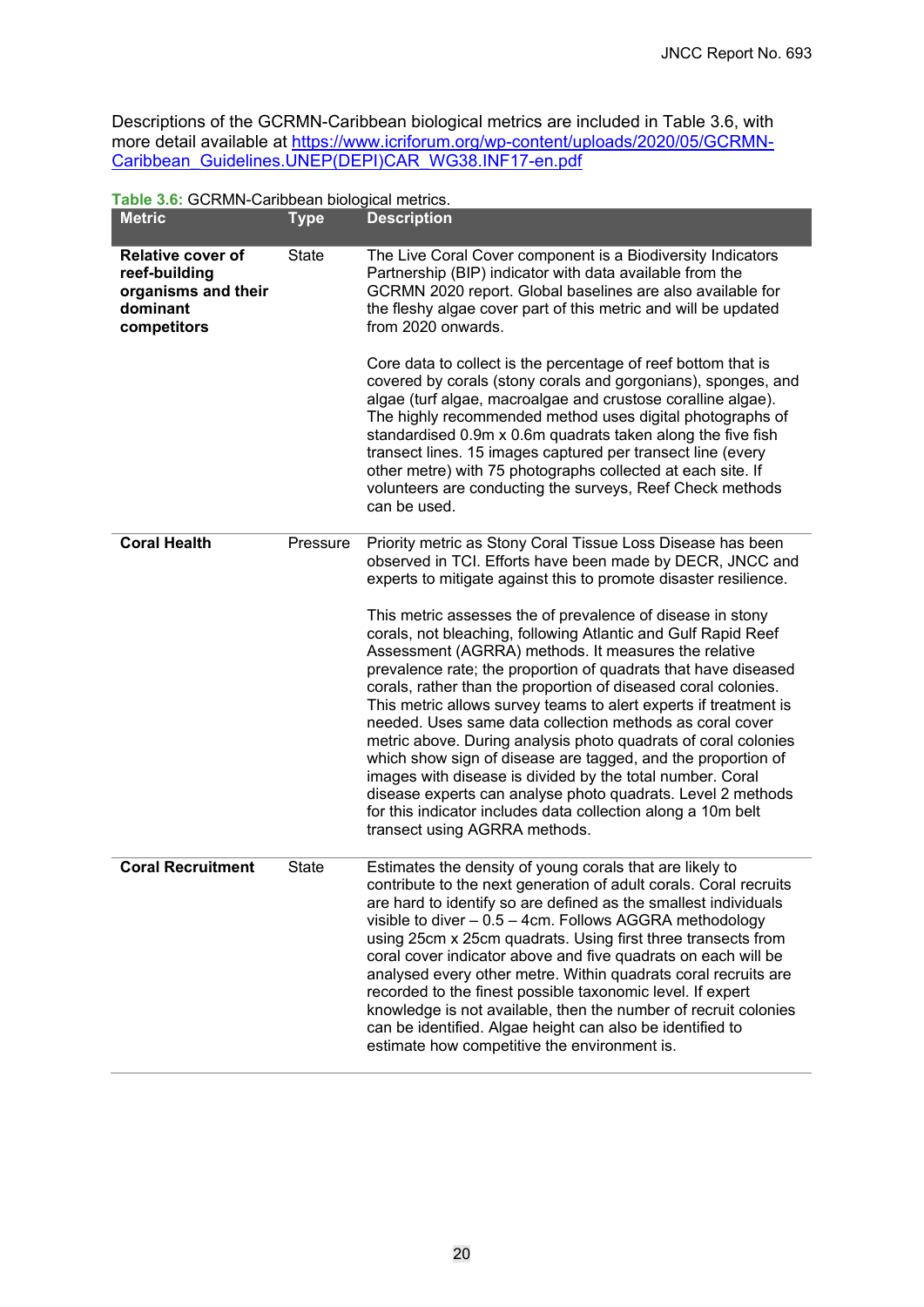| <b>Metric</b>                                     | <b>Type</b> | <b>Description</b>                                                                                                                                                                                                                                                                                                                                                                                                                                                                                                                        |
|---------------------------------------------------|-------------|-------------------------------------------------------------------------------------------------------------------------------------------------------------------------------------------------------------------------------------------------------------------------------------------------------------------------------------------------------------------------------------------------------------------------------------------------------------------------------------------------------------------------------------------|
| Cover of key macro-<br>invertebrate species       | State       | Global baselines are available for the cover of key benthic<br>groups part of this metric and will be updated from 2020<br>onwards.                                                                                                                                                                                                                                                                                                                                                                                                       |
|                                                   |             | Estimates the density of ecologically and important species on<br>the reef. Core data include density of long-spined urchin, other<br>urchins, all sea cucumbers, lobsters, and conch. Uses same<br>data collection methods as coral cover metric above, but<br>instead identifies species and abundance of each<br>macroinvertebrate species in each image. Density is calculated<br>by dividing total number of macro invertebrates by the number<br>of images and size of quadrat $(0.54m^2)$ .                                        |
| Abundance and<br>biomass of key reef<br>fish taxa | State       | Core data to collect are density and size structure of snappers,<br>groupers, parrotfish, and surgeonfish. If possible, also estimate<br>density and size of all fish species in survey area such as<br>barracuda, grunts, damselfish and triggerfish, and sensitive<br>species such as sharks and rays, and invasive species, e.g.,<br>lionfish. Level 3 method is highly recommended by GCRMN-<br>Caribbean and is based on the AGGRA. Five belt transects of<br>$30m \times 2m$ lasting $8 - 12$ minutes each are pooled at each site. |

Working towards the GCRMN-Caribbean metrics described would be beneficial on several levels. Including, potentially contributing to international reporting such as CBD and GCRMN global assessments and increasing TCI engagement with GCRMN-Caribbean. Furthermore, the GCRMN-Caribbean hub is coordinated by the UN Caribbean Environmental Programme, which forms the programmatic framework for the Cartagena Convention, through its Specially Protected Areas and Wildlife (SPAW) Protocol. The SPAW Sub-Programme has published a "Regional Strategy and Action Plan for the Valuation, Protection and/or Restoration of Key Marine Habitats in the Wider Caribbean 2021-2030" to support conservation and sustainable use of coastal and marine ecosystems in the wider Caribbean (UNEP-CEP 2020). The Regional Strategy and Action Plan includes a framework for implementation of four goals and ten objectives, each with indicators and targets (Table 3.7). The goals and objectives are relevant to a range of Multilateral Environmental Agreement targets, including the CBD Aichi Targets, and may be further refined as part of a monitoring and evaluation framework to address the CBD Post-2020 Global Biodiversity Framework. Potentially useful response-based indicators relating to coral reef, mangrove and seagrass habitats and MPAs include:

- coverage by zoning schemes or other formal conservation/protection mechanisms for important coral reef, mangrove, and seagrass sites;
- restoration activities undertaken at priority sites for coral reefs, mangroves, and seagrasses;
- area of seagrass, mangrove and coral reef with enhanced ecological integrity and function;
- area of coral reefs, mangroves and seagrasses benefitting from threat reduction initiatives;
- Regional Strategy and Action Plan baseline data and end line assessment conducted on extent and location of coral reefs, mangroves and seagrasses;
- uptake of disease monitoring and management protocols by MPAs;
- number of new sites with habitats of outstanding ecological value listed under the SPAW Protocol, Article 7;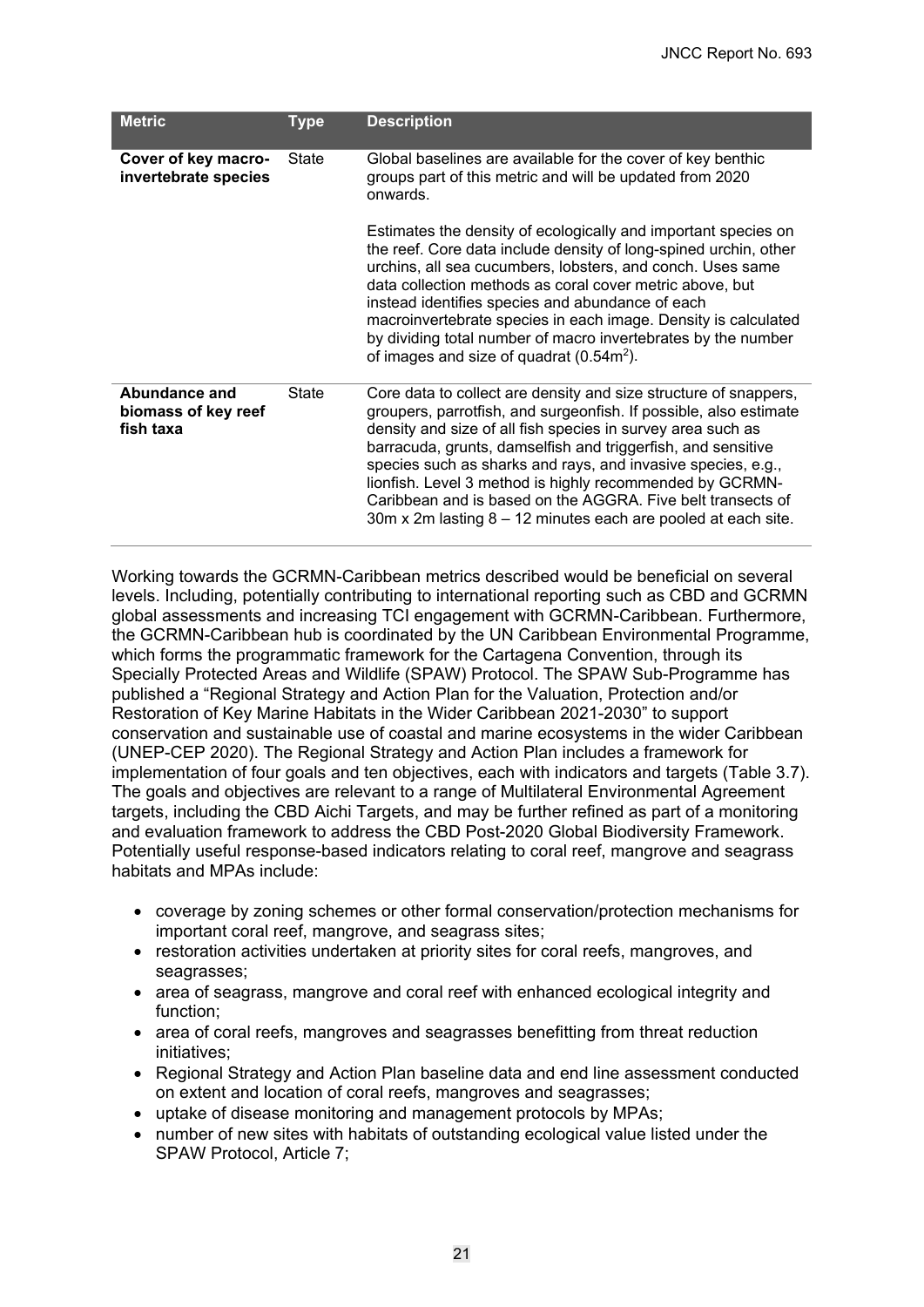• number of SPAW-listed sites approved prior to 2019 with completed management effectiveness evaluations.

<span id="page-25-1"></span>

| Table 3.7: UN Caribbean Environment Programme Regional Strategy and Action Plan Goals and |  |  |
|-------------------------------------------------------------------------------------------|--|--|
| Objectives.                                                                               |  |  |

| Goal |                                                                                                              | <b>Objective</b>                                                                                                                                                                                                                |
|------|--------------------------------------------------------------------------------------------------------------|---------------------------------------------------------------------------------------------------------------------------------------------------------------------------------------------------------------------------------|
| 1.   | Improve ecosystem health,<br>biodiversity and resilience                                                     | Enhance ecological integrity and function of coral reefs,<br>mangroves, and seagrass beds                                                                                                                                       |
|      |                                                                                                              | Decrease and reverse habitat loss                                                                                                                                                                                               |
|      |                                                                                                              | Support species diversity and species populations within<br>the three habitats                                                                                                                                                  |
| 2.   | Sustainably use coastal and<br>nearshore marine resources<br>for national and regional<br>development        | Mainstream coral reefs, mangroves, seagrasses, and<br>associated sub-ecosystems and essential species in<br>sectoral, national and regional policies and plans as well as<br>national budgets, accounting and reporting systems |
|      |                                                                                                              | Reduce threats to the habitats from coastal/marine-based<br>sectors and development activities that impact coral reefs,<br>mangroves and seagrasses                                                                             |
| 3.   | <b>Strengthen regional</b><br>governance systems and<br>partnerships for the                                 | Enhance coordination and reduce conflicts and gaps to<br>improve programme synergies                                                                                                                                            |
|      | management of the<br>marine/coastal resources of<br>the wider Caribbean                                      | Improve governance of marine and coastal resources at<br>national, sub-regional and regional levels                                                                                                                             |
| 4.   | Strengthen legal and<br>institutional frameworks to<br>effectively manage the<br>marine/coastal resources of | Improve science-based decision-making and use of<br>local/traditional knowledge in policy, planning, and<br>management of coastal ecosystems                                                                                    |
|      | the wider Caribbean                                                                                          | Improve the effectiveness of resource and protected area<br>management institutions and the impact of management<br>interventions                                                                                               |
|      |                                                                                                              | Enhance the sustainability of financing mechanisms for<br>protected areas and other site-based conservation efforts                                                                                                             |

## <span id="page-25-0"></span>**3.2.2. Convention on Biological Diversity indicators**

Given the need for data to be collected for some of the GCRMN-Caribbean metrics listed above, those with an existing data set may be more appropriate to TCI at this time. Global indicators that are potentially suitable for TCI would look to address DECRs priorities of habitat loss, fishing, tourism, and coral reef health. Table 3.8 lists indicators that are operational or under development and have either been proposed for previous Aichi Target reporting or may contribute to the CBD post 2020 Global Biodiversity Framework. Some of these indicators benefit from being part of a framework where they relate to goals and targets, and often have time series data available. Many of the indicators global data sets can also be used at the national level so would be suitable for inclusion in the TCI Environment Strategy, particularly because they would be very appropriate for natural capital assessments. Additionally, several are linked to the Biodiversity Indicator Partnership so have prescriptive methodologies and have been peer reviewed, such as Live Coral Cover. Please note that the list of indicators in Table 3.8 may change following CBD discussions.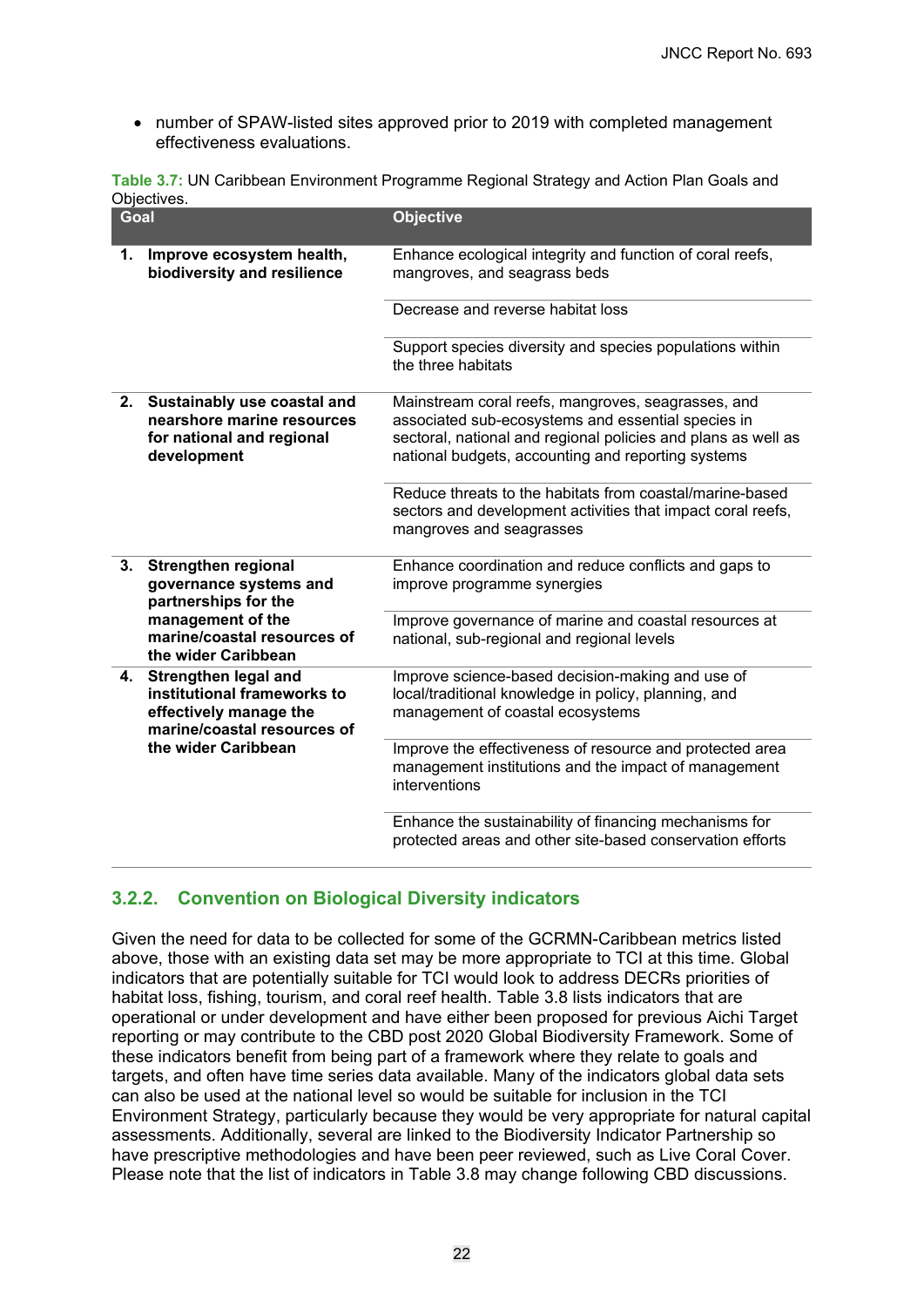| <b>Indicator</b>                               | <b>Type</b>  | Organisation                                           | <b>Description</b>                                                                                                                                                                                                          |
|------------------------------------------------|--------------|--------------------------------------------------------|-----------------------------------------------------------------------------------------------------------------------------------------------------------------------------------------------------------------------------|
| <b>Live Coral</b><br>Cover*                    | <b>State</b> | <b>GCRMN</b>                                           | The primary indicator recommended for assessing reef<br>health by the Biodiversity Indicators Partnership (BIP):<br>https://www.bipindicators.net/indicators/live-coral-<br>cover                                           |
|                                                |              |                                                        | Data available on request from the 1970s for the<br>Caribbean region, with updated data available from<br>the GCRMN 2020 report.                                                                                            |
| <b>Coral Reef</b><br><b>Extent</b>             | <b>State</b> | <b>Allen Coral</b><br>Atlas                            | Remote sensing-based indicator that can detect coral<br>reef extent. Being developed in conjunction with<br><b>GCRMN</b> and <b>ICRI</b> .                                                                                  |
| <b>Global Coral</b><br><b>Reef Extent*</b>     | <b>State</b> | UNEP-<br>WCMC,<br>WorldFish<br>Centre, WRI,<br>TNC and | The UNEP-WCMC data is available through the TCI<br>MSP portal: https://data.unep-wcmc.org/datasets/1<br>A freely available single year global coral reef dataset,<br>however, ICRI state this is likely to be superseded by |
|                                                |              | partners                                               | the Allen Coral Atlas Coral Reef Extent Indicator.                                                                                                                                                                          |
| Global<br><b>Seagrass</b><br>Extent*           | <b>State</b> | UNEP-WCMC                                              | The UNEP-WCMC data is available through the TCI<br>MSP portal: https://data.unep-wcmc.org/datasets/7                                                                                                                        |
|                                                |              |                                                        | National data is aggregated for global use.                                                                                                                                                                                 |
| Global<br><b>Saltmarsh</b><br><b>Extent</b>    | <b>State</b> | UNEP-WCMC                                              | The UNEP-WCMC data is available through the TCI<br>MSP portal: https://data.unep-wcmc.org/datasets/43                                                                                                                       |
|                                                |              |                                                        | National data is aggregated for global use.                                                                                                                                                                                 |
| <b>Trends in</b><br>mangrove<br>extent*        | <b>State</b> | Global<br>Mangrove<br>Watch                            | Data available on TCI MSP data portal from Global<br>Mangrove Watch: https://data.unep-<br>wcmc.org/datasets/45                                                                                                             |
|                                                |              |                                                        | Global data can be disaggregated for national use.<br><b>Contributes to Sustainable Development Goal</b><br>Indicator 6.6.1 Change in the extent of water related<br>ecosystems over time.                                  |
| <b>Continuous</b><br>Global<br><b>Mangrove</b> | <b>State</b> | Salisbury<br>University                                | Global canopy cover data that can be disaggregated<br>for national use. Trend from 2000-2014 available.                                                                                                                     |
| <b>Forest Cover*</b>                           |              |                                                        | BIP indicator with data freely available at:<br>https://www.bipindicators.net/indicators/cgmfc-21-<br>continuous-global-mangrove-forest-cover-for-the-21st-<br>century                                                      |
| <b>Protected Area</b><br>Coverage*             | Response     | World<br>Database of<br>Protected<br>$Areas -$         | BIP indicator with national data freely available:<br>https://www.bipindicators.net/indicators/coverage-of-<br>protected-areas-terrestrial-and-marine                                                                       |
|                                                |              | UNEP-<br>WCMC,<br><b>IUCN, WCPA</b>                    | National data available for TCI:<br>https://www.protectedplanet.net/country/TCA                                                                                                                                             |

<span id="page-26-0"></span>**Table 3.8:** Indicators that potentially contribute to the Convention on Biological Diversity.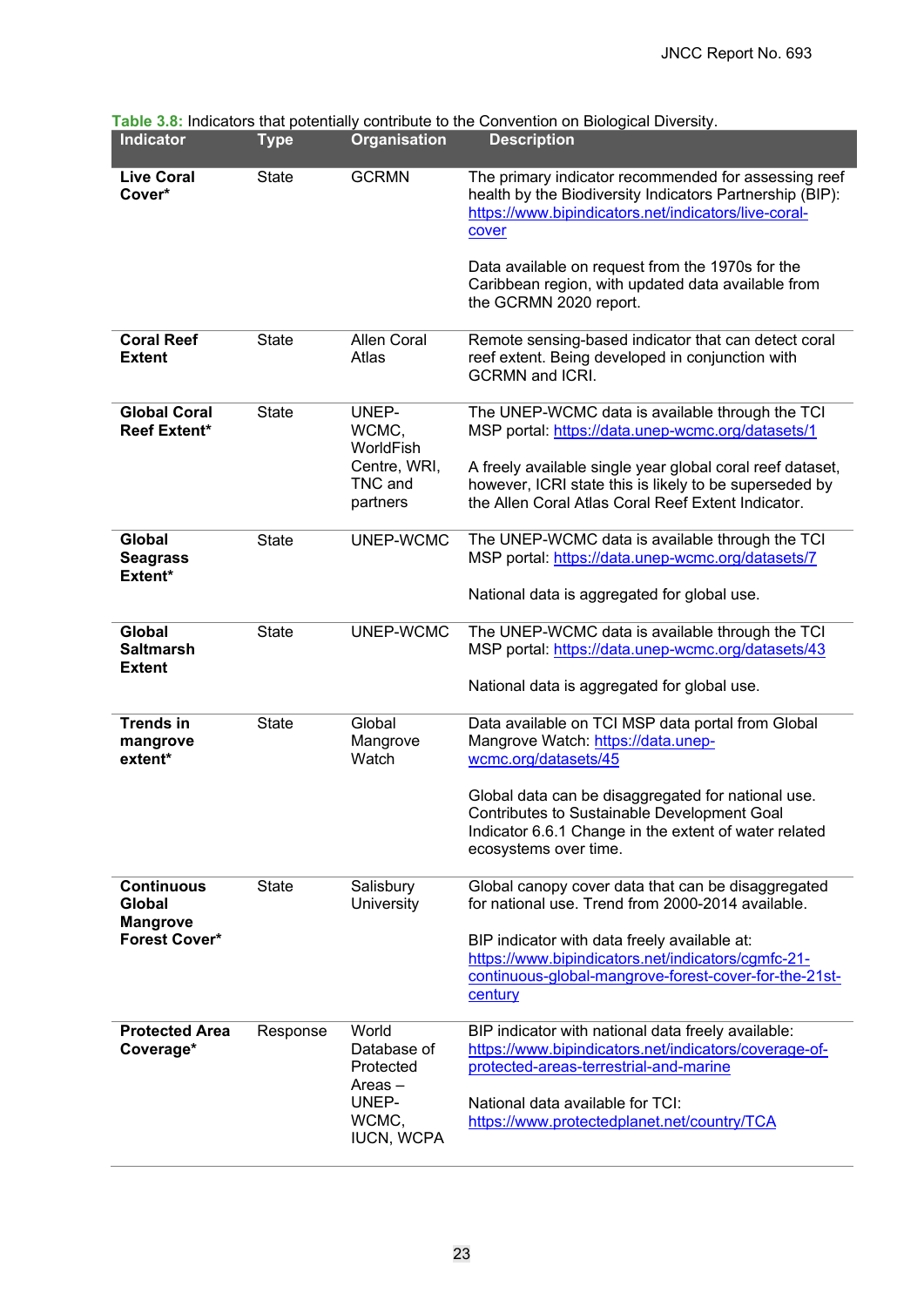| <b>Indicator</b>                                                                        | <b>Type</b>  | <b>Organisation</b>                                         | <b>Description</b>                                                                                                                                                                                      |
|-----------------------------------------------------------------------------------------|--------------|-------------------------------------------------------------|---------------------------------------------------------------------------------------------------------------------------------------------------------------------------------------------------------|
| <b>Protected Area</b><br>management<br>effectiveness*                                   | Response     | World<br>Database of<br>Protected<br>$Areas -$<br>UNEP-WCMC | Addresses CBD Goal A component – protection of<br>critical ecosystems<br>National data on number of PAME evaluations<br>conducted are available for TCI:                                                |
|                                                                                         |              |                                                             | https://www.protectedplanet.net/country/TCA                                                                                                                                                             |
| Coverage of<br>other area<br>based effective<br>conservation<br>measures*               | Response     | World<br>Database of<br>Protected<br>Areas –<br>UNEP-WCMC   | Addresses CBD Goal A component - protection of<br>critical ecosystems<br>National data available for TCI:<br>https://www.protectedplanet.net/country/TCA                                                |
| <b>Protected Area</b><br><b>Coverage of</b><br>Key<br><b>Biodiversity</b><br>Areas*     | Response     | <b>BirdLife</b><br>International.<br>UNEP-WCMC<br>& IUCN    | <b>BIP</b> indicator:<br>https://www.bipindicators.net/indicators/protected-<br>area-coverage-of-key-biodiversity-areas<br>Data for TCI available from:<br>http://www.keybiodiversityareas.org/kba-data |
| Percentage of<br>coral reefs<br>included in<br>effectively<br>managed MPAs<br>and OECMs | Response     | CBD, ICRI<br>and GRMN<br>indicator                          | Under development for 2021. Could calculate from<br>UNEP-WCMC data on TCI portal, also for seagrass,<br>mangroves and saltmarsh.                                                                        |
| <b>Red List Index</b><br>(reef-building<br>corals and coral<br>species)                 | Pressure     | <b>IUCN</b>                                                 | BIP indicator, but would need development for reef<br>building corals:<br>https://www.bipindicators.net/indicators/red-list-<br>index/red-list-index-reef-building-corals                               |
| <b>Ocean Health</b><br><b>Index</b>                                                     | <b>PSR</b>   | Conservation<br>International                               | Annually updated data is available for TCI on a range<br>of natural capital related themes:<br>http://www.oceanhealthindex.org/region-scores                                                            |
| <b>Marine Trophic</b><br><b>Index</b>                                                   | Pressure     | Sea Around<br>Us                                            | BIP indicator:<br>https://www.bipindicators.net/indicators/marine-<br>trophic-index<br>National data for TCI is available                                                                               |
| <b>Reef Fish</b><br><b>Thermal Index</b>                                                | <b>State</b> | <b>Reef Life</b><br>Survey                                  | BIP indicator:<br>https://www.bipindicators.net/indicators/reef-fish-<br>thermal-index<br>Would require data collection                                                                                 |
| <b>Large Reef Fish</b><br><b>Index</b>                                                  | <b>State</b> | <b>Reef Life</b><br>Survey                                  | Data available from the Global Biodiversity Information<br>Facility: https://www.gbif.org/dataset/38f06820-08c5-<br>42b2-94f6-47cc3e83a54a                                                              |
| <b>Index of Costal</b><br><b>Eutrophication</b>                                         | Pressure     | <b>UNEP</b>                                                 | Based on SDG indicator 14.1.1. measuring loads and<br>ratios of nitrogen, phosphorous and silica delivered by<br>rivers to coastal waters. Recommended by ICRI for<br>CBD.                              |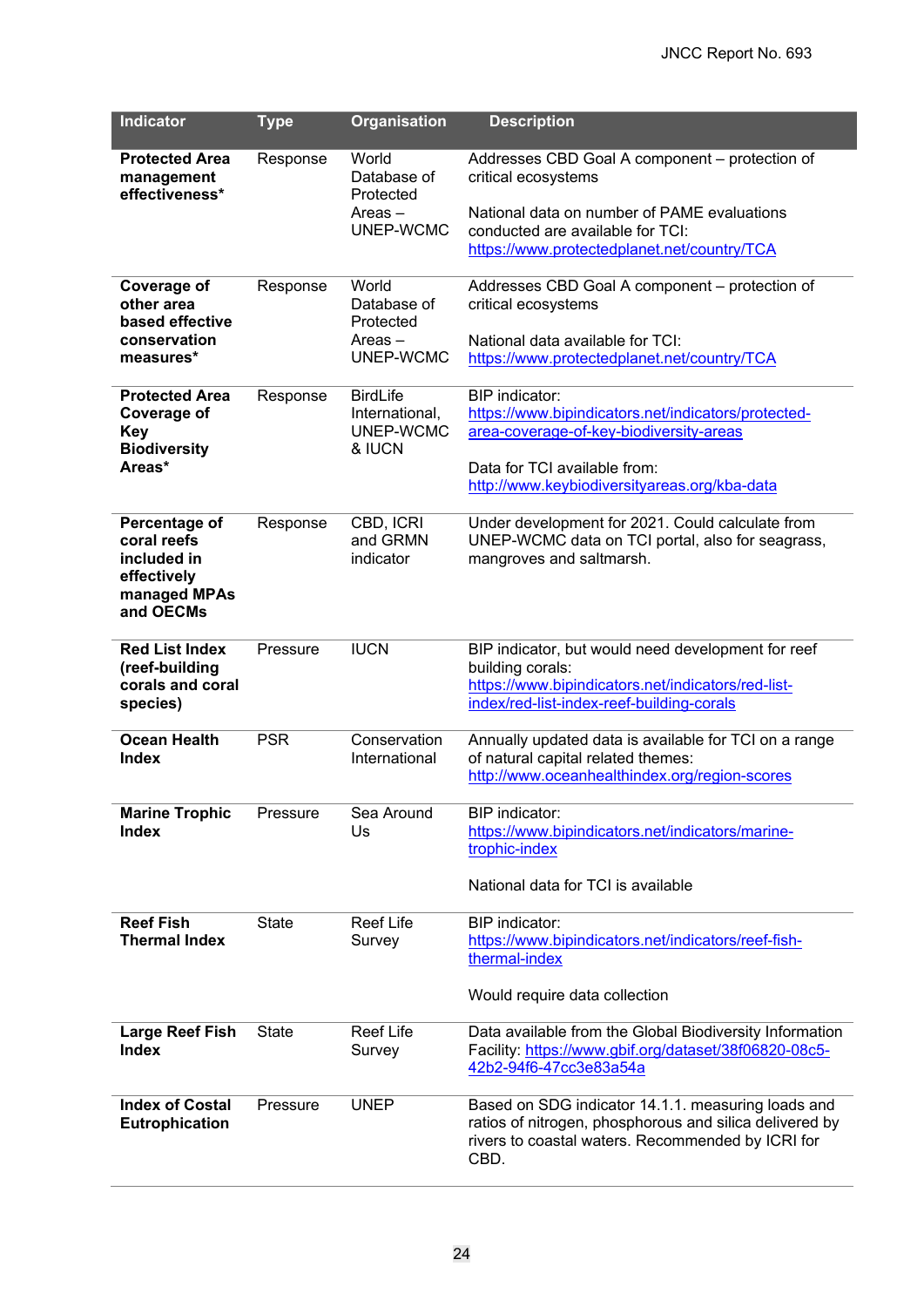| <b>Indicator</b>                                                                                                                 | <b>Type</b>  | <b>Organisation</b>     | <b>Description</b>                                                                                                                                        |
|----------------------------------------------------------------------------------------------------------------------------------|--------------|-------------------------|-----------------------------------------------------------------------------------------------------------------------------------------------------------|
| <b>Structural</b><br>Complexity -<br>coral                                                                                       |              | <b>WCS</b>              | Under development                                                                                                                                         |
| Carbonate<br>budgets - coral                                                                                                     |              | University of<br>Exeter | Under development                                                                                                                                         |
| <b>Condition of</b><br>intertidal<br>seagrass<br>communities in<br>coastal waters                                                | <b>State</b> | EA                      | UK Marine Strategy Indicator:<br>https://moat.cefas.co.uk/biodiversity-food-webs-and-<br>marine-protected-areas/benthic-habitats/intertidal-<br>seagrass/ |
| <b>Potential</b><br><b>Physical Loss</b><br>of Predicted<br><b>Seafloor</b><br>habitats                                          | <b>State</b> | <b>JNCC</b>             | UK Marine Strategy Indicator:<br>https://moat.cefas.co.uk/biodiversity-food-webs-and-<br>marine-protected-areas/benthic-habitats/physical-loss/           |
| <b>Extent of</b><br><b>Physical</b><br><b>Damage</b><br>Indicator to<br><b>Predominant</b><br><b>Seafloor</b><br><b>Habitats</b> | <b>State</b> | <b>JNCC</b>             | UK Marine Strategy Indicator:<br>https://moat.cefas.co.uk/biodiversity-food-webs-and-<br>marine-protected-areas/benthic-habitats/physical-<br>damage/     |
| <b>Index of Coastal</b><br><b>Eutrophication</b>                                                                                 | Pressure     | <b>ICRI</b>             | International Coral Reef Initiative recommended<br>indicator: https://www.icriforum.org/faqs/                                                             |
| Red list Index of<br>ecosystems                                                                                                  | Pressure     | <b>IUCN</b>             | International Coral Reef Initiative recommended<br>indicator: https://www.icriforum.org/faqs/                                                             |

**\*** Indicators starred include those that have data available for TCI at this time.

#### <span id="page-28-0"></span>**3.2.3. Regional Sea Conventions core indicator set**

In addition to the Cartagena Convention indicators in Table 3.7. The UN Regional Sea Conventions (RSCs) have a core indicator set (Table 3.9). These indicators are also relevant because the RSCs are the main legal frameworks for protecting marine and coastal environment at the regional level.

| <b>Table 3.9: Regional Seas Conventions core indicator set.</b><br>(https://www.unenvironment.org/resources/report/regional-seas-core-indicators-set) |                                                                                                    |                                                                           |          |  |  |  |
|-------------------------------------------------------------------------------------------------------------------------------------------------------|----------------------------------------------------------------------------------------------------|---------------------------------------------------------------------------|----------|--|--|--|
| <b>Number</b>                                                                                                                                         | Category                                                                                           | <b>Indicator</b>                                                          | Type     |  |  |  |
|                                                                                                                                                       | Total inputs of nitrogen<br>and phosphorus from<br>agriculture, sewage and<br>atmospheric nitrogen | Chlorophyll a concentration as an indicator of<br>phytoplankton biomass   | State    |  |  |  |
| 2                                                                                                                                                     | Inputs of marine chemical<br>pollution Trends for<br>selected priority chemicals                   | Trends for selected priority chemicals<br>including POPs and heavy metals | Pressure |  |  |  |

**Table 3.9:** Regional Seas Conventions core indicator set.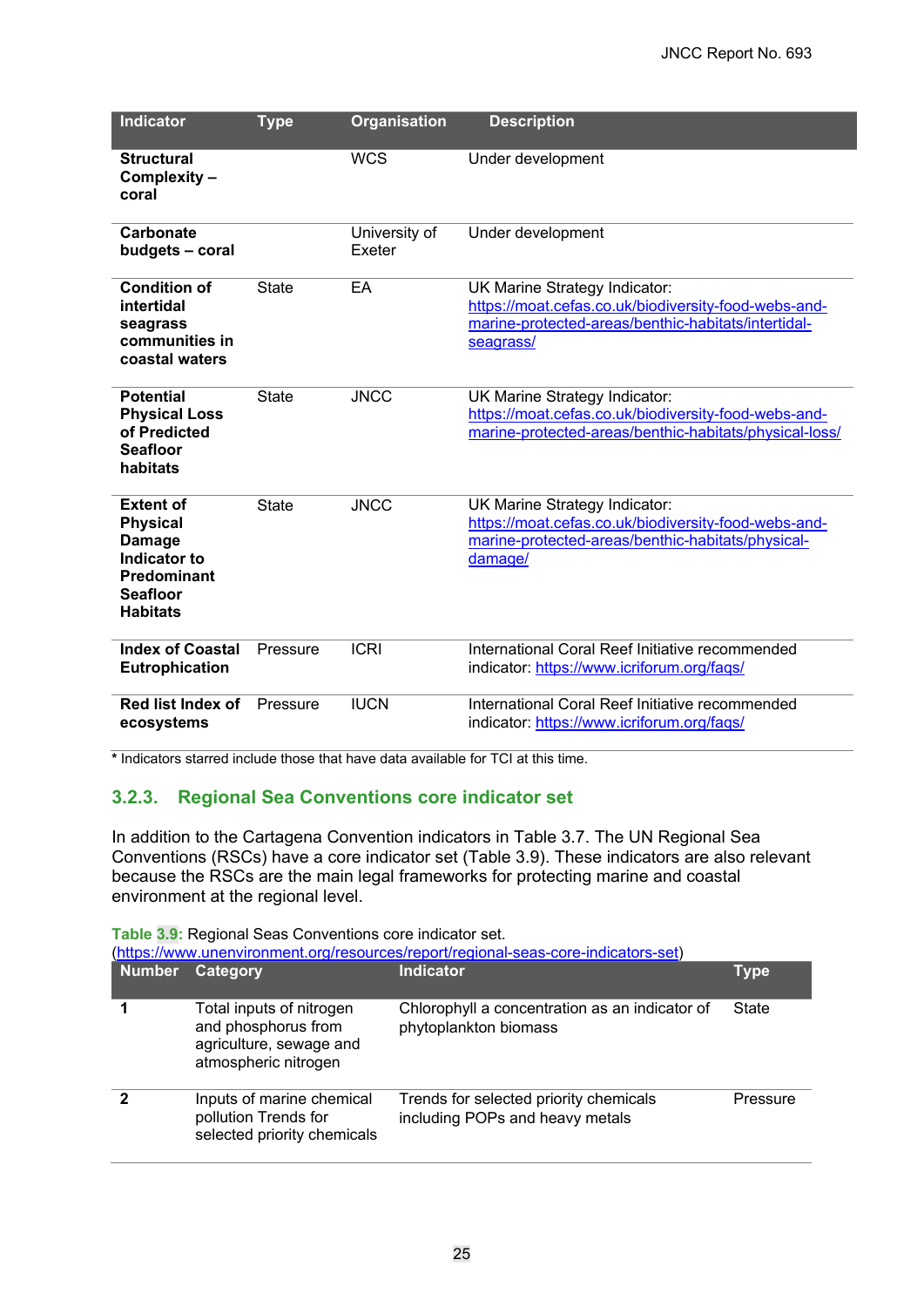| <b>Number</b>  | <b>Category</b>                                                                | <b>Indicator</b>                                                                                                                                                                                                     | <b>Type</b>  |
|----------------|--------------------------------------------------------------------------------|----------------------------------------------------------------------------------------------------------------------------------------------------------------------------------------------------------------------|--------------|
| 3              | Overall levels of marine<br>litter and quantification of<br>beach litter items | Quantification and classification of beach litter<br>items                                                                                                                                                           | Pressure     |
| 4              | Ocean warming                                                                  | Annual mean sea surface temperature (25m<br>below the surface)*<br>Data potentially available on TCI MSP tool                                                                                                        | Pressure     |
|                |                                                                                | and NOAA Reef Coral Watch                                                                                                                                                                                            |              |
| 5              | Fish landings                                                                  | Fish catches within EEZs (tonnes) - total<br>capture production                                                                                                                                                      | Pressure     |
| 6              | Aquaculture                                                                    | Application of risk assessment to account for<br>pollution and biodiversity impacts                                                                                                                                  | Response     |
| $\overline{7}$ | Aquaculture                                                                    | Destruction of habitat due to aquaculture                                                                                                                                                                            | Pressure     |
| 8              | Population pressure /<br>urbanization                                          | Length of coastal modification and area of<br>coastal reclamation (km <sup>2</sup> )                                                                                                                                 | Pressure     |
| 9              | <b>Eutrophication status</b>                                                   | Location and frequency of algal blooms<br>reported                                                                                                                                                                   | Pressure     |
| 10             | Pollution hot spots                                                            | (1) Concentration of Status of selected<br>pollutant contamination in biota and<br>sediments and temporal trends; (2) Number of<br>hotspots                                                                          | Pressure     |
| 11             | Ocean acidification                                                            | (1) Aragonite saturation; (2) pH; (3) Alkalinity                                                                                                                                                                     | Pressure     |
| 12             | Level of exploitation of<br>commercial fisheries                               | (1) FAO stock status; (2) % stock overfished<br>compared to MSY                                                                                                                                                      | Pressure     |
| 13             | Species replacement as a<br>consequence of capture<br>fisheries                | Marine Trophic Index*                                                                                                                                                                                                | Pressure     |
| 14             | <b>Endangered species</b>                                                      | Distribution of Red List Index Species*                                                                                                                                                                              | Pressure     |
|                |                                                                                | Data available on OBIS                                                                                                                                                                                               |              |
| 15             | Loss of critical habitat                                                       | Trends in critical habitat extent and condition                                                                                                                                                                      | <b>State</b> |
| 16             | National Action Plans to<br>reduce input from Land<br><b>Based Sources</b>     | National Action Plans to reduce input from<br>LBS: Percentage (%) of national action plans<br>ratified or operational                                                                                                | Response     |
| 17             | Wastewater treatment<br>facilities                                             | (1) Percentage (%) of coastal urban<br>population connected to sewage facilities; (2)<br>percentage (%) of wastewater facilities<br>complying with adequate standards; (3)<br>percentage (%) of untreated wastewater | Pressure     |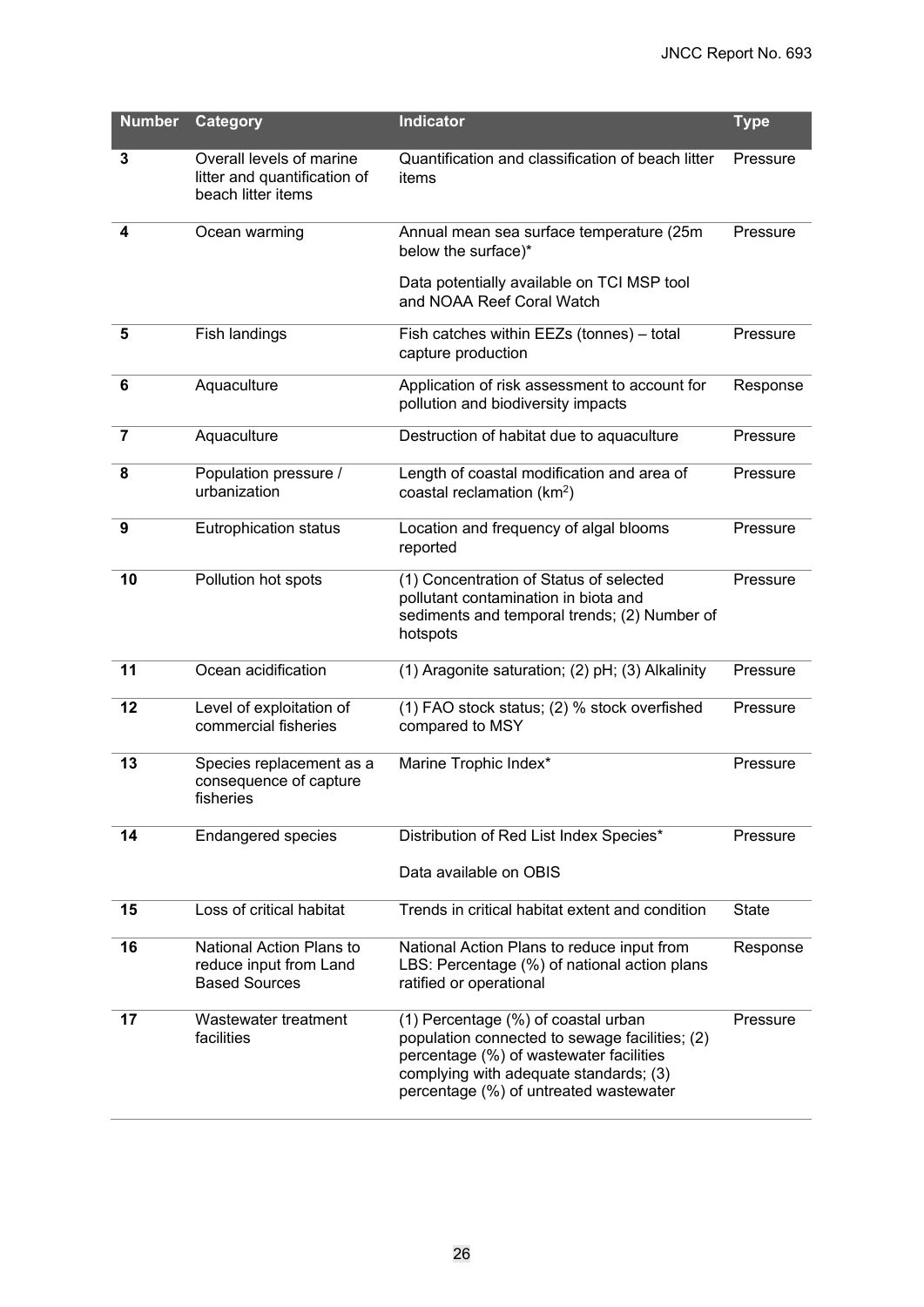| <b>Number</b> | Category                                        | <b>Indicator</b>                                                                                                                                                                                                             | <b>Type</b> |
|---------------|-------------------------------------------------|------------------------------------------------------------------------------------------------------------------------------------------------------------------------------------------------------------------------------|-------------|
| 18            | Incentive to reduce marine<br>litter at source  | (1) Percentage (%) of available port waste<br>reception facilities; (2) incentives to reduce<br>land-based sources in monetary terms; (3)<br>Percentage (%) of recycled waste on land                                        | Pressure    |
| 19            | Climate change adaptation                       | (1) Percentage (%) of national adaptation<br>plans in place; (2) Sector based national<br>adaptation plans; (3) Number of existing<br>national and local coastal and marine plans<br>incorporating climate change adaptation | Response    |
| 20            | Fish harvested within safe<br>ecological limits | Fisheries measures (by-catch limits, area-<br>based closures, recovery plans, capacity<br>reduction measures) and multilateral /<br>bilateral arrangements for fisheries<br>management are in place                          | Pressure    |
| 21            | Critical marine habitat<br>under protection     | % Marine protected areas designated*<br>Data available from Protected Planet                                                                                                                                                 | Response    |
| 22            | National ICZM in place                          | National ICZM guidelines and enabling<br>legislation are adopted                                                                                                                                                             | Response    |

**\*** Indicators starred include those that have data available for TCI at this time.

The last indicator to consider is the Defra 25 Year Environment Plan K4 indicator - extent and condition of terrestrial and marine protected areas in the UK Overseas Territories. However, this indicator is currently under development, so will only be useful if completed before the end of this project.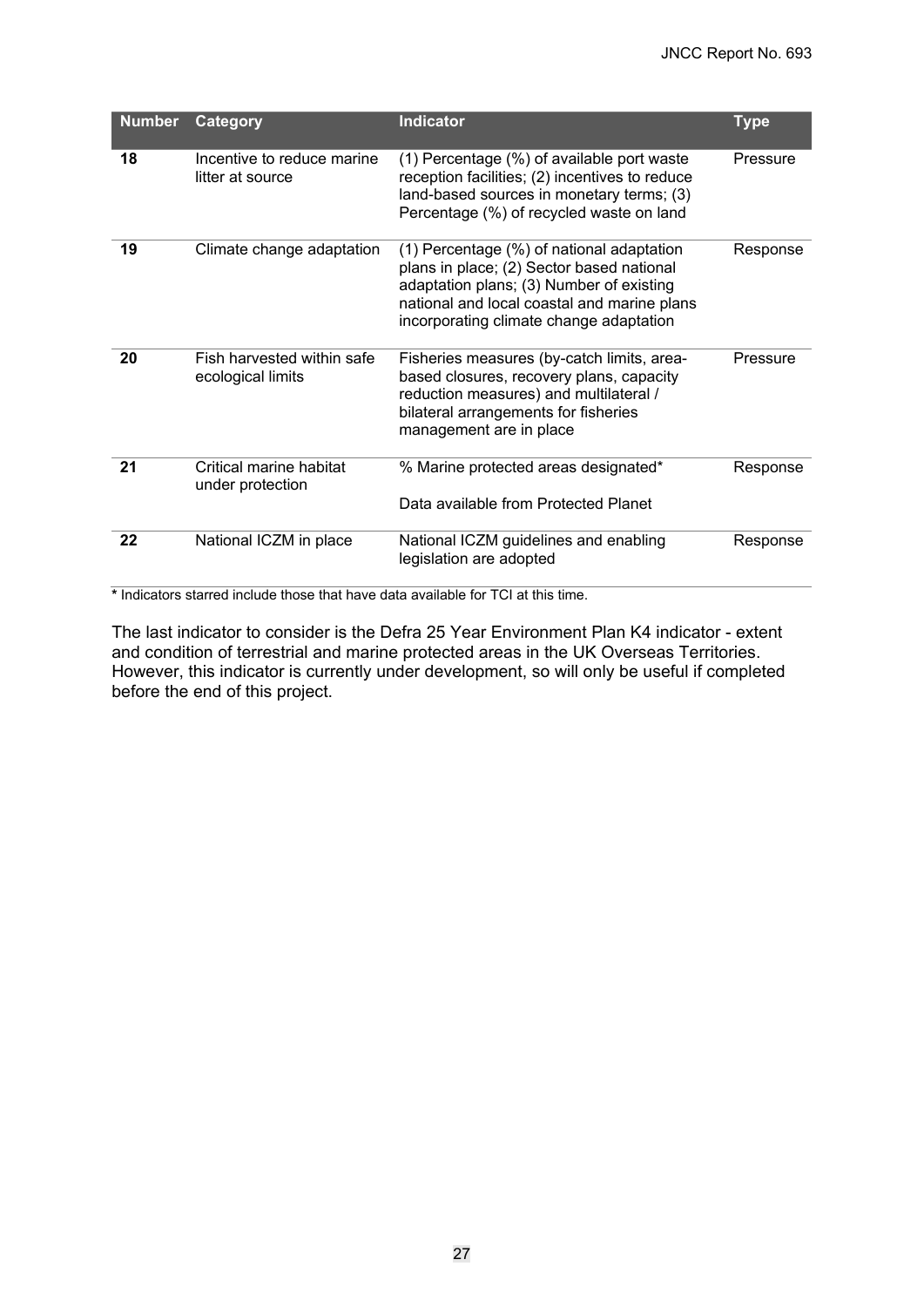# <span id="page-31-0"></span>**4 Conclusions and next steps**

## <span id="page-31-1"></span>**4.1 Indicator development**

There are many different indicator types, each of which have different data requirements. As well as exploring existing local data resources, we have looked at regional and global data sources which could be of use, or adapted, to be applicable to local features and resources.

We have identified some potential indicators to monitor changes in TCI's marine-coastal natural capital. In developing any indicator, several considerations need to be taken into account, including, data availability, the applicability of the indicator for its intended use, adaptability of the indicator to other purposes, time requirements taken to run the indicator, and complexity of any indicator method (Teixeira *et al*. 2016).

One area which requires further exploration is the intended end use of the indicators and how any indicator will fit with the TCI Government Environment Strategy. This will set out the requirements and prioritisation for condition indicators, in terms of biological scope and purpose.

One of the key gaps that we have identified through the literature review is data availability, particularly the limited amount of monitoring data. This will restrict the type of indicator which can be developed. The MSP toolkit and datasets provides useful information which could feed into an indicator. Although they all have various levels of accessibility, local, regional, and global data could also be used.

One important aspect would be to identify cost-effective ways of assessing ecological status that can, ideally, be used for multiple purposes. This is particularly important where there are limited resources. It is for this reason that we have outlined CBD indicators and GCRMN metrics which could be of use to TCI.

Certain adaptations to the indicators could be made to increase their applicability for other uses. For example, if social indicators are of interest then there are certain steps that can be taken to increase their applicability to determining ecological condition. For example, rather than a straightforward measure of the number of tourists, spatial information on tourism activities would be helpful, as this could help to determine if certain sensitive habitats might be impacted.

A fully operational indicator may take some time to develop. Next steps include further correspondence with DECR to discuss key priorities, select indicator frameworks or approaches for development and determine a plan for development of the indicators.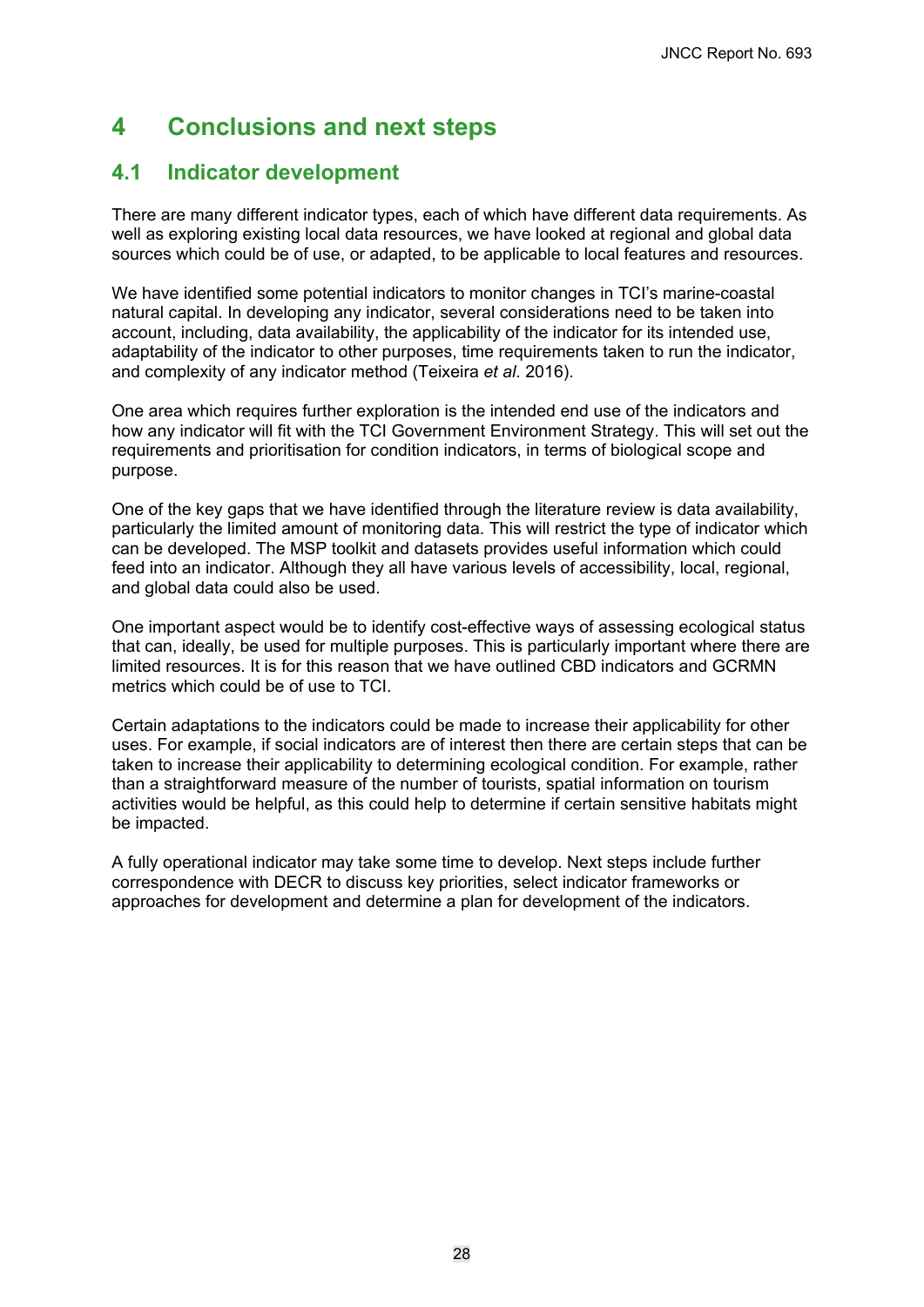## <span id="page-32-0"></span>**5 References**

Allen Coral Atlas. 2018 [online]. Available from: [https://allencoralatlas.org/.](https://allencoralatlas.org/) [Accessed January 2021].

Atlantic and Gulf Rapid Reef Assessment [online]. Available from: [https://www.agrra.org/data-explorer/explore-summary-products/.](https://www.agrra.org/data-explorer/explore-summary-products/) [Accessed January 2021].

Barnard, S. & Boyes, S.J. 2013. Review of Case Studies and Recommendations for the Inclusion of Expert Judgement in Marine Biodiversity Status Assessments, JNCC Report No. 490, JNCC, Peterborough. ISSN 0963-8091.

Biermann, L., Clewley, D., Martinez-Vicente, V. & Topouzelis, K. Finding Plastic Patches in Coastal Waters using Optical Satellite Data. Sci Rep 10, 5364 (2020). <https://doi.org/10.1038/s41598-020-62298-z>

Biodiversity Indicators Partnership – Continuous Global Mangrove Forest Cover [online]. Available from: [https://www.bipindicators.net/indicators/cgmfc-21-continuous-global](https://www.bipindicators.net/indicators/cgmfc-21-continuous-global-mangrove-forest-cover-for-the-21st-century)[mangrove-forest-cover-for-the-21st-century](https://www.bipindicators.net/indicators/cgmfc-21-continuous-global-mangrove-forest-cover-for-the-21st-century) [Accessed January 2021].

Biodiversity Indicators Partnership – Marine Trophic Index [online]. Available from: <https://www.bipindicators.net/indicators/marine-trophic-index> [Accessed January 2021].

Biodiversity Indicators Partnership – Protected Area Coverage [online]. Available from: <https://www.bipindicators.net/indicators/coverage-of-protected-areas-terrestrial-and-marine> [Accessed January 2021].

Biodiversity Indicators Partnership – Protected Area Coverage of Key Biodiversity Areas [online]. Available from: [https://www.bipindicators.net/indicators/protected-area-coverage-of](https://www.bipindicators.net/indicators/protected-area-coverage-of-key-biodiversity-areas)[key-biodiversity-areas](https://www.bipindicators.net/indicators/protected-area-coverage-of-key-biodiversity-areas) [Accessed January 2021].

Biodiversity Indicators Partnership – Red List Index [online]. Available from: <https://www.bipindicators.net/indicators/red-list-index/red-list-index-reef-building-corals> [Accessed January 2021].

Biodiversity Indicators Partnership – Reef Fish Thermal Index [online]. Available from: <https://www.bipindicators.net/indicators/reef-fish-thermal-index> [Accessed January 2021].

Burke, L., Reytar, K., Spalding, M. & Perry, A. 2011. Reefs at risk revisited. World Resources Institute, Washington DC.

CABI invasive species compendium. [online]. Available from: [https://www.cabi.org/ISC.](https://www.cabi.org/ISC) [Accessed January 2021].

Caribbean Marine Protected Area database. [online]. Available from: <https://sites.google.com/cep.unep.org/campamgeospatialdatabase/home> [Accessed January 2021].

Caribbean Sargassum Watch. [online]. Available from: [https://optics.marine.usf.edu/cgi](https://optics.marine.usf.edu/cgi-bin/optics_data?roi=ECARIB¤t=1)[bin/optics\\_data?roi=ECARIB&current=1.](https://optics.marine.usf.edu/cgi-bin/optics_data?roi=ECARIB¤t=1) [Accessed January 2021].

CARICOMP. [online]. Available from: [https://catalog.data.gov/en\\_CA/dataset/caribbean](https://catalog.data.gov/en_CA/dataset/caribbean-coral-reef-seagrass-and-mangrove-sites-caricomp-nodc-accession-0000501)[coral-reef-seagrass-and-mangrove-sites-caricomp-nodc-accession-0000501.](https://catalog.data.gov/en_CA/dataset/caribbean-coral-reef-seagrass-and-mangrove-sites-caricomp-nodc-accession-0000501) [Accessed October 2021].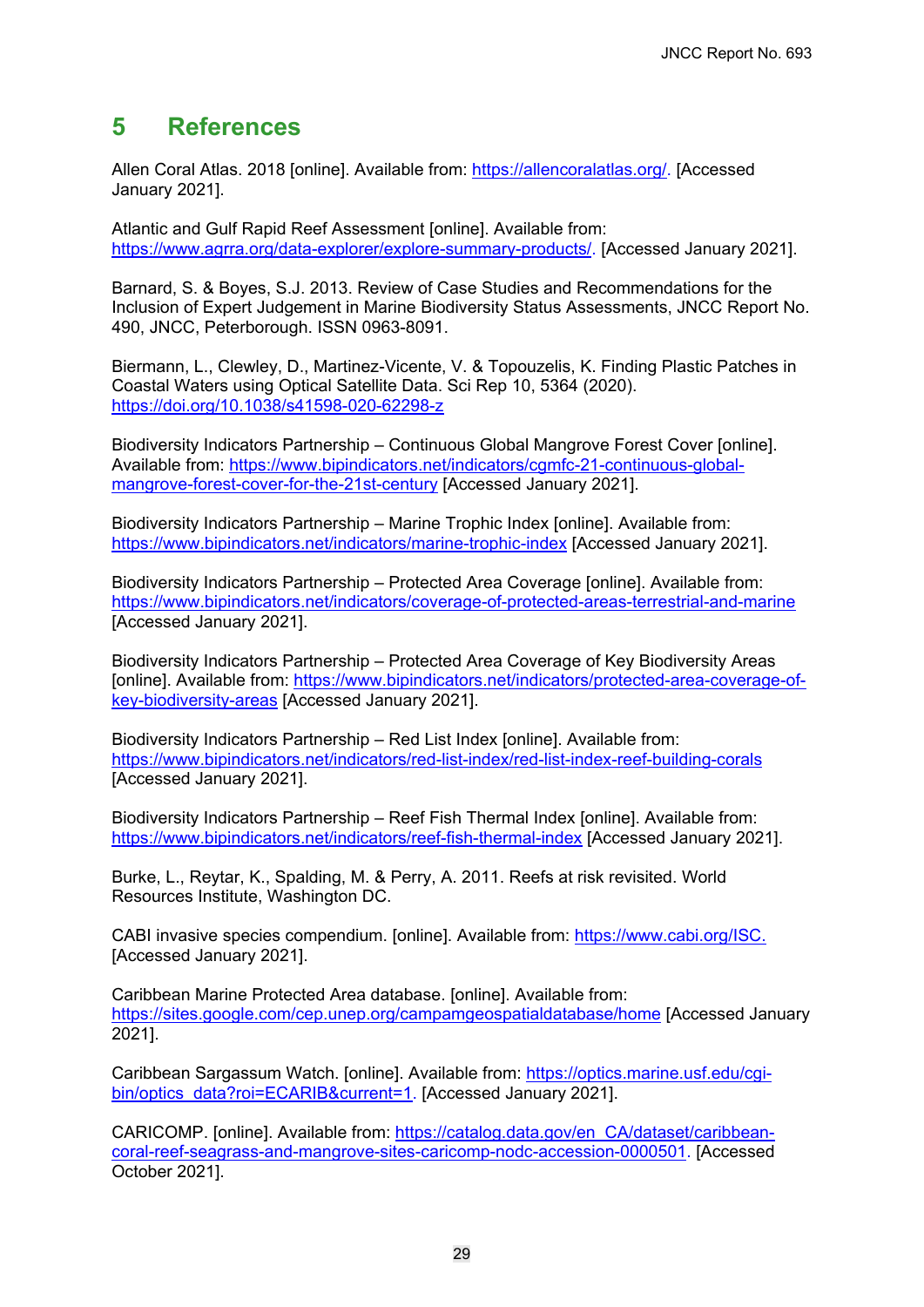Copernicus open access hub. [online]. Available from:<https://scihub.copernicus.eu/> [Accessed January 2021].

Coral Fish overview. [online]. Available from:<http://eu-fp7-coralfish.net/publications1.php> [Accessed January 2021].

Coral Watch coral health chart. [online]. Available from:<https://coralwatch.org/> [Accessed January 2021].

Environment Systems. [online]. Available from: [https://www.envsys.co.uk/sustainable](https://www.envsys.co.uk/sustainable-landscapes/mapping-for-evidence-based-policy-recovery-and-environmental-resilience/)[landscapes/mapping-for-evidence-based-policy-recovery-and-environmental](https://www.envsys.co.uk/sustainable-landscapes/mapping-for-evidence-based-policy-recovery-and-environmental-resilience/)[resilience/](https://www.envsys.co.uk/sustainable-landscapes/mapping-for-evidence-based-policy-recovery-and-environmental-resilience/) [Accessed January 2021].

Global Coral Reef Monitoring Network – Caribbean biological metrics methods. [online]. Available from: [https://www.icriforum.org/wp-content/uploads/2020/05/GCRMN-](https://www.icriforum.org/wp-content/uploads/2020/05/GCRMN-Caribbean_Guidelines.UNEP(DEPI)CAR_WG38.INF17-en.pdf)[Caribbean\\_Guidelines.UNEP\(DEPI\)CAR\\_WG38.INF17-en.pdf.](https://www.icriforum.org/wp-content/uploads/2020/05/GCRMN-Caribbean_Guidelines.UNEP(DEPI)CAR_WG38.INF17-en.pdf) [Accessed January 2021].

Global Coral Reef Monitoring Network - Caribbean Integrated Coral Reef Monitoring Guidelines. [online]. Available from: [https://gcrmn.net/resource/caribbean-guidelines](https://gcrmn.net/resource/caribbean-guidelines-integrated-coral-reef-monitoring/)[integrated-coral-reef-monitoring/.](https://gcrmn.net/resource/caribbean-guidelines-integrated-coral-reef-monitoring/) [Accessed January 2021].

Global Coral Reef Monitoring Network 2020 Coral Status Report. [online]. Available from: [https://gcrmn.net/about-gcrmn/2020-global-report-status-coral-reefs/.](https://gcrmn.net/about-gcrmn/2020-global-report-status-coral-reefs/) [Accessed January 2021].

Global Mangrove Watch. [online] Available from:<https://www.globalmangrovewatch.org/> [Accessed January 2021]

Goreau, T.J., Fisher, T., Perez, F., Lockhart, K., Hibbert, M. & Lewin, A. (2008) Turks and Caicos Islands 2006 coral reef assessment: large-scale environmental and ecological interactions and their management implications. Int J Trop Biol 56:25–49.

Grelaud, M. & Ziveri, P. The generation of marine litter in Mediterranean island beaches as an effect of tourism and its mitigation. *Sci Rep* 10, 20326 (2020).

Halpern, B.S., Longo, C., Hardy, D., McLeod, K.L., Samhouri, J.F., Katona, S.K., Kleisner, K., Lester, S.E., O'Leary, J., Ranelletti, M., Rosenberg, A.A., Scarborough, C., Selig, E.R., Best, B.D., Brumbaugh, D.R., Stuart Chapin, F., Crowder, L.B., Daly, K.L., Doney, S.C., Elfes, C., Fogarty, M.J., Gaines, S.D., Jacobsen, K.I., Bunce Karrer, L., Leslie, H.M., Neeley, E., Pauly, D., Polasky, S., Ris, B., St Martin, K., Stone, G.S., Rashid Sumaila, U. & Zeller, D. 2012. An Index to Assess the Health and Benefits of the Global Ocean. *Nature*, 488: 615–20. [https://doi.org/10.1038/nature11397.](https://doi.org/10.1038/nature11397)

Hedley, J.D., Roelfsema, C.M., Brando., V., Giardino, C., Kutser, T., Phinn, S., Mumby, P.J., Barrilero, O., Laporte, J. & Koetz, B. 2018. Coral reef applications of Sentinel-2: Coverage, characteristics, bathymetry and benthic mapping with comparison to Landsat 8. Remote Sensing of Environment 216: 598–614.

Hogg, O.T. 2019. Acquisition of Digital Data Relating to Warm-water Corals of the U.K. Overseas Territories. Cefas report.

Hoshino, K.M., Brandt, C. Manfrino, B. Riegl & Steiner, S. 2003. Assessment of the coral reefs of the Turks and Caicos Islands (Part 2: Fish communities). In J. Lang (editor), Status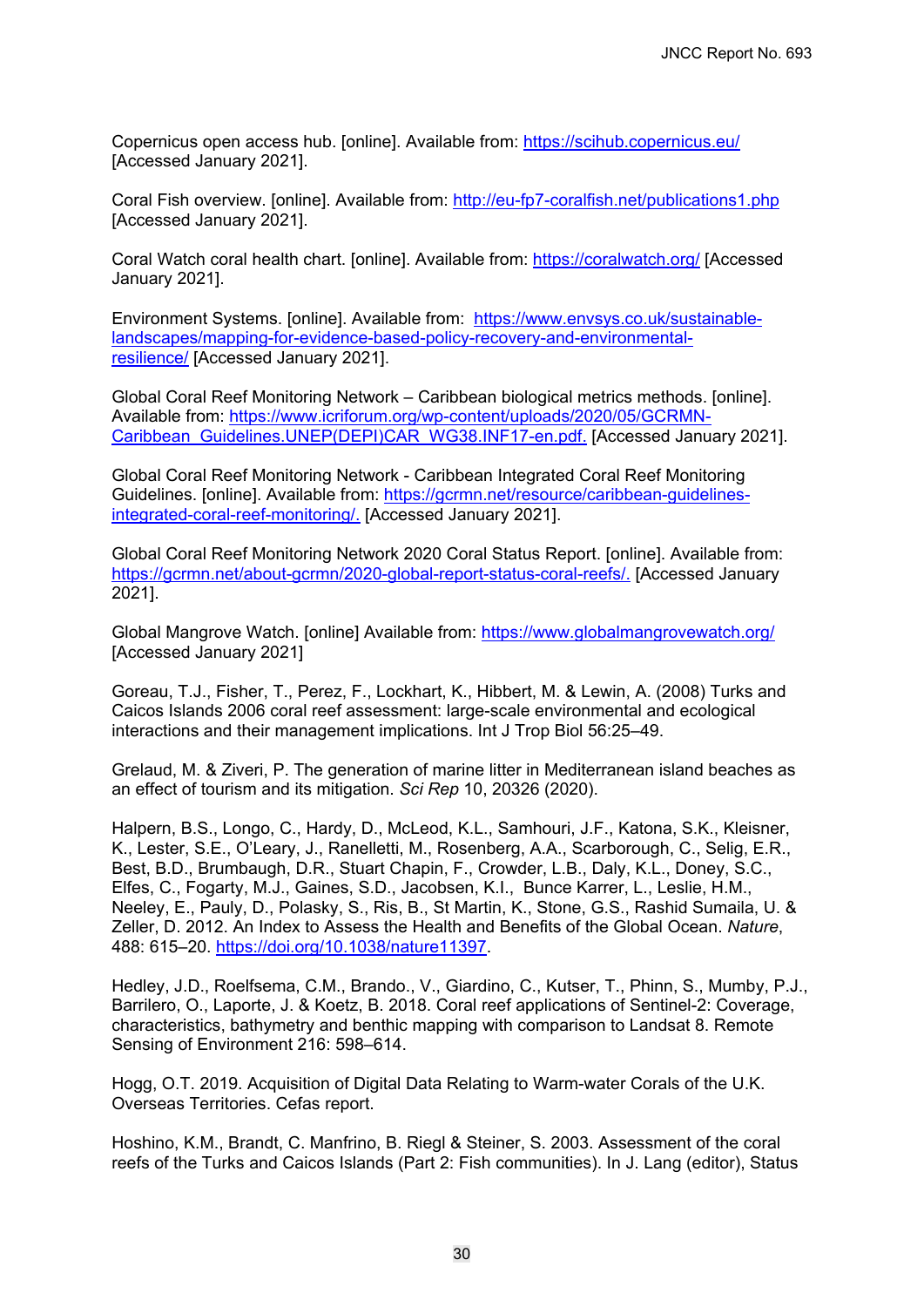of reefs in the Western Atlantic: Results of the initial surveys, Atlantic and Gulf Rapid Reef Assessment (AGRRA) Program. Atoll Res. Bull. 496: 480-499.

IUCN Red List Index. [online]. Available from: [https://www.iucnredlist.org/assessment/red](https://www.iucnredlist.org/assessment/red-list-index)[list-index](https://www.iucnredlist.org/assessment/red-list-index) . [Accessed January 2021].

JNCC. 2019. 'Unmanned Aerial Vehicles for Use in Marine Monitoring, Marine Monitoring Platform Guidelines No. 3.' JNCC Peterborough, ISSN 2517-7605. [http://data.jncc.gov.uk/data/3b1a059f-5c48-493b-8002-ff2f68276b15/JNCC-MMPG-003-](http://data.jncc.gov.uk/data/3b1a059f-5c48-493b-8002-ff2f68276b15/JNCC-MMPG-003-FINAL-WEB.pdf) [FINAL-WEB.pdf.](http://data.jncc.gov.uk/data/3b1a059f-5c48-493b-8002-ff2f68276b15/JNCC-MMPG-003-FINAL-WEB.pdf)

Key Biodiversity Area data. [online]. Available from: [http://www.keybiodiversityareas.org/kba](http://www.keybiodiversityareas.org/kba-data)[data](http://www.keybiodiversityareas.org/kba-data) [Accessed January 2021].

León-Pérez, M.C., Hernández, W.J. & Armstrong, R.A. 2019 Characterization and Distribution of Seagrass Habitats in a Caribbean Nature Reserve using High-Resolution Satellite Imagery and Field Sampling. *Journal of Coastal Research,* 35: 937-947. [https://doi.org/10.2112/JCOASTRES-D-18-00106.1.](https://doi.org/10.2112/JCOASTRES-D-18-00106.1)

Marine Spatial Planning Tools for Turks and Caicos. [online]. Available from: [https://webgis.gov.tc/.](https://webgis.gov.tc/) [Accessed January 2021 and July 2021].

NASA ESODIS Worldview tool. [online]. Available from: [https://earthdata.nasa.gov/worldview.](https://earthdata.nasa.gov/worldview) [Accessed January 2021].

NOAA Coral Reef Watch. [online]. Available from: [https://coralreefwatch.noaa.gov/.](https://coralreefwatch.noaa.gov/) [Accessed January 2021].

Ocean Biogeographic Information System. [online]. Available from: [https://obis.org/.](https://obis.org/) [Accessed January 2021].

Ocean Health Index. [online] Available from: [http://ohi-science.org/ohi-global/download.](http://ohi-science.org/ohi-global/download) [Accessed January 2021].

Ocean Health Index regional scores. [online] Available from: [http://www.oceanhealthindex.org/region-scores.](http://www.oceanhealthindex.org/region-scores) [Accessed January 2021].

O'Leary, B.C., Fieldhouse, P., McClean, C., Ford, A.E.S., Burns, P., Hawkins, J.P*. &*  Roberts, C.M. 2019. Evidence gaps and biodiversity threats facing the marine environment of the United Kingdom's Overseas Territories. *Biodiversity Conservation*, 28: 363–383. [https://link.springer.com/article/10.1007/s10531-018-1660-5.](https://link.springer.com/article/10.1007/s10531-018-1660-5)

Reef Life Survey – Global Biodiversity Information Facility data [online] Available from: [https://www.gbif.org/dataset/38f06820-08c5-42b2-94f6-47cc3e83a54a.](https://www.gbif.org/dataset/38f06820-08c5-42b2-94f6-47cc3e83a54a) [Accessed January 2021].

Repolho, T., Duarte, B., Dionísio, G., Ricardo Paula, J., Lopes, A.R., Rosa, I.C., Grilo, T.F., Caçador, I., Calado, R. & Rosa, R. Seagrass ecophysiological performance under ocean warming and acidification. Sci Rep 7, 41443 (2017).<https://doi.org/10.1038/srep41443>

Restoration of Ecosystem Services and Coral Reef Quality (RESCQ). [online]. Available from: [https://www.wur.nl/en/project/RESCQ-Restoration-Ecosystem-Services-and-Coral-](https://www.wur.nl/en/project/RESCQ-Restoration-Ecosystem-Services-and-Coral-Reef-Quality.htm)[Reef-Quality.htm.](https://www.wur.nl/en/project/RESCQ-Restoration-Ecosystem-Services-and-Coral-Reef-Quality.htm) [Accessed January 2021].

Reef Check. [online]. Available from: [http://data.reefcheck.us/.](http://data.reefcheck.us/) [Accessed January 2021].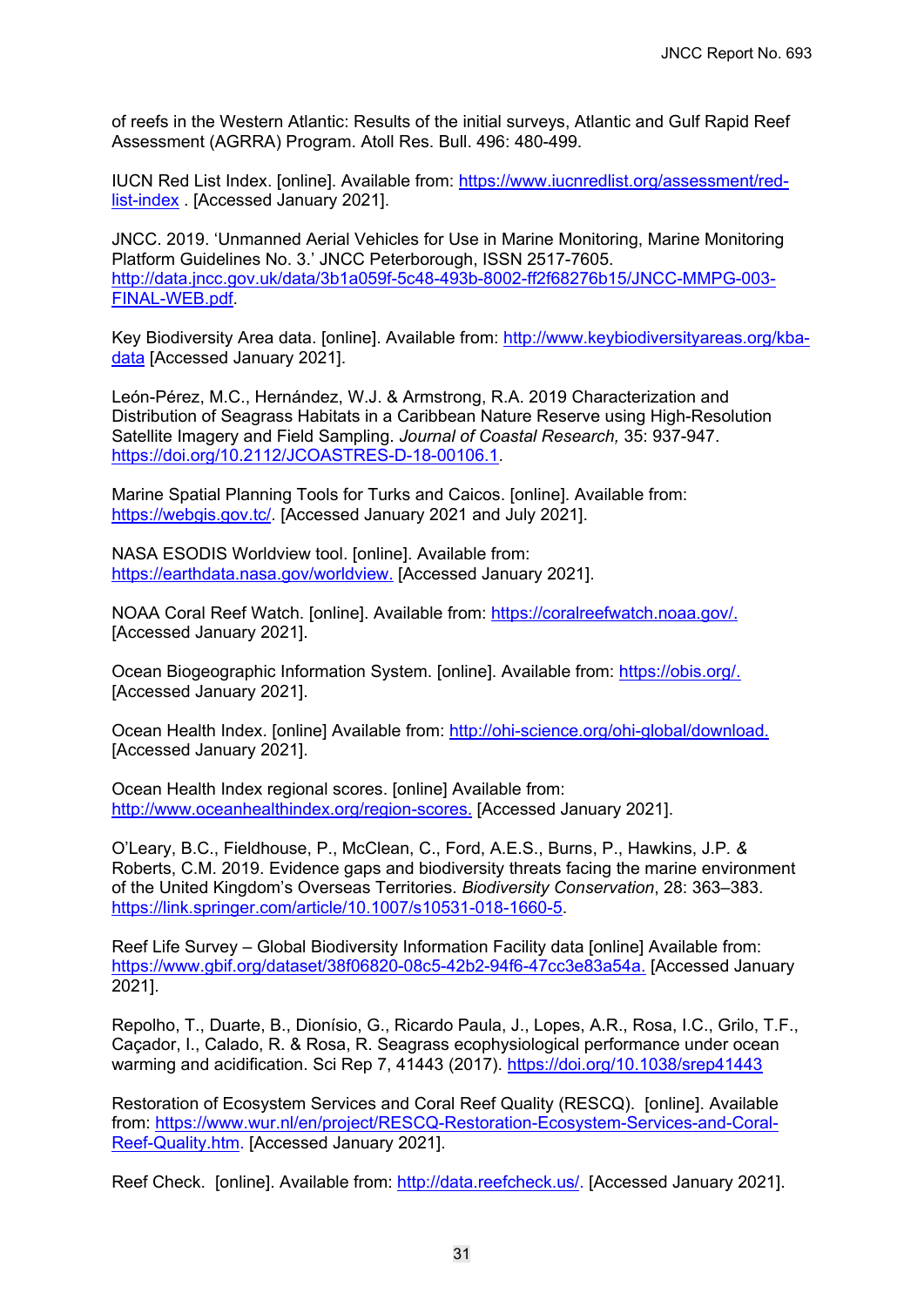Riegl, B., Manfrino, C., Hermoyian, C., Brandt, M. & Hoshino, K. 2003. Assessment of the coral reefs of the Turks and Caicos Islands (part 1: stony corals and algae). In J. Lang (editor), Status of reefs in the Western Atlantic: Results of the initial surveys, Atlantic and Gulf Rapid Reef Assessment (AGRRA) Program. Atoll Res. Bull. 496: 460-479.

SAWS: Satellite-based Sargassum Watch System. 2020. [online] Available from: <https://optics.marine.usf.edu/projects/saws.html> [Accessed January 2021].

Sea Around Us. [online]. Available from: [http://www.seaaroundus.org/.](http://www.seaaroundus.org/) [Accessed January 2021].

TCI Tourism Statisitics. [online]. Available from: [https://www.gov.tc/stats/statistics/economic/41-tourism.](https://www.gov.tc/stats/statistics/economic/41-tourism) [Accessed January 2021].

TC Reef Fund. [online]. Available from:<https://www.tcreef.org/east-caicos-reef-project> [Accessed January 2021].

Teixeira, H., Berg, T., Uusitalo, L., Fürhaupter, K., Heiskanen, A-S., Mazik, K., Lynam, C.P., Neville, S., Rodriguez, J.G., Papadopoulou, N., Moncheva, S., Churilova, T., Kryvenko, O., Krause-Jensen, D., Zaiko, A., Veríssimo, H., Pantazi, M., Carvalho, S., Patrício, J., Uyarra, M.C. & Borja, À. 2016. A Catalogue of Marine Biodiversity Indicators. *Frontiers in Marine Science*. 3:207. doi: 10.3389/fmars.2016.00207.

Thomas, N., Lucas, R., Bunting, P., Hardy, A., Rosenqvist, A. & Simard, M. (2017). Distribution and drivers of global mangrove forest change, 1996-2010. *PloS one*, *12*(6), e0179302.<https://doi.org/10.1371/journal.pone.0179302>

Turks and Caicos Data Portal [online]. Available from: [https://dataportal.gov.tc/.](https://dataportal.gov.tc/) [Accessed January 2021 and July 2021].

UKHO data. [online]. Available from: [https://www.admiralty.co.uk/digital-services/data](https://www.admiralty.co.uk/digital-services/data-solutions/admiralty-marine-data-portal?gclid=EAIaIQobChMImMf9qsa87gIVqIFQBh2s7AiuEAAYASAAEgJS9_D_BwE)[solutions/admiralty-marine-data](https://www.admiralty.co.uk/digital-services/data-solutions/admiralty-marine-data-portal?gclid=EAIaIQobChMImMf9qsa87gIVqIFQBh2s7AiuEAAYASAAEgJS9_D_BwE)[portal?gclid=EAIaIQobChMImMf9qsa87gIVqIFQBh2s7AiuEAAYASAAEgJS9\\_D\\_BwE.](https://www.admiralty.co.uk/digital-services/data-solutions/admiralty-marine-data-portal?gclid=EAIaIQobChMImMf9qsa87gIVqIFQBh2s7AiuEAAYASAAEgJS9_D_BwE) [Accessed January 2021].

UNEP-CEP (2020). Regional Strategy and Action Plan for the Valuation, Protection and/or Restoration of Key Marine Habitats in the Wider Caribbean 2021 – 2030. Port-of-Spain: CANARI.

UNEP-WCMC data. [online]. Available from: [https://data.unep-wcmc.org/.](https://data.unep-wcmc.org/) [Accessed January 2021].

UNEP-WCMC Global Coral Reef Extent Indicator data. [online]. Available from: [https://data.unep-wcmc.org/datasets/1.](https://data.unep-wcmc.org/datasets/1) [Accessed January 2021].

UNEP-WCMC Global Saltmarsh Extent Indicator data. [online]. Available from: [https://data.unep-wcmc.org/datasets/43.](https://data.unep-wcmc.org/datasets/43) [Accessed January 2021].

UNEP-WCMC Global Seagrass Extent Indicator data. [online]. Available from: [https://data.unep-wcmc.org/datasets/7.](https://data.unep-wcmc.org/datasets/7) [Accessed January 2021].

UNEP-WCMC Trends in Mangrove Extent Indicator data. [online]. Available from: [https://data.unep-wcmc.org/datasets/45.](https://data.unep-wcmc.org/datasets/45) [Accessed January 2021].